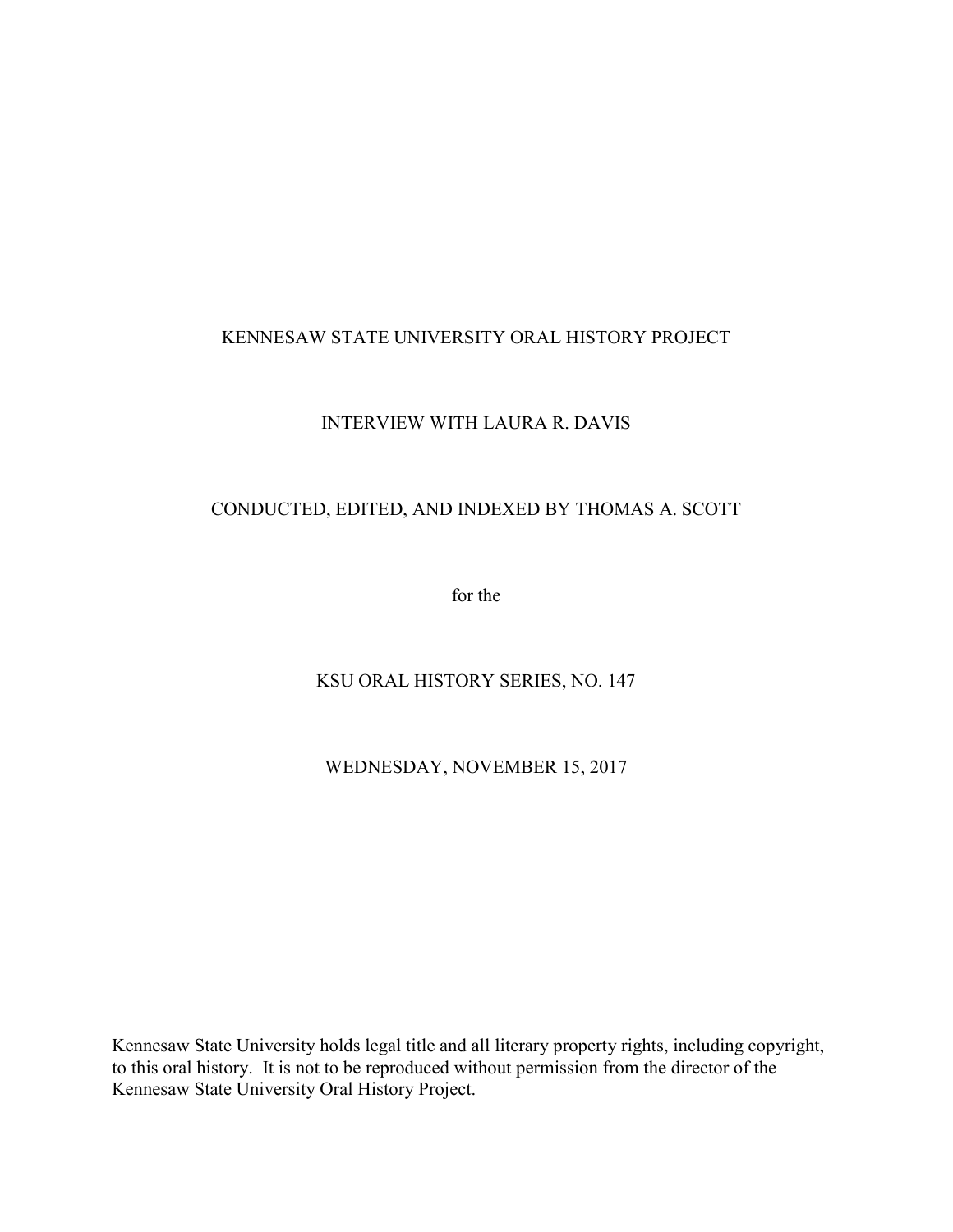Kennesaw State University Oral History Project KSU Oral History Series, No. 147 Interview with Laura R. Davis Conducted, edited, and indexed by Thomas A. Scott Wednesday, November 15, 2017 Location: Kennesaw State University Archives, Sturgis Library, Kennesaw campus

- TS: The interview today is with Laura Davis, who is the 2017 recipient of KSU's Outstanding Teaching Award. Laura, let's start with your background, particularly your educational background. I know you went to Wake Forest University for your bachelor's degree. I assume that you were a traditional student right out of high school, but would you talk about why Wake Forest, and how did you become an English major?
- LD: My parents got married really young and had me really young, so socioeconomically, they were always catching up. We lived in a trailer park when I was born. A place like Wake Forest, without [a scholarship covering] tuition, was pretty firmly out of our grasp. They had definitely [moved up] the socioeconomic ladder by the time I was 18, but I really wanted to go there. It was always a matter of knowing I needed to work for a scholarship. I used to be in choirs, and we would go and sing at Wake Forest. They would have these big choral festivals.
- TS: Were you Baptist back then.
- LD: We were. I grew up Southern Baptist. We would go to these choral festivals and things at Wake Forest, and I just fell in love with it. Wake Forest was always my idea of what a college should look like. It's a beautiful campus.
- TS: I think Betty [L.] Siegel [president of Kennesaw State University, 1981-2006] got her bachelor's from there.
- LD: She did. I'll tell you a funny story about the first time I met her. I just loved it, but it was always a matter of trying to get a scholarship. I did. They have this scholarship for ... I don't know how much you know about Wake Forest, but mostly people that go to school there are not from North Carolina. They are very wealthy, and they come from the Northeast. They come down to go to a really rigorous school without having to be in the snow in Boston and things like this, right?
- TS: Smart.
- LD: Right. There is this group of alumni, faculty, and administrators that felt really strongly that they wanted more North Carolinians to be able to afford to come. I say that I got to go on the "poor farm kid's scholarship." It's not officially called that, but they wanted somebody from a more rural county.
- TS: Which county was it?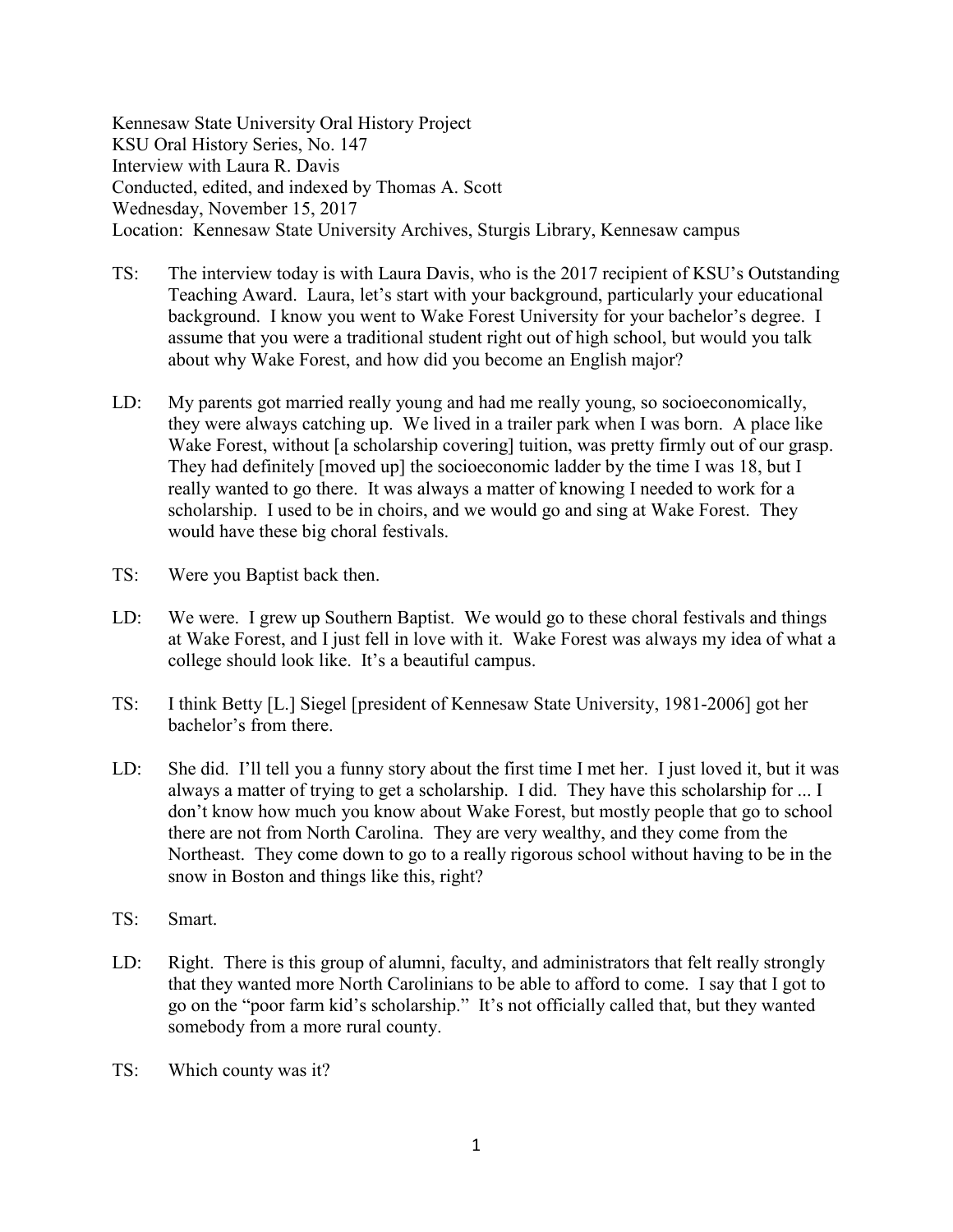- LD: I was in Mecklenburg County, which actually encompasses Charlotte. Where I lived in Mecklenburg, especially at that time, was pretty rural. They give out a few of these scholarships every year to people who, otherwise, would not be able to afford it and are North Carolinians.
- TS: I have a sister-in-law who lives near Charlotte on Lake Norman. That's a pretty ritzy place though.
- LD: It has become that way. It wasn't always. Wake Forest was a bit of a shock, because everybody, even at 18, drove cars. Nobody in my family would ever be able to afford that even at the prime of their economic success. It was definitely a different experience, but a really rich one.
- TS: So your father was a farmer?
- LD: No, he wasn't. He worked for BellSouth. He was a lineman. My mom worked in a lab at a hospital in Charlotte. But my grandmother was a farmer and so was my greatgrandmother; so a lot of women farmers in my family, from here in Georgia actually. I wrote about that a lot in my application for [the outstanding teaching] award. I'm so grateful that somebody gave the money to do that. I'm a public school kid, and after Wake Forest I was at public institutions. I'm a big advocate of public institutions, but I think for this one little moment in my life it was good to open my eyes. They could afford to bring in opportunities for their students that state schools couldn't.
- TS: You said there was a funny story about meeting Betty Siegel.
- LD: My first day on campus she came into the new faculty orientation; you know all those meetings they make you sit in. She came in with all her energy. I knew she had gone to Wake Forest when I researched the school for the job interview. She tells this story about Wake Forest and what a wonderful place it was and how it inspired her and how she thinks the motto they have there, which is *pro humanitate*, doing good for humanity, inspired her teaching. She just went on and on about it. Then she asked us, "I'm going to ask you to raise your hand if you went to a place like that." A bunch of us raised our hands. She just coincidentally happened to call on me and said, "Where did you go to school? I want to know how it compares to Wake Forest?" And I said, "Wake Forest." That is how I met Betty Siegel. I think she had sons there or at least one son there, maybe two, a little bit before me. We knew a lot of the same people, so it was a good way to feel at home on my first day on campus.
- TS: I saw her just Monday when she was present for the opening of the Betty Siegel exhibit in the Dr. Betty L. Siegel Student Recreation and Activities Center. [Her husband] Joel was there and spoke for her. She was very energetic still.
- LD: Yes. Good. I cannot imagine her any other way.
- TS: Did you go to be an English major? Did you know that already before you got there?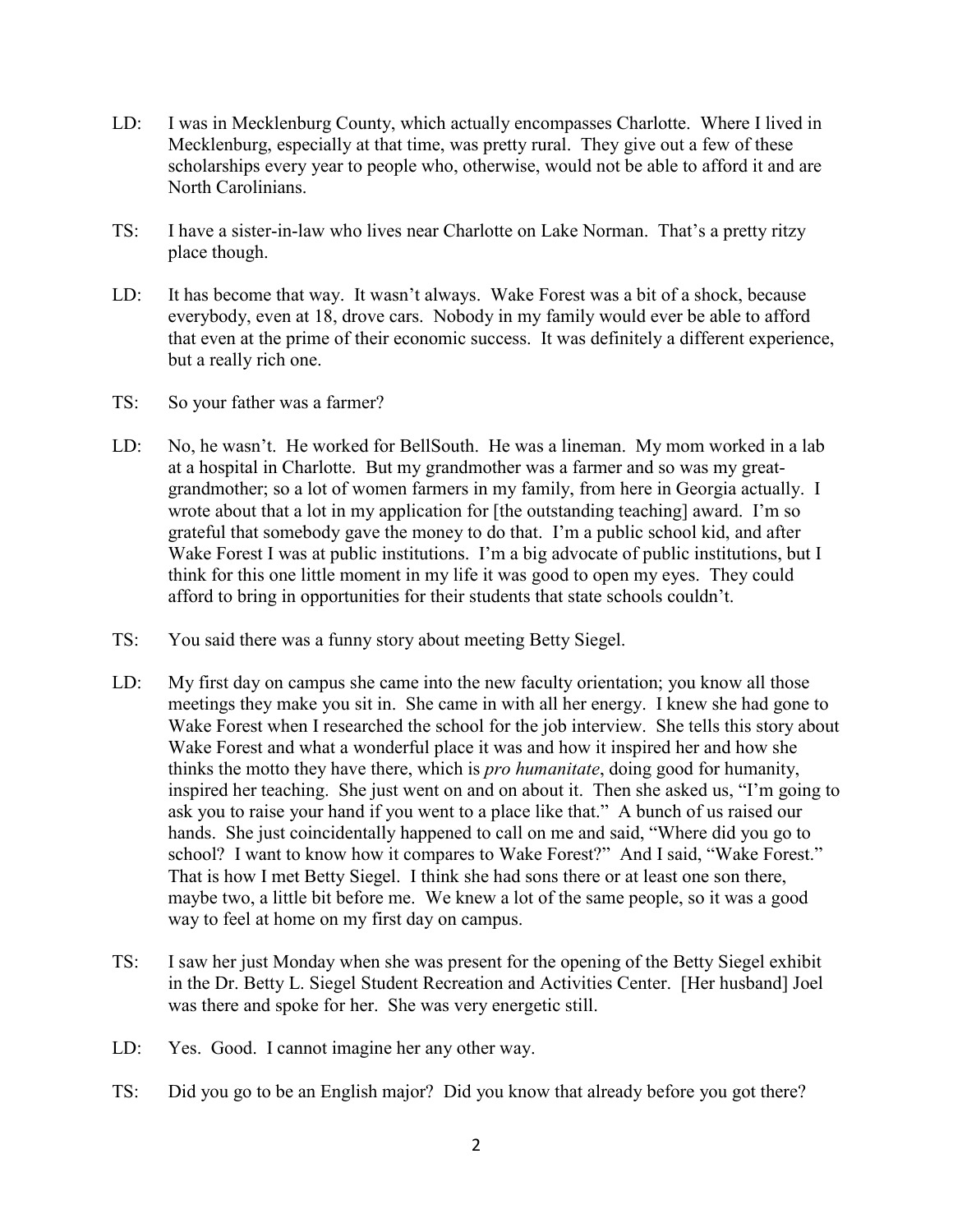- LD: I don't think I knew that the minute I got there, but pretty soon thereafter. It was between English and history for sure. I dabbled in both, and then I just happened to meet the right teachers at the right moment in the English Department and went that direction. I think if I had just the right teacher in history, I could have easily gone that direction. All my work has always been a blend of both. I always, even as a child, loved to read and write. It's not a surprise.
- TS: Any mentors at Wake Forest or did that come when you got to graduate school?
- LD: I think probably Barry Maine in the English Department. He was such a great teacher. He was so funny, and he was so laid back, but yet you learned so much that you didn't even know that you learned. You would walk out of class feeling like you just had this great time, and then you realized, "I accidentally learned a tremendous amount." He was really good. He introduced me to Thomas [R.] Pynchon [Jr.] in one of the first courses I took. I think it was a literature survey, just a hodgepodge of stuff.
- TS: Can we talk about that?
- LD: That is not somebody I have ever really gone back and read since that class, but I just remember it was this revelation because he was so fired up about Pynchon.
- TS: I will have to look him up. I don't know anything about him.
- LD: He's a quirky bird. He's a quirky bird. Nobody knows really what he looks like or who he is. He writes all these novels [*Gravity's Rainbow* (1973), etc.], but he's totally reclusive. Nobody really knows where he is at any given time.

Then there was an associate dean, Patricia Johansson. She was probably towards the end of her career when I was there [retired in 1998], which was a long time ago. She took a special interest in me and would meet with me one-on-one and talk about my writing. I would say those are the two people who really stand out to me there. I tried for years to get into Maya Angelou's class. She would teach one class a year. She was on the faculty there. The waiting list, as you might imagine, was just tremendous, and I never go in. The one semester I did get in, I was slated to go study abroad, so I ended up doing study abroad instead. It has always been a regret. What an opportunity missed!

- TS: Where did you go for your study abroad?
- LD: England. We were in London. I spent a semester there.
- TS: So you were interested in English literature at that time?
- LD: I actually was with the Sociology Department, which was pretty fascinating. It was my minor. I got to go because of my minor. We studied economics, actually, the whole time we were there. We studied all these business models and how European business models and British business models were different from the United States. Oddly, that was such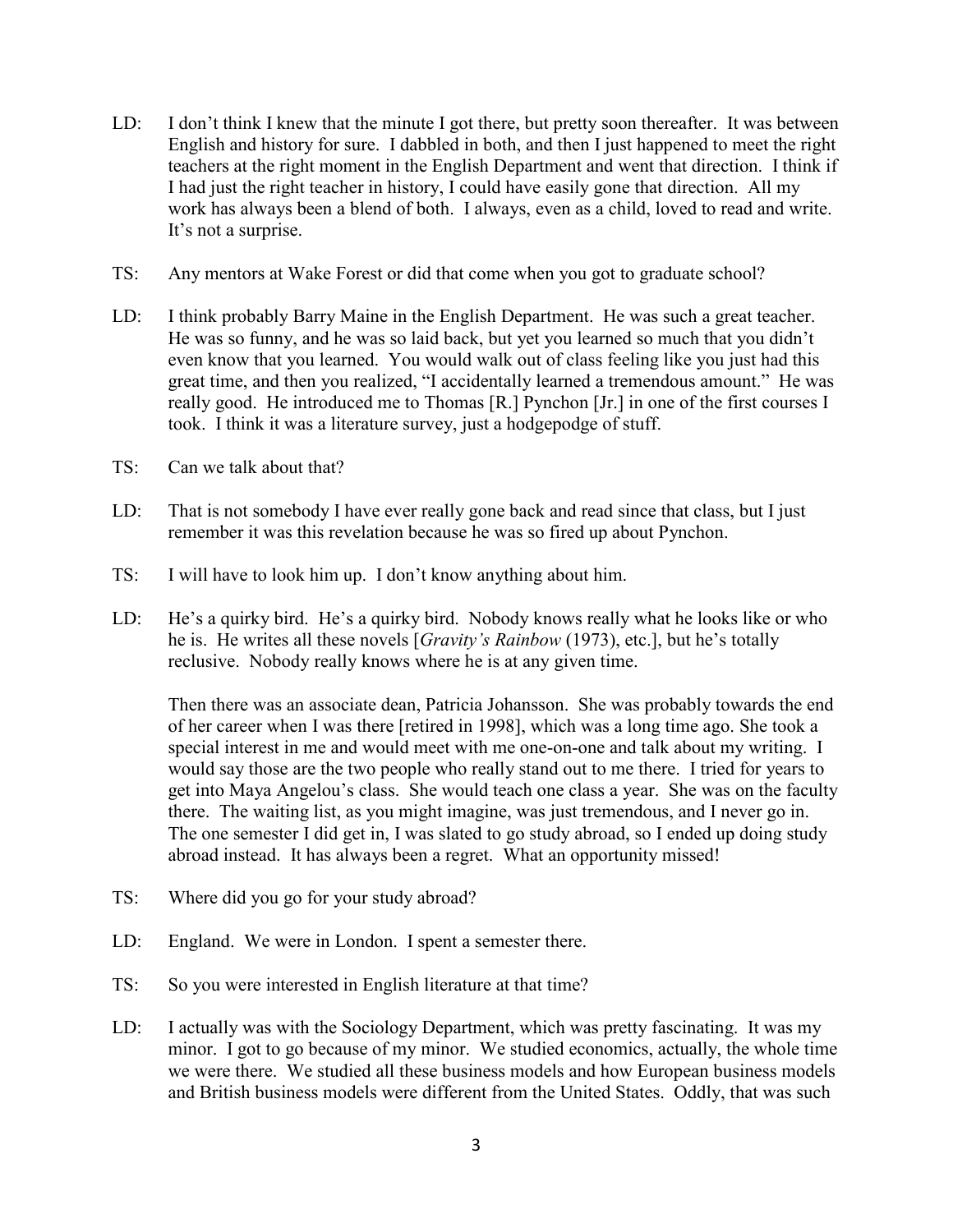an outlier in my educational career, but I could tell you a lot about that still. It really stuck.

- TS: So you got your bachelor's in 1997; did you get it in four year?
- LD: I did. The farm scholarship was running out. They don't pay those North Carolinians to stay around for six years.
- TS: Okay. What happens after that? I know five years later you got a master's at Middle Tennessee State University.
- LD: Yes, a little interlude.
- TS: What happens in those five years?
- LD: I graduated from Wake Forest, and my parents were so proud that we had this distinguished degree from this very rich, expensive university. My parents still paid plenty to help me go there. They always said they would pay what [it would cost to] go to a state school. Education is really important to them. They set that money aside. They paid that part of it, and the scholarship paid for some, and then I worked and got through it. I think I was so busy sucking in all that there was to do at Wake Forest that I really had no plan. As my students graduate, they often are the same way, right? So I pretty much just thought, well, what to do now?

I had some friends in Nashville from a summer job I had worked, and I just always had a wandering spirit. I can't believe I've actually been at Kennesaw this many years. I tend to like to move around, so I went to Nashville and just started doing whatever jobs I could find. I worked for a plumber. I worked at a mall decorating Christmas displays. I did close captioning, doing the typing for close captioning on TV. Just a bunch of random jobs, and it was a really, really fun time in my life. My parents were like, "Why did we pay for this really expensive institution?" But you learn a lot in those [situations]. I worked in all kinds of different places, met all kinds of different people. It was interesting.

Then I settled into a job that was on Music Row doing marketing. A lot of English students end up in marketing, so I thought maybe this was the way to go. That was really fun too because you're right there on Music Row, and there's always something going on. But that didn't take for too long. I realized that selling things was not my thing. At the same time I was coaching middle school volleyball. It's interesting how you were saying that you are always going to be a teacher, and you are going to find a way to do that. [In retirement] you're teaching Sunday school. So I started coaching and soon realized that teaching is what was really fun.

TS: Did you play volleyball in college or high school?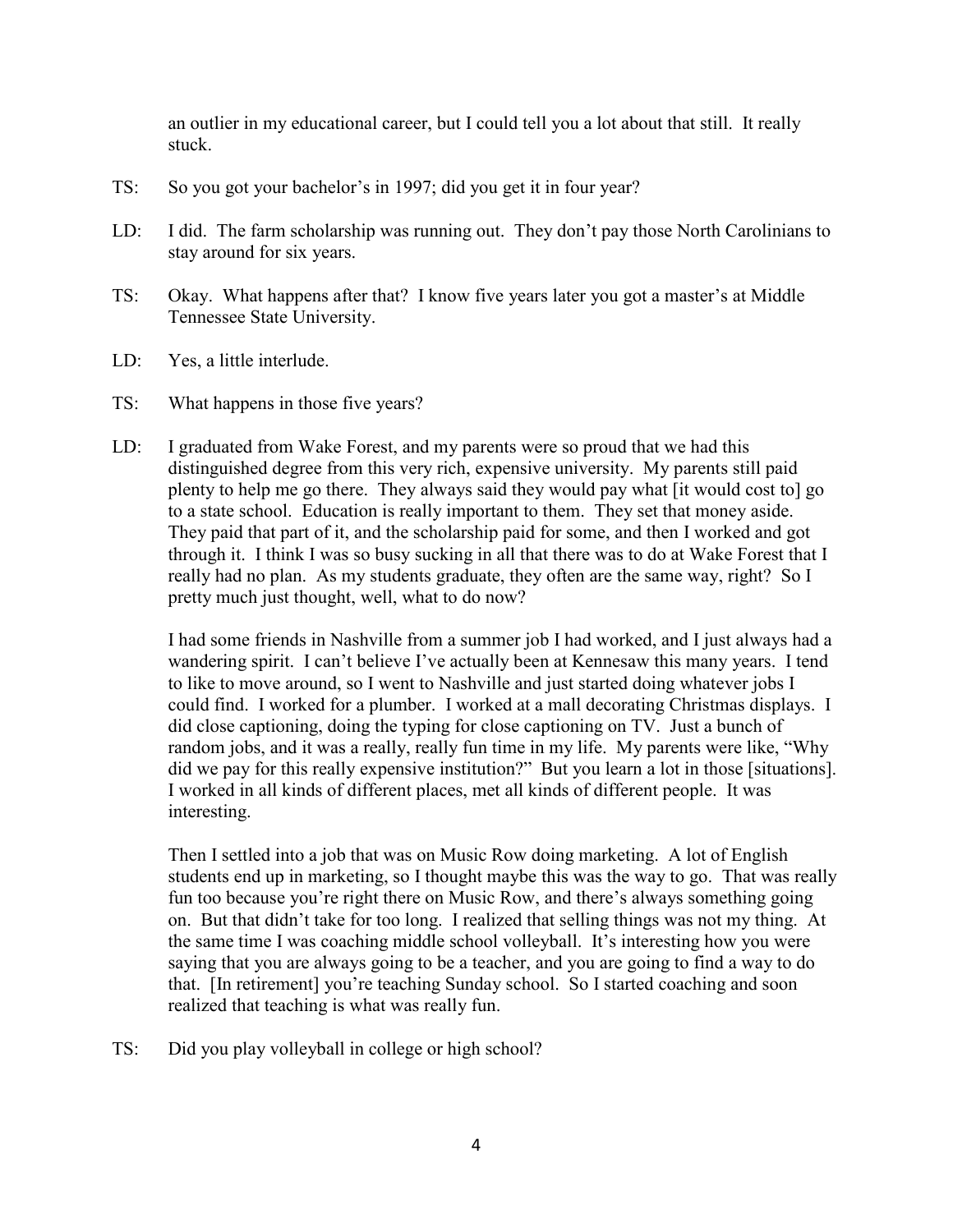- LD: No, but I had played in church leagues stuff and everything. It was just this random job I had. I had a lot of random jobs at that point. But that one really lit a fire. So I decided to quit my job. I went back to get a master's to start teaching. I went to Middle Tennessee State University because it was right there. I didn't want to move. That ended up being one of the best decisions I ever made in my life. Again, back to the public institution, but because it was a public school, they had more opportunities for us to teach. It was a very practical degree, like, "Let's get you teaching right away and working in a writing center." I got all this great pedagogical instruction.
- TS: Were you teaching composition courses?
- LD: They had us in the writing center first, and then we got to teach composition. I think nobody should teach English unless they've worked in a writing center. You've got to cut your teeth doing that. It's just one-on-one instruction. There's no hiding what you don't know—one person right here in front of you and learning to work with a lot of different types of students. I worked in the MTSU Student-Athlete Enhancement Center, which means I was the football coach/tutor. I did that for a while, and that was also a really good experience.
- TS: I bet.
- LD: Yes, and I'm so lucky. It was MTSU, and they knew who they were. They knew what kinds of jobs we were going to get. They wanted us teaching right away. It was more of a focus on teaching than on research or scholarship.
- TS: Were they thinking about college teaching jobs or high school or …
- LD: Both. They had a mix.
- TS: Did you take education courses?
- LD: They made us. They made us take education courses. They made us take a pedagogy course. I'm so grateful for that. I learned so much before they would put us in a classroom. Then my first semester teaching I had been in the classroom maybe three or four weeks, and I was scheduled to have my first ever evaluation. You're really nervous, right, as a new teacher? Somebody's going to come in and evaluate you, and it was the woman that taught our pedagogy class. That was September  $12<sup>th</sup>$  in the year of September 11 [2001]. I was evaluated the day after the [terrorist attack on the] World Trade Center. So, obviously, my lesson plans went out the window. But she came and evaluated me, and I will never forget that for sure, having to handle those students and what they were processing and then also being evaluated at the same time.
- TS: Middle Tennessee State has a super Public History program.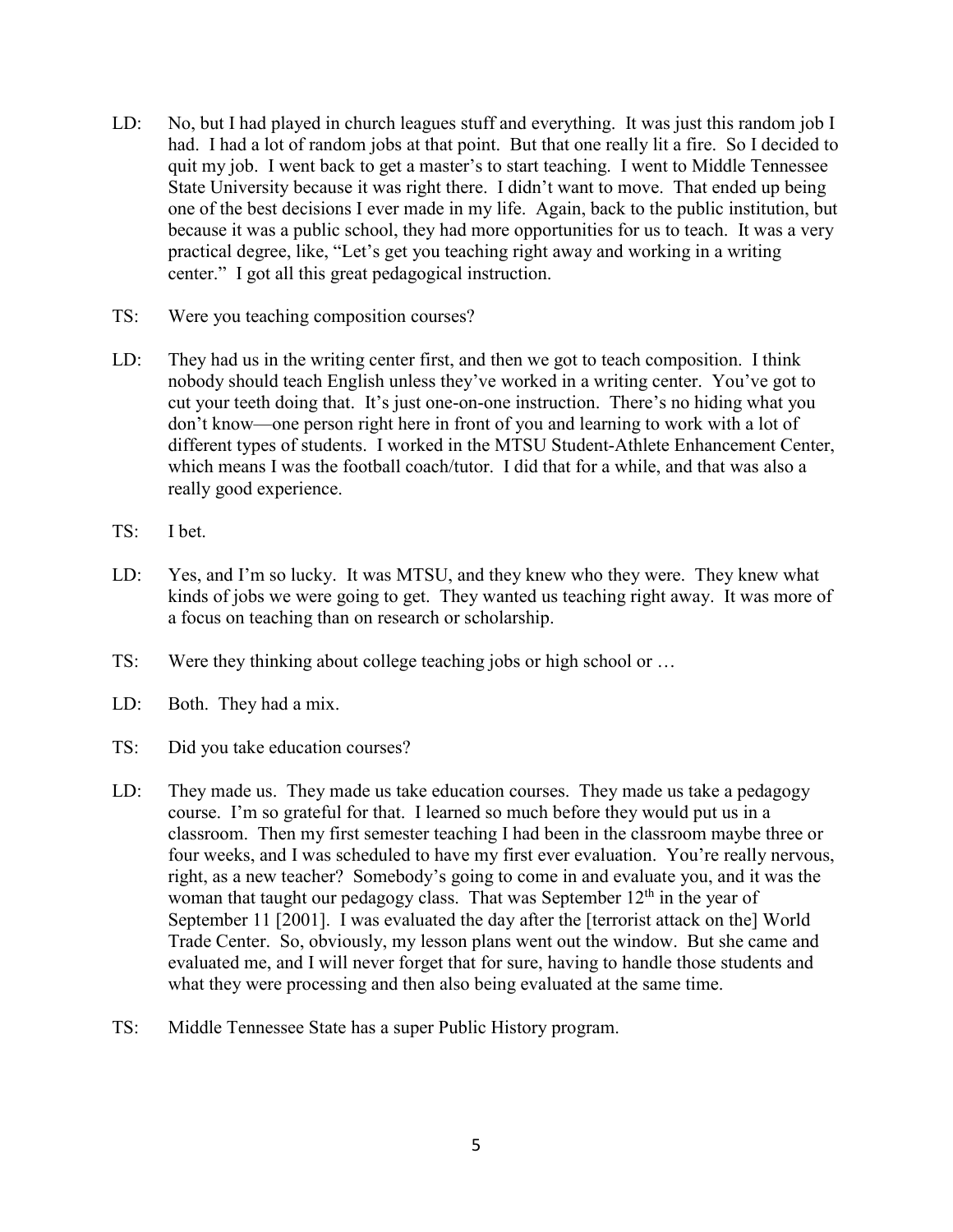- LD: I've heard this. I have a friend who is actually teaching there. She's been there three years, I guess, and she loves it. Someone I actually met here at Kennesaw who then moved there.
- TS: Sounds like you were very busy while you were in your program.
- LD: Yes, they gave us a lot of opportunities.
- TS: Okay, so in 2002 you got your master's. What about mentors at Middle Tennessee State University?
- LD: The woman that came in to observe me that day—her name is Ayne Cantrell. For years and years she taught the class that prepared all the GTAs [graduate teaching assistants] and all the writing center tutors to move into the classroom. That was her life's work.
- TS: And what did you learn from her in particular?
- LD: I learned to give as much detail and effort to teaching as I ever did to any line of writing I ever wrote. She was so detailed. We had this rubric that I've never seen the likes of to this day. It had three thousand points, and by the time you were done with that you felt like you had gone through all the steps to become an Eagle Scout. It was like you had won your badges! She was just so exacting that we were not going to be put into the classroom unless she had determined that we were worthy.

She wrote me this email. I still have it because it has meant a lot to me. She was about to retire [in 2005]. Really and truly, the hoops you had to jump through were amazing. I'm the kind of person that if you do something like that to me, I just get really exacting too. I'm determined to get all the points. And she wrote me an email saying that in all of her career nobody had ever gotten all three thousand points until me, and I got all three thousand points. I remember thinking that I had really made it as a teacher! Of course, I knew nothing as a teacher. That was years ago.

- TS: Okay. So you go immediately from the master's program to Kennesaw. How did that come about?
- LD: Yes. Actually, I moved to Oregon in between there. I had a friend living out in Oregon. I needed to write my thesis, and so I moved to Oregon and spent a year out there writing my thesis and learning what it was like living in a different part of the country. I liked to move to different places. That was interesting. It rains a lot; that's what I learned. I learned I didn't want to stay there. So I started looking at the job market. A friend of mine who had been in the master's program with me at MTSU had graduated a year before I did, and she had gotten one of the jobs here at Kennesaw as an instructor. She called me and said, "I'm teaching at this place in Georgia. These are real interesting jobs; they're tenured-tracked without the PhD," which you know doesn't exist very often. She said, "I'm really happy here. I like the department. You should interview." So that's how I got here.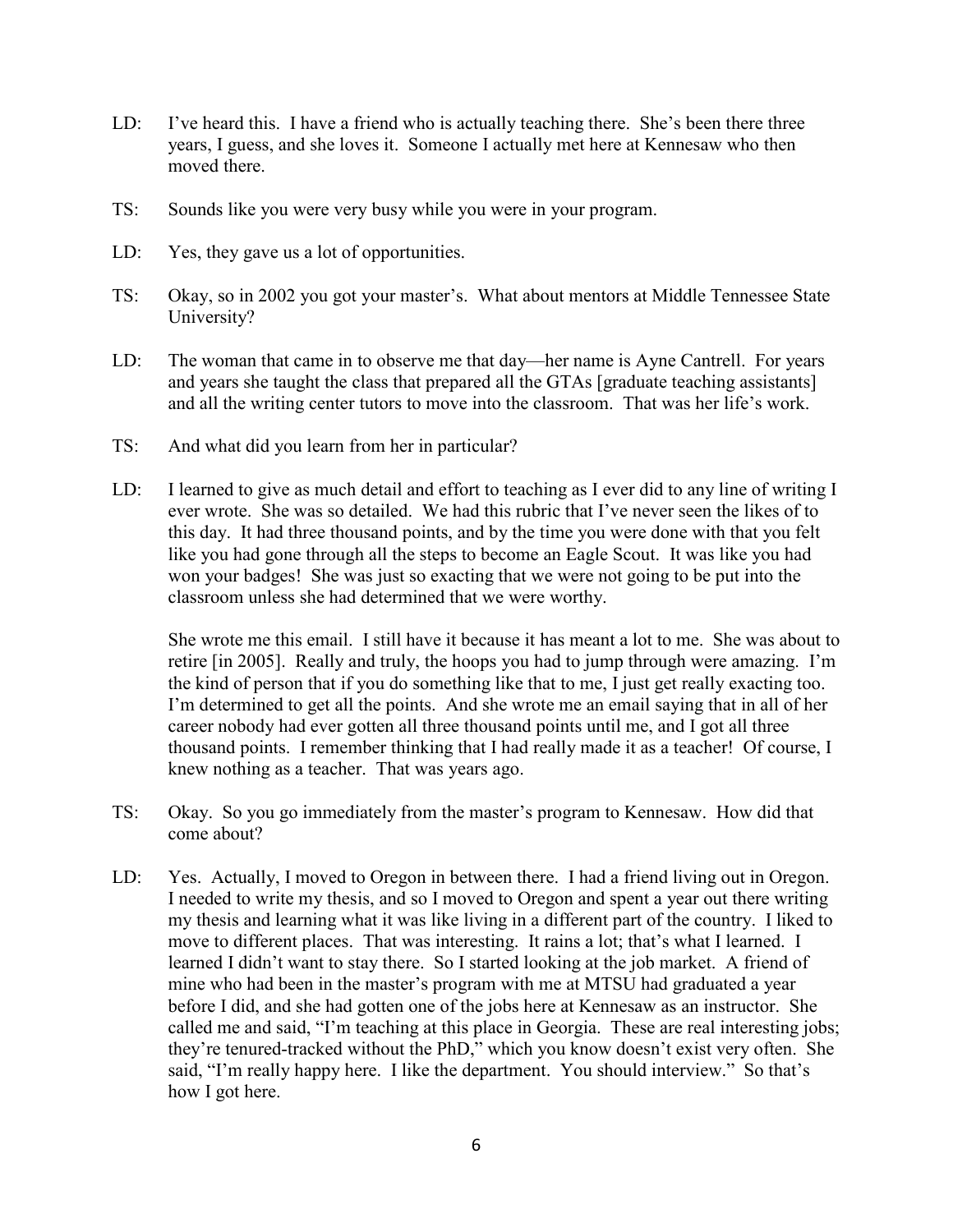- TS: Who interviewed you when you came here?
- LD: [M.] Todd Harper was on the committee. Letizia [M.] Guglielmo was the person I knew, but she had to sit out for my interview. She was on the committee, but she had to sit out my interview since she knew me. I think Dede [Yow] was on that committee, and I don't remember whom else.
- TS: Was Laura [S.] Dabundo the department chair?
- LD: She was the chair. I interviewed with Laura that day. I did a phone interview first, then came in for the campus visit.
- TS: And this was a special program at that time because we had so many students that needed to take composition?
- LD: Yes.
- TS: And so they were hiring a bunch of instructors to teach the general education classes?
- LD: Yes, it was very controversial. I remember even my first day on campus wondering what I had gotten myself into because several people said, "Oh, we really didn't want these positions in our department. We didn't think that you all should be hired"—which is always a little disconcerting.
- TS: They'd rather hire people with doctorates?
- LD: Yes, or hire people with master's degrees, but not put them on the tenure track. That was the sticky point.
- TS: I bet that was controversial. I always thought of the English Department in those days as a very dysfunctional department.
- LD: [Laughs]. It had its highs and its lows, like every department. They had really split into two armed camps. That is what we had walked into. There were four people hired the year that Letizia got hired, then six of us the next year. So there was this huddle of ten of us who bound together.
- TS: Now was Beth Daniell working with the freshman English program?
- LD: Not yet. She came a few years later [in 2004 as director of composition].
- TS: Was there somebody in particular that was assigned to mentor you?
- LD: We were all assigned individual mentors, so I had Dede, but Laura Dabundo was, and continues to be to this day, somebody I would always say is probably in the top two or three mentors in my life, personally and professionally. I shudder to think, actually, the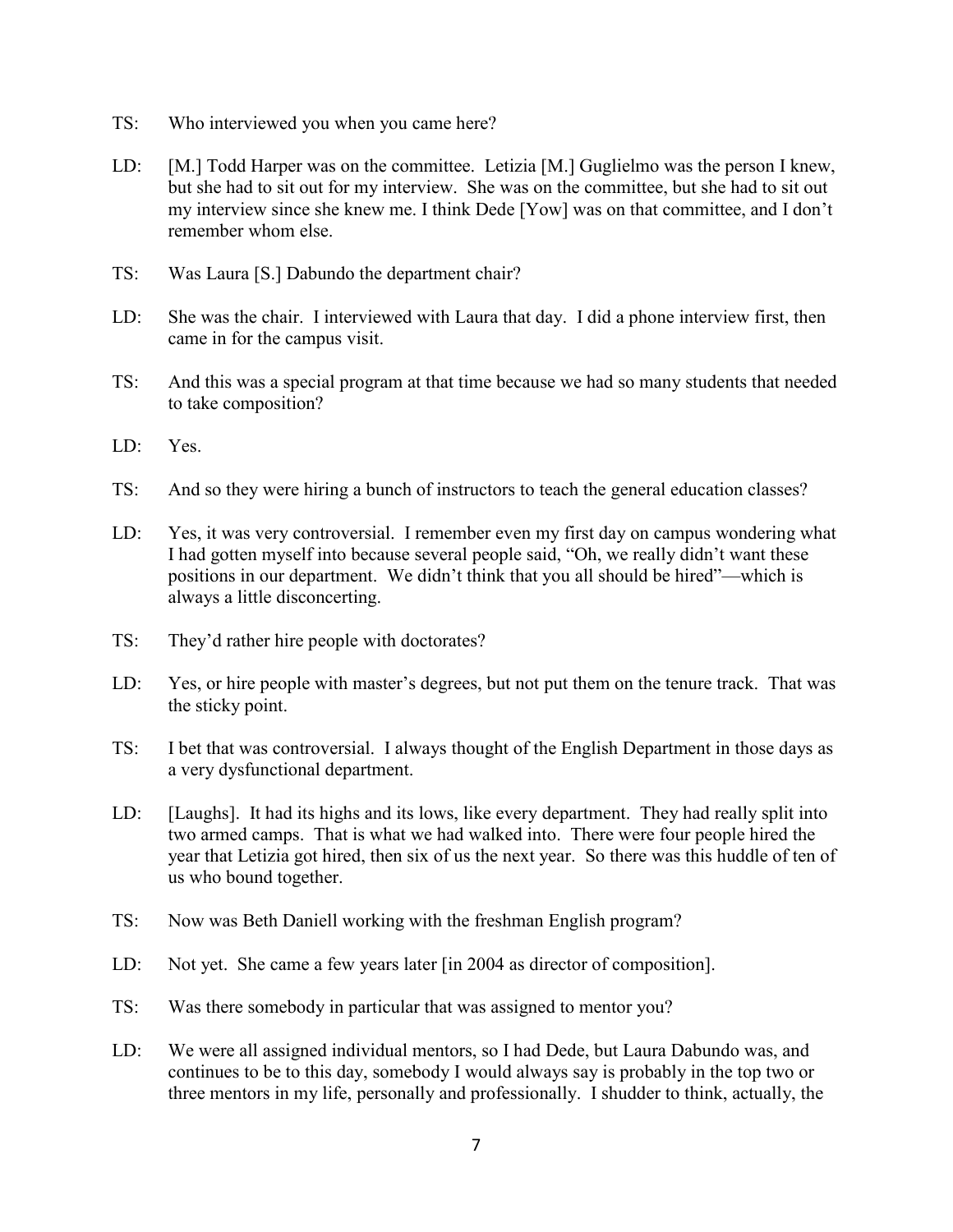road we would have had if she hadn't taken a strong stance of, "Yes, I respect the opinions of this camp of people, but these people are here now, and it's not their fault. They're human beings, so let us treat them as such." She took a really firm stance in that. She's a good person.

- TS: Okay, so I guess you were teaching all composition as an instructor?
- LD: They gave us Comp and World Literature. That pretty much was our bread and butter for many years. We were on a 5-5 load [five classes in the fall and five in the spring], so that was intense. I taught in the summer too. I'll go back to that. Just like the writing center, I'm so glad I had that experience because, again, if you're teaching a 5-5 load of mostly composition, you're going to learn something about teaching. You're going to learn a lot.
- TS: I guess so. How many students were in the classroom?
- LD: We had twenty-five in the Comp, and then in the World Lit we were thirty-five.
- TS: That's a lot of students.
- LD: Yes.
- TS: So you had well over a hundred students every semester?
- LD: Every time, yes, like 160 or 170 sometimes.
- TS: So when they hired you, they said, "You're going to do a lot of teaching. We don't expect any scholarship?"
- LD: Right, and, "We don't expect a PhD." They said that too. "You can get tenure without the PhD." That ended up not being true.
- TS: Oh, really?
- LD: Yes, that was a bit of a mess.
- TS: So nobody ever got tenure without the PhD?
- LD: A couple people did. That was a really big mess, actually. Right at the very last minute, it turns out the BOR [Board of Regents] didn't know they had promised us that. The BOR had changed the policy, and somehow that was never communicated. Maybe it was. We never got the full story.
- TS: The Board of Regents was responsible for saying you had to have a doctorate?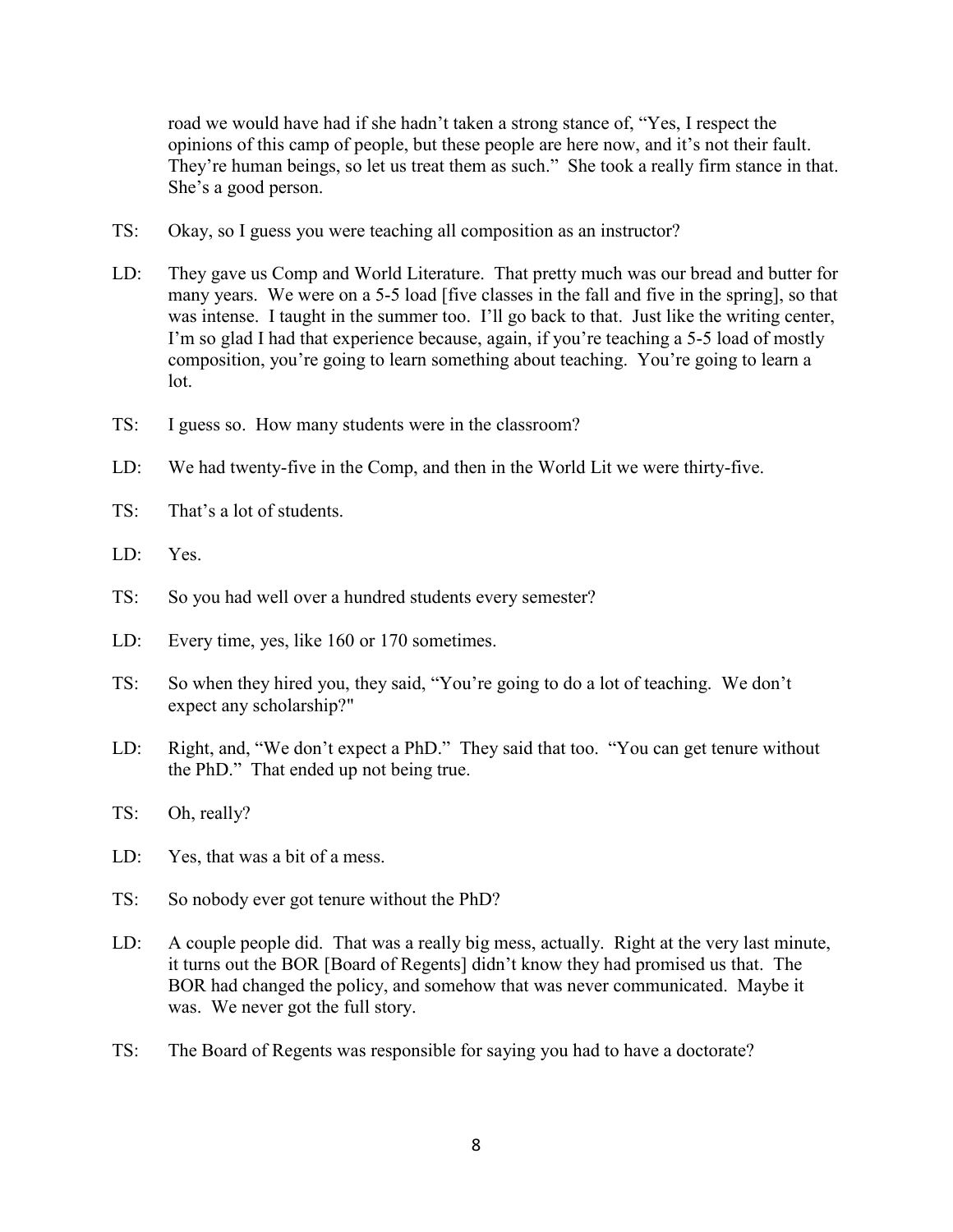- LD: Yes, the Board of Regents, I guess, had changed some kind of policy where people, we were told, couldn't be considered if they did not have the doctorate, but that had not been communicated to KSU. But then KSU hit back and said. "Yes, but you've got these people who have MFAs [master of fine arts, regarded as the terminal degree for faculty members in some programs] and stuff." So then it became like "terminal degree," and then it became "terminal degree or the equivalency thereof," because we had all these people who had been promised tenure, and we were almost about to go up. So some people were able to demonstrate equivalency of the PhD, but that was really hard to do. A lot of people ended up having to leave instead because they just didn't [meet the requirements]. I know somebody who got tenure because she had two master's degrees and a book.
- TS: I would say a book should count for something.
- LD: Yes. There were a couple of people who got through that way.
- TS: Did we have senior lecturers then?
- LD: No we didn't. Actually, that all came about simultaneously. They gave us the option of opting out into a lecturer track and senior lecturer and things like that. So some people chose to do that. Some people left altogether. I finished [my PhD] right on time. It was really close. It was a squeaker. I got tenure in 2011 or 2012, and my dissertation is 2011. It was real close. I applied for tenure at the same time I was writing the dissertation, so it was close.
- TS: You can only stay an instructor so many years, right? So they've got to make you an assistant professor or a senior lecturer.
- LD: Right, right and it was all a little bit different there. When we were hired, we were told we couldn't go up for a promotion or tenure for ten years.
- TS: You can stay an instructor ten years?
- LD: Not now, but then we were hired in these really odd positions. They were really odd. The way they [the higher administration] sold it to these departments who didn't want to give somebody tenure if they didn't have a PhD or a terminal degree was, "We'll make them do this extra long track to tenure." I think they pretty much thought we'd all be dead or quit before we ever even went up for tenure, honestly. I think that's how it was. It was a ten-year track to tenure. It was something.
- TS: So 2002 to 2012?
- LD: Yes, I think 2012 was the earliest I could actually have been given tenure.
- TS: My mind's getting foggy on all this now, but I started here in 1968, if you can believe that, and it was March of 1978 when I actually got the PhD. They had to promote me to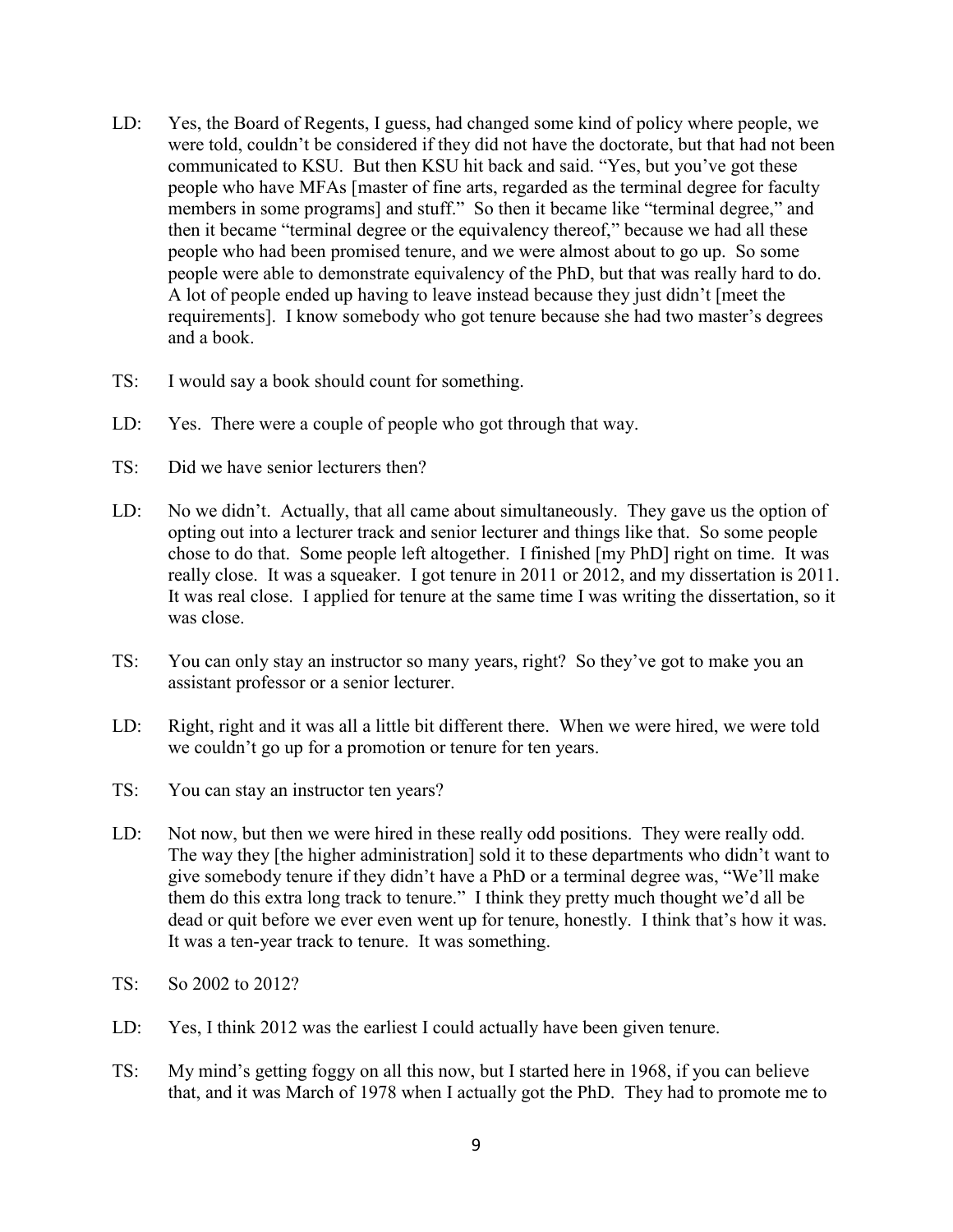assistant professor by the seventh year, but I didn't have tenure until I got the degree. So I had to send in the paperwork as soon as I had the degree in hand, just in time for them to make the tenure decision.

- LD: Yes, so you know, the nail biter. "Are you going to finish?" Ours was the opposite. We could not apply for tenure and promotion at the same time. This is why I can't remember the years exactly because I think I got tenure in 2011, and then the very next year we had to turn around and apply for assistant professor. But I was always grateful that my tenure committee made a mistake on the form. They thought we could go up for both. They didn't realize, and they had checked off that they were willing to promote me. So that made me feel better the next year, right? [Laughs]
- TS: So you were an instructor all the way to 2012?
- LD: Yes, assistant professor in 2012. Then I went up for associate really fast after that. I can go up for full next year, I think. So it's an odd thing. I always have to explain that to the committees. Even now, this legacy of being hired in this weird position follows me. When I go up for full, I'm going to have to explain it, so they don't think that I didn't get promoted because something was wrong. We're still explaining how this goes.
- TS: When does interdisciplinary studies come in for you?
- LD: That has been a really big turn for me. I'd have to look up the year of that too. Sarah [R.] Robbins, who also was a huge mentor for me here, took a real interest in those of us who were instructors. I think she always felt like this is a really hard raw deal that these folks are getting. It was a great deal in its way because people weren't getting jobs, and we got one and we got tenure, but still, ten years before you get tenure is pretty ridiculous. Also she knew some of us were really interested in scholarship, but that was discouraged at first for us. Sarah is real big on helping people find a livable life. She was real big on, "How do we make your lives livable? I can't change everything about the system, but how would your life be more livable?" She knew I had this interest in gender studies because of some of the work I had done. So she asked me to teach one of the first—I think it was actually the first semester they were ever taught—one of the first Introduction to Gender Studies classes.

She and a couple of other people were trying to come up with a Gender and Women's Studies Program here. It's really crazy that a university this size didn't have a Gender and Women's Studies Program. That has to do with our community college roots, I think. In the 1960s when all these other schools that are Kennesaw's size now were getting all these programs with all the things that were going on with liberation movements, we were still just a community college. We didn't get that then. She was trying to bring that online. I started teaching Gender and Women's Studies. I loved it. That became a program, and then all these programs eventually banded together to be sort of a department [as the Cultural and Regional Studies unit]. We didn't have a chair at that point.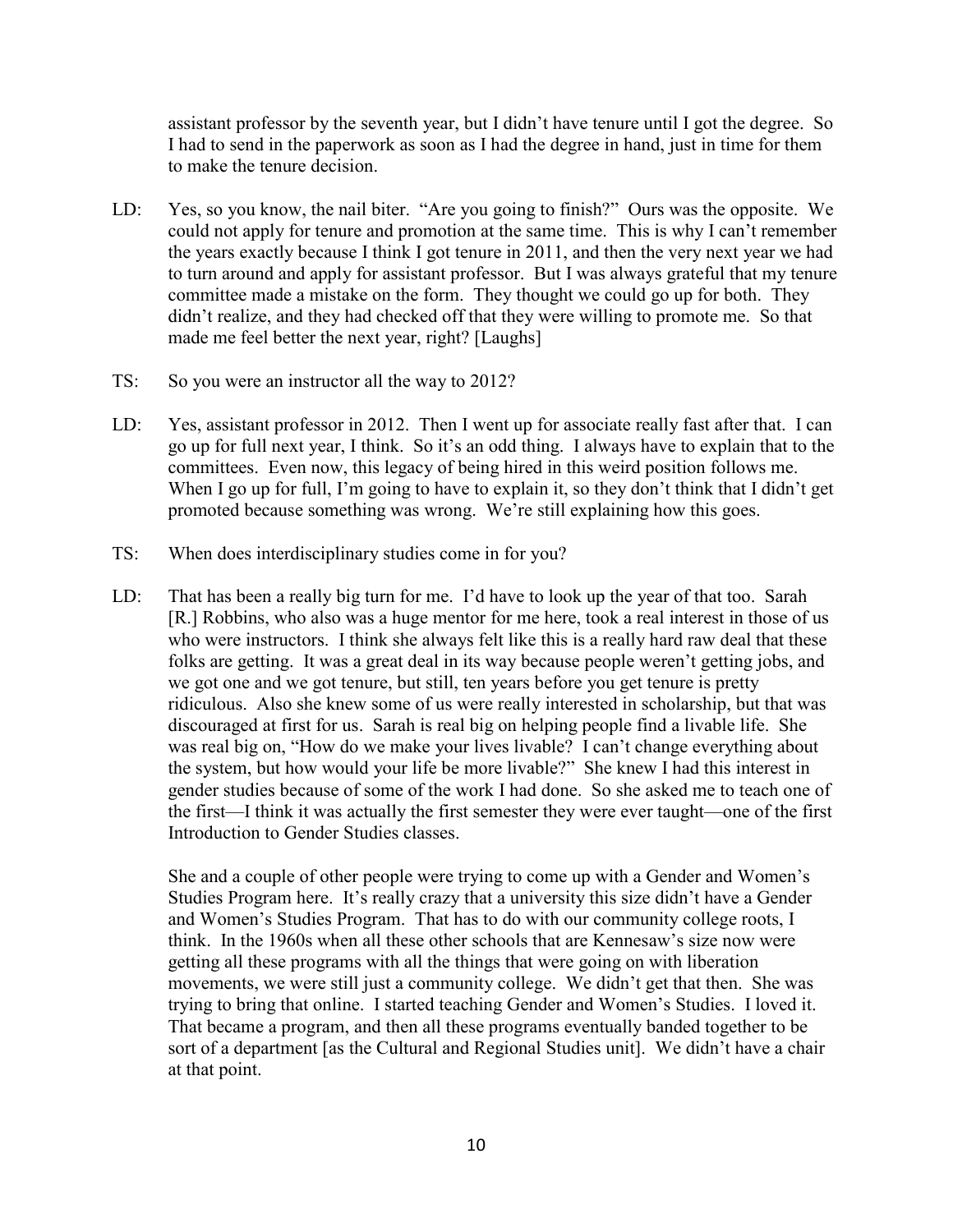- TS: As I recall, Sarah was pretty much the coordinator.
- LD: Sort of de facto chair in a way. Then right after that she retired and left and got the big job in Texas.
- TS: [As the Lorraine Sherley Professor of American Literature], Texas Christian University.
- LD: Then after that, we became a full-fledged department, for a while with Dawn [L.] Kirby as chair, for a while with [Anthony M.] Tony Grooms as chair, and now Robbie Lieberman. At first I wanted to stay totally in the English Department, but still keep teaching Gender and Women's Studies because that's just how I had always been. But then I was elected to coordinate the Gender and Women's Studies Program, and the bylaws were such that you weren't allowed to be a coordinator of any of those programs unless you were half in the department. So at that point I had to have a joint appointment. I'm always glad because I wouldn't have had the nerve to leap and do that because I was comfortable in my little English zone. You get comfortable and, "Oh, I have to go to two department meetings, to go to double meetings and all these things." I didn't want to do it. But I'm so glad that I did. So glad!
- TS: It seems to be complicated for some folks too on tenure and promotion. You've got two different departments.
- LD: Yes, and luckily I think I was already tenured before I made the leap. Maybe for my promotion committee I had to have both, but by then the stakes were lower. It wasn't like tenure. That's how I ended up being joint appointed.
- TS: So when did you start your PhD program?
- LD: I did that, I think, in three and a half years. It was insane; four years maybe. It was really fast. It had to be, because I knew I needed it for tenure.
- TS: So why did you decide that you were going to Georgia State for your PhD?
- LD: There had been rumblings about this whole thing that maybe we would need a PhD. Plus, I just had really good mentors like Sarah and a couple of other people who really pushed me. They said, "Don't not do this. You're smart. You're doing all this research anyway." In that time I was already working on a book, and, they said, "You're always going to be hobbled if you don't have this credential. Don't limit yourself." [Herbert W.] Bill Rice was wonderful.
- TS: Who was the chair of the English Department by that time [after 2006].
- LD: He was the chair by that time who also I would put in my top three mentor pile. He always gave me good advice.
- TS: That top three is getting crowded.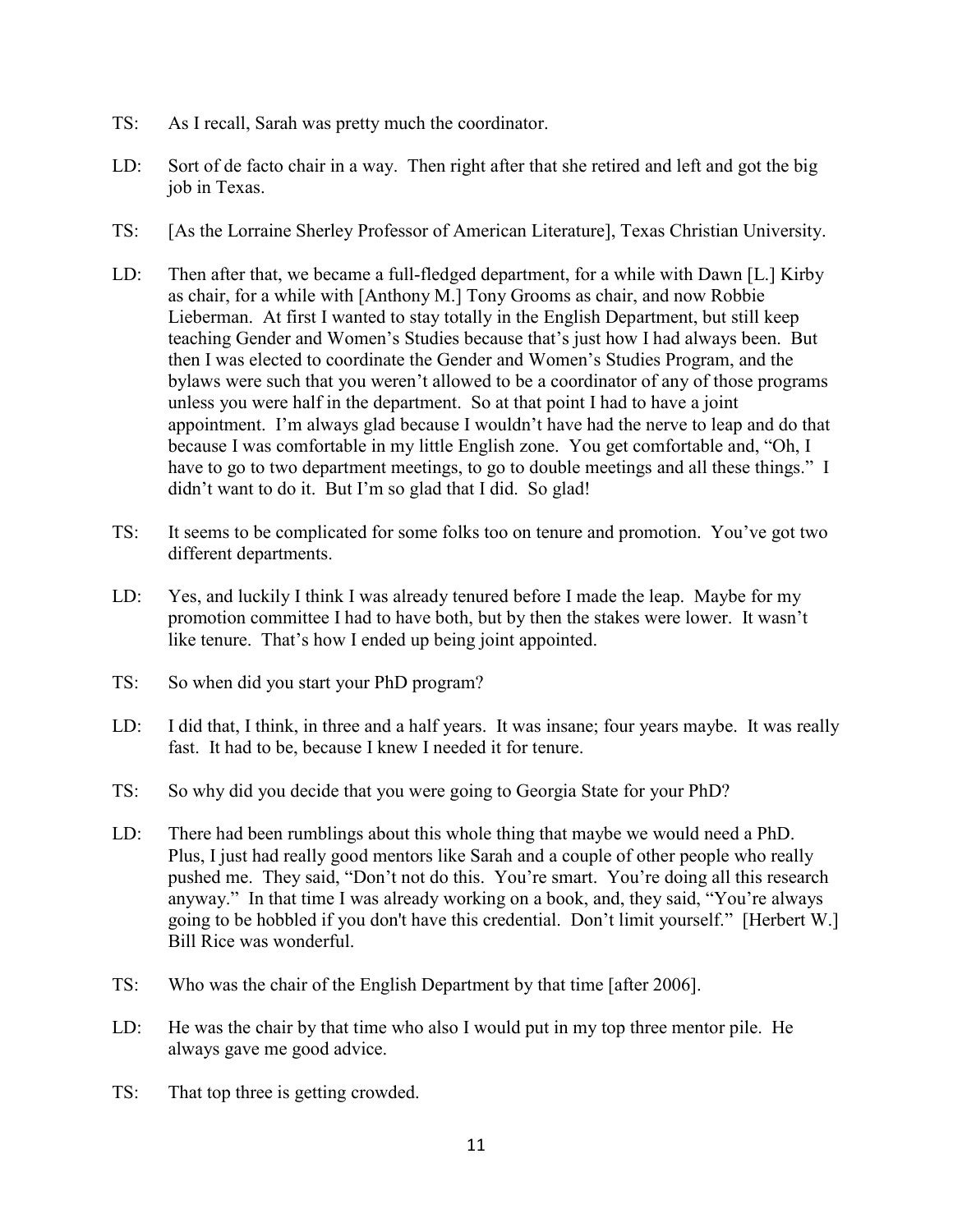LD: No, I'd say Sarah, Bill, and Laura, man. Those are the people who just really did so much for me here. He really pushed; Laura pushed; and it really made the decision easy because I didn't have time, teaching a 5-5 load, to drive [far]. I briefly looked at UGA [University of Georgia]. They had a program in adult learners that really fascinated me. Part of the reason I came to Kennesaw is because we had so many adult learners. That was just something I still to this day love to do. But [Athens] was just too far. I mean, there's no way, right? So Georgia State was the only option. But again, it became the right place. I'm glad I ended up there because I wanted to do Southern Studies. Tom McHaney was there [as Kenneth M. England Professor of Southern Literature]. Pearl McHaney, his wife, was there. These are people I would have wanted to study with no matter where they were, and here they were. I wanted to do [William] Faulkner studies, and what a stroke of luck that you've got Tom and Pearl right here.

#### TS: Why Faulkner?

- LD: Why Faulkner ... I don't love Faulkner. This is my confession on tape. I have a love/hate relationship with Faulkner, but because of what I wanted to study and what I wanted to do, I needed somebody where there was a prolific amount of work. Who is more prolific than Faulkner? My dissertation ended up covering eight different novels, so I needed somebody that had that kind of breadth. Also I was always fascinated with intersections of race and gender in the South, so you are going to end up being a Faulkner scholar whether you like it or not [laughs].
- TS: Sure. So you still had courses to take, I guess, in your doctoral program.
- LD: Yes. It was interesting. When I was at MTSU I was a Brit Lit [British literature] person to the end. If you go back and look at my transcript, you would never think I was an Americanist. Then at the very end I took this class and learned Lillian Smith, and that changed everything.
- TS: *Strange Fruit* [published 1944].
- LD: Yes, I still to this day teach *Strange Fruit*. I taught *Strange Fruit* a month ago. So I was introduced to Lillian Smith and that changed everything. I did my master's thesis on Smith and [Flannery] O'Connor and [Pierre] Tielhard de Chardin. Then from there on I was an Americanist. Those were the three people. So like it or not, I always get looped back to my Georgia roots. I think I would have made my grandmother laugh, but somehow that's what always happened.
- TS: It's unusual at Middle Tennessee State that you were doing Georgia writers.
- LD: Yes, that is what happened. There is a guy there named Will Brantley [William O. Brantley, professor of English] who introduced me to Lillian Smith in one of my last classes. It is interesting because when I got to Georgia State I was very clear that I wanted to do this PhD in American Lit, but, yes, I did get a lot of questions like, "Your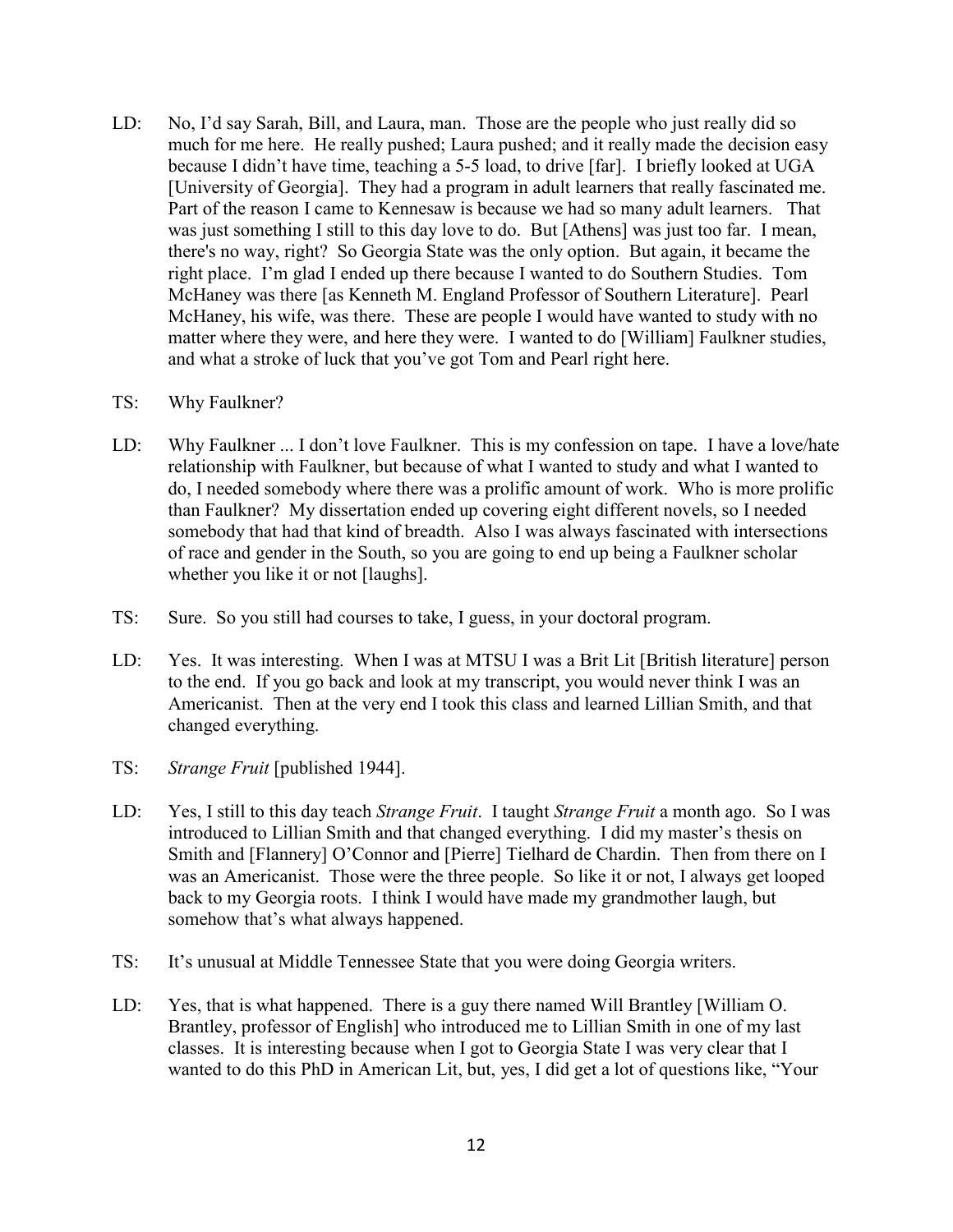transcript is clearly like the Victorianists." So I had to really make up some ground, taking as many American studies classes as I could.

- TS: So how many classes were you teaching here while you were taking classes at Georgia State.
- LD: It was 5-5. I think maybe the last semester they switched us to 5-4, but I was almost done.
- TS: So you had a very heavy teaching load, and you were taking a lot of classes at Georgia State. I gather you got married somewhere along the line.
- LD: Yes, not until much later, thank goodness. There were no kids, nothing like that.
- TS: When would you ever sleep?
- LD: I didn't sleep a lot, but the only saving grace was that I didn't have my children yet until I finished.
- TS: So your children are very young.
- LD: They are very young, yes; they are four and one. My youngest just turned one. I started late. So I would teach here, and then I would get on the commuter bus right there at the KSU Center on Busbee [Drive]. I would rush over there to get on the bus and take the bus down to Georgia State to take all these classes.
- TS: So you would study on your way, I guess.
- LD: Well, I get motion sickness. Sadly, I couldn't even read on the bus. But you do a lot of good thinking as you're looking out the window. So, yes, I would sometimes catch the bus here. I lived in Acworth at the time, and they had a commuter stop there, so I could also get on the bus in Acworth, sometimes really early in the morning. I would catch the 6:00 or 7:00 o'clock bus with all these students for Georgia State who also lived in Acworth. I would ride on the bus with all these undergrad students. I would get off the bus and take classes. Then I would get the bus back to the lot here, teach my classes here, and then catch a ride with somebody back to my car in the commuter lot in Acworth. I was teaching a crazy load.
- TS: So you were teaching mainly night classes?
- LD: I taught a lot of night classes, and a lot of the 5:00 to 11:00 kind of thing. I did that a lot. Mike Tierce [Michael T. Tierce, associate English Department chair], thank God, was so helpful in helping me figure out my schedule around all my classes at Georgia State. You know, he was always the scheduling guru. Thank goodness, I didn't have a rigid person because I wouldn't have made it. He would move my schedule around, do all this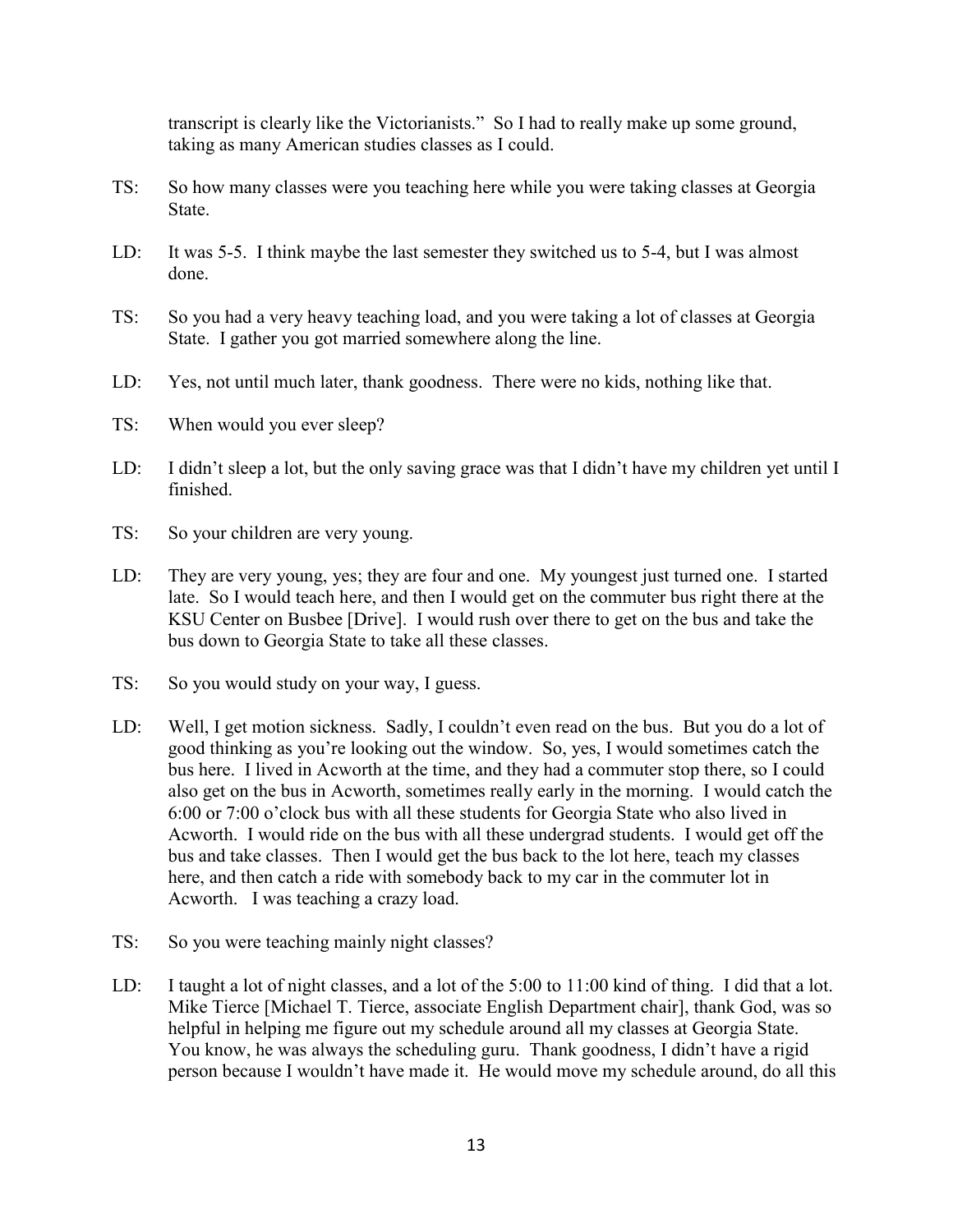stuff. And then the other thing that started changing my life is then at that point I got to move into online teaching. That helped a lot.

- TS: I noticed that you do a lot of online teaching.
- LD: Yes, I do, so that helped a whole bunch. At the same time I was stupidly writing a book on a totally different topic. The book also came out in 2011. It was a mess!
- TS: Is that *Teachers as Avatars: English Studies in the Digital Age* [edited with Linda Stewart (Hampton Press 2011]?
- LD: Yes. That came out in 2011, I got the PhD in 2011, and I got tenure right around there somewhere. It was a busy time. Thankfully, kids didn't come until 2013. There's a reason for that.
- TS: And you got along with two hours sleep a night?
- LD: Yes, yes, and now my children don't sleep, so it's good that I was trained well.
- TS: How much did you sleep at night while you were doing all that?
- LD: I mean, really hardly at all—maybe four hours or five hours. I don't know. It was really tough. And I would be remiss if I didn't say this; this is really important to me: Right in that time I really didn't think I was going to finish in time. I was really worried because it was going to be neck and neck with when I had to go up for tenure. I had to be finished, and I wasn't dawdling. I did that PhD reasonably fast. But it was just close because they [the Board of Regents] didn't tell KSU [we had to have PhDs] until pretty close to when I was going up for tenure. I was like, "I am not going to be able to do this if I don't take a semester off." But they don't pay you when you take a semester off. So I just was not sure how I was going to do that. Then the other problem is when you take a semester off you no longer can qualify for TAP, which is the Tuition Assistance Program here. I had gotten all my courses free at Georgia State because of this thing called TAP, the Tuition Assistance Program. But if I was not actively working, then suddenly I was not going to be able to get my courses paid for. So I applied for, thank goodness, the Clendenin Scholarship.
- TS: I thought I saw something on your bio about the Clendenin Scholars Program.
- LD: It saved me. It really did. To this day, every time I see [Thomas E.] Tom Clendenin I tell him thank you because I think I would have had to leave KSU. I don't know that I would have gotten tenure without it because the book wasn't out yet.
- TS: What exactly did the Clendenin Scholarship pay?
- LD: Some people are on the Clendenin for four year, five years even. I don't know who has been on it the longest. But they were willing to see people through a program from the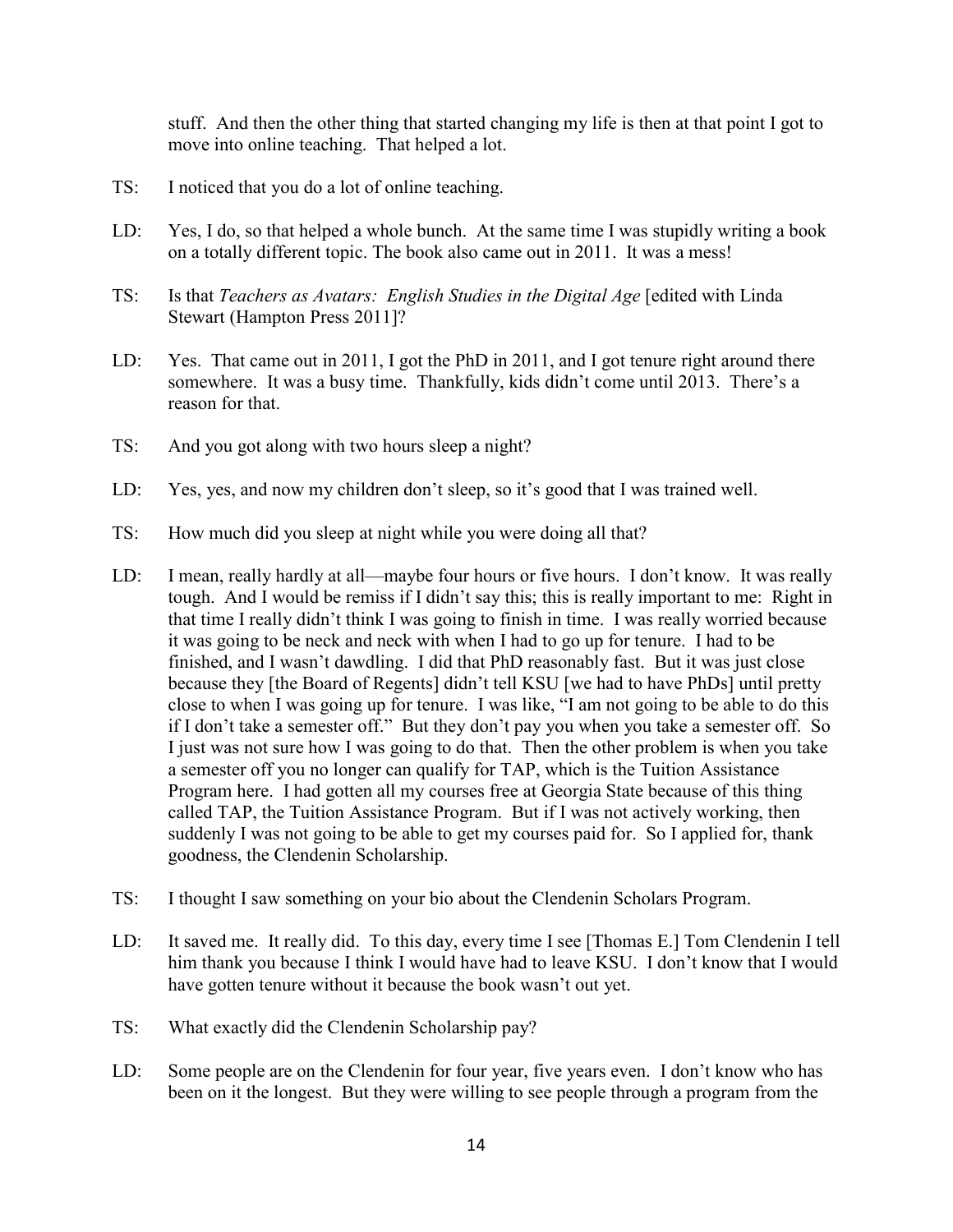start to the finish. For me, I applied and said, "Look, I am so close. I just need one semester." So it basically paid for my living expenses and my tuition that one semester, so that I could take a semester off. It enabled me to finish. I really only had it for this really tiny amount of time, but it was a pivotal moment. They made a big difference in my life.

- TS: So Kennesaw will support you in the sense that you had the Clendenin Scholarship, which the KSU Foundation is responsible for. And Mike Tierce was helpful.
- LD: Yes, helping me with my schedule. And Bill Rice was like my number one cheerleader. He was like, "You're gonna finish; you're gonna make it."
- TS: So those are the positives, but on the other hand, they had you teaching five classes each semester.
- LD: Yes, it was no joke [laughs].
- TS: So did you feel like you were being supported? Anybody teaching and going through a doctoral program must be half crazy by the finish.
- LD: Yes, it was nuts. In a big institution like this you can feel really lost if you think of it just as an institution. All of us who were trapped in the system got really angry because the BOR would say one thing, and KSU would say another thing. We could never get a straight answer. We got all these meetings and a different answer every time. But if you find your people, it makes the institution become human, and then you can survive. So I think that's what I did. I just found shelter in a couple of people who really believed that I could do this, who said, "Don't cut yourself short. We see the potential in you. We don't want to see you without a doctorate being hobbled the rest of your career." So that was really good advice.
- TS: George [H.] Beggs [one of KSU's original division chairs and deans] used to say that we would have severe morale problems if we did not finish our doctorates.
- LD: Yes, it is true. I see people who have gotten in that position, and it is just tough, so, yes.
- TS: One of our old faculty members called it the "union card."
- LD: Yes, like it or not, it is. It didn't matter that I was already doing great work in the classroom. I mean, it mattered, but it was never going to trump [the lack of a PhD]. So I had to get it done.
- TS: That is what is frustrating, isn't it, when you know you are doing a good job, but you still have to have the paper certification?
- LD: I was super excited this year when I won the award. They recognize two finalists and the award winner. One of those finalists [Tyra Burton], I don't know if she has a doctorate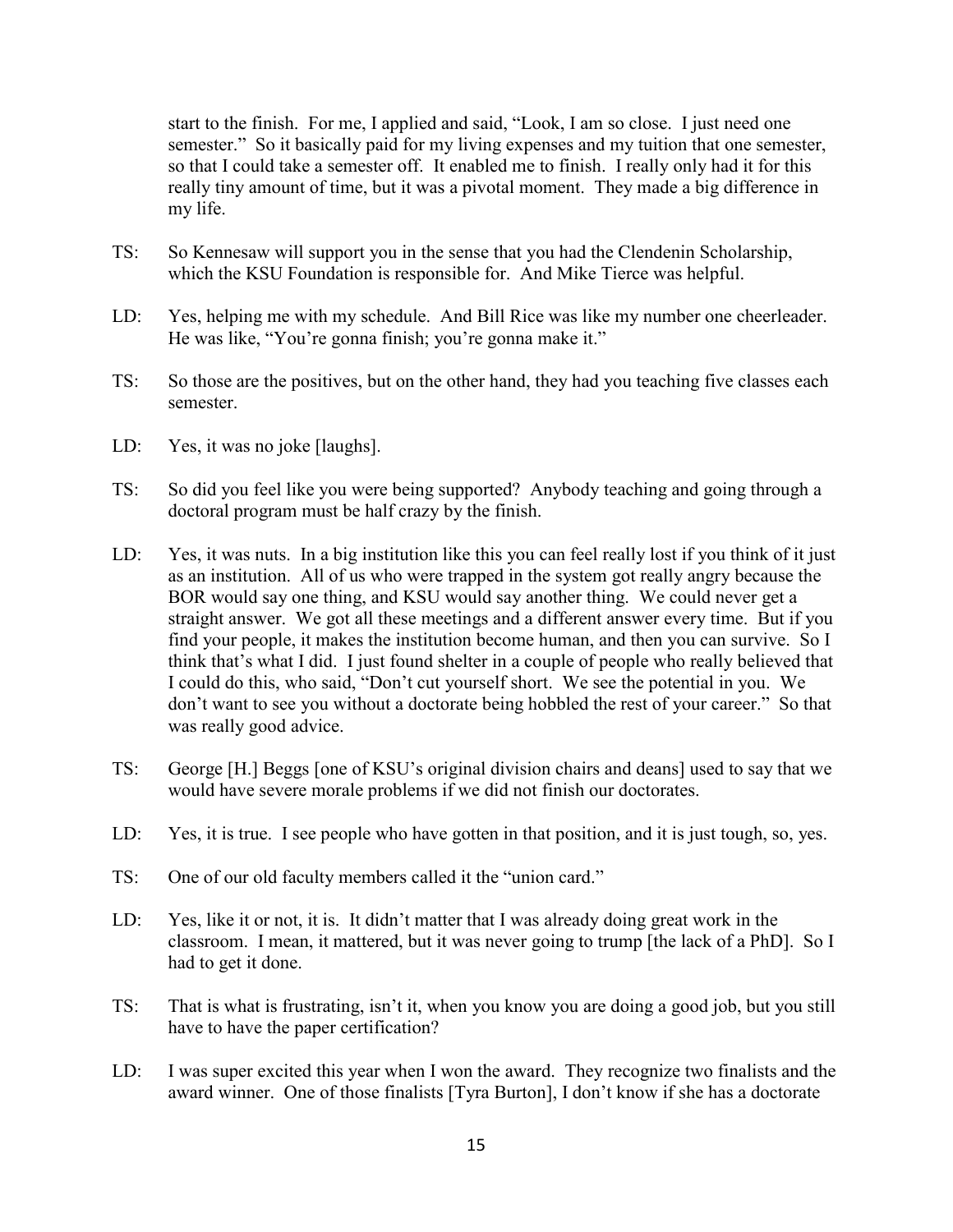or not,<sup>[1](#page-16-0)</sup> but I saw that she was in a senior lecturer position [in Marketing and Professional Sales]. I was so happy to see that we are not just limiting what we are thinking about quality teaching on this campus to people who are either in a tenure or tenure-track position because most of the people who are doing the teaching are not, frankly, these days. So I was really happy to see that.

- TS: Certainly not for many people teaching in the general education courses.
- LD: Yes, so clearly they honored the kind of teaching she was doing, and I was really happy about that.
- TS: That's great. Well, your dissertation is entitled "Sensory Coding in William Faulkner's Novels: [Investigating Class, Gender, Queerness, and Race through a Non-visual Paradigm.]" How did that come about? Why that topic?
- LD: Did you know Lindsey Tucker [Linda J. Tucker] in the English Department? She knew I had some Southern Studies interests. She had personally applied for one of those NEH [National Endowment for the Humanities] summer institute grants. So I did that and got that. It was funny. I think that there were only two of us in that summer cohort that got [accepted] who didn't already have a PhD, me and this other guy. Again, it was just this thing like, "I really need this doctorate because all these people are doing this work, and I want to do that. I need a doctorate." So I did this summer institute, and it was great. An historian actually ran it, Don [H.] Doyle.
- TS: I've heard him speak before. He is at Vanderbilt, isn't he?
- LD: He was at Vanderbilt, but by that point he had moved to the University of South Carolina. That's where he is now.
- TS: And that is where you went for the NEH institute, to South Carolina?
- D: Yes, we were in Columbia, the hottest summer of my whole life, even hotter than Nashville. It was just hot. He was really interested in bringing together literary scholars and historians to talk about Faulkner. He felt that all these historians were doing Faulkner studies from a history perspective, and we were doing it from a literary perspective. What can we learn from each other? And that was my wheelhouse because, again, I almost was a history major. Lindsey was so excited about this. She really encouraged me to apply. So did Laura Dabundo. They wrote me some letters and stuff, and I got in, much to my surprise.
- TS: You didn't get to teach that summer though, I guess.

<span id="page-16-0"></span> $<sup>1</sup>$  Editor's note: According to her campus website, Ms. Burton has an MS from Georgia Tech</sup> and additional post-graduate work at Georgia Tech and the University of Limerick.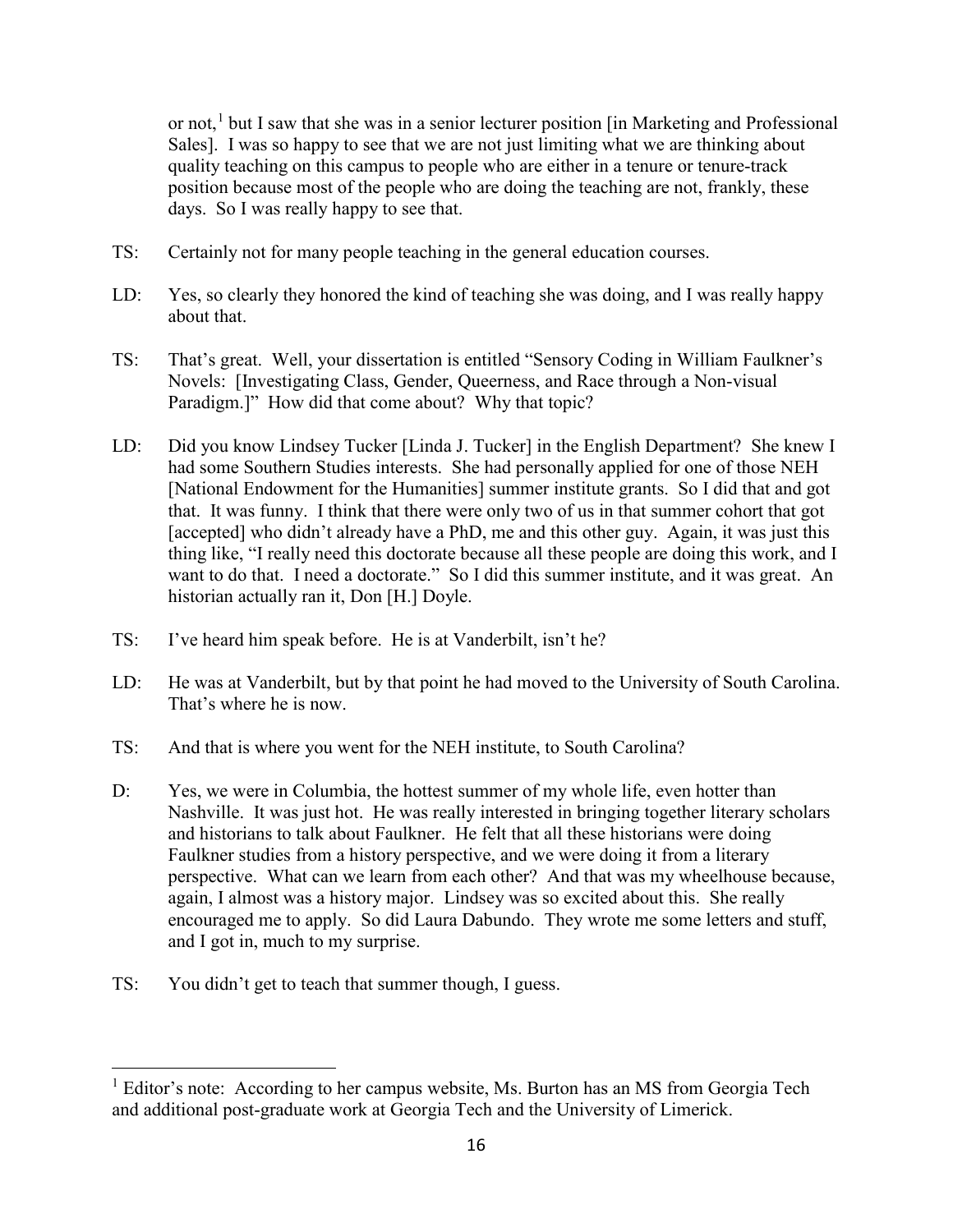- LD: I didn't. That was the one summer out of my whole entire time at Kennesaw I haven't taught [laughs]. It was the only time. I've taught every other summer. So, yes, because they gave me some money to attend.
- TS: Okay, so the workshop was primarily on Faulkner?
- LD: It was Faulkner and Southern History; that's what it was. It was great. I should email Don and tell him that this changed the trajectory of my life. I highly doubt he knows that or would even remember me.
- TS: Faulkner, "The past is never dead. It's not even past" [from *Requiem for a Nun* (Random House 1951)].
- LD: Exactly, yes. So I should email Don and say that about him in my life.
- TS: Sure, he'd probably appreciate that.
- LD: I'm sure he would; he's a great guy. I doubt he'd remember me, but he was so nice. He took us all over the South. We went to Oxford and drank whisky by Faulkner's grave. He knew all these people who knew Faulkner. We would go to these podunk little places, and he'd pull out, "This is so and so who was in the third grade with Faulkner." It was really fun. He brought in all these speakers. One guy took us to all these Confederate monuments and told us the history of them. The crux of the whole thing though was he brought in this speaker who had just written a book, Mark [M.] Smith.
- TS: Oh, Mark Smith was from the University of South Carolina, wasn't he?
- LD: He was, and so they knew each other. Mark came in, and he talked to us about his book, *How Race Is Made*: [*Slavery, Segregation, and the Senses* (Chapel Hill: University of North Carolina Press, 2006], which is all about smell and race. I was hooked from the minute that man got ten minutes into that talk. It's funny. My friends and my family would make fun of me because I have this really acute sense of smell. I have always thought of the world in terms of my nose. I can't help it. It's funny because my fouryear-old is the same way. You already see it happening. It's amazing how genetics works. For me smell has always been really important in the way I feel about people, about places, about food, about everything. And that is what his book is about, how people think they can smell race. He went through tons of archival research about smell and how for years it affected what white people believed about black people.
- TS: I guess before underarm deodorant and daily baths, people and even their clothes reeked of their smell.
- LD: So many things. You should read that book, if you haven't read it. You would like it. I know what your work is; you would like it. You have to get back to me and tell me what you think about it. Let's have coffee in six months or something. I mean, you're retired; you don't have to get homework assignments from me [laughs]. But if I were to give you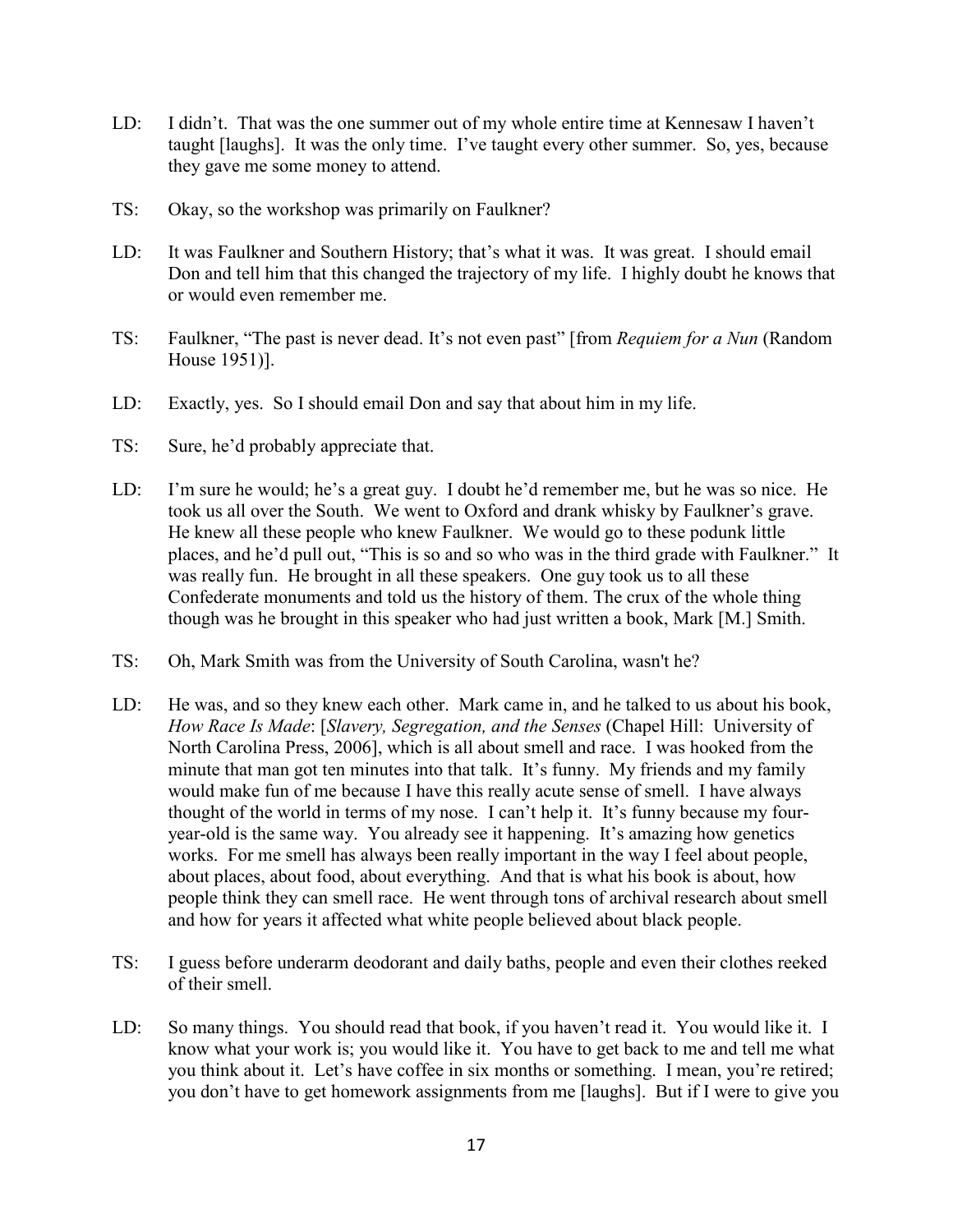a homework assignment, that's what I would say is go read Mark Smith because he told us, "I'm going to talk to you today about smell. And after I talk to you today your world will never be the same"—he is a confident fellow—"because you will notice this everywhere. You have never noticed it before, but after you start thinking about it, you will notice it everywhere." He was like, "You can't escape it." And he was right.

I had not even started my PhD program at that point, but as soon as I started, I already knew this was what I wanted to write about. And he is a historian, not a literary person. I remember somebody raising a hand and saying, "What about Faulkner?" I think it was Don maybe. Don was saying, "Have you thought about this work in terms of Faulkner?" Mark said, "That might be interesting," and Don said, "That probably would be interesting." And I thought, "That would be *really* interesting, and I am going to write a dissertation on it."

- TS: So what did you conclude?
- LD: It's complicated, but Smith's work is all about how white people have these ingrained prejudices against black people, and they write about it. It's all through the historical record. It's this idea of contagion, the way that black people smell and why they smell this way and all this stuff. If you go back to the lectures Faulkner did at the University of Virginia, you'll find him talking about his nose and his sense of smell and how the sense of smell for him is this really key thing. There are some really interesting studies out now [about smell]. My brain is wired this way, and I think Faulkner's brain is wired this way. His cognition is wired to the sense of smell in odd ways. He talks about it, and he writes about it and how it had shaped his whole life. I had come across this quote when I was researching Smith and smell. I thought, "We always use optical metaphors; we use the word "viewed." But if he smelled the world this way, the way that I smell the world this way, it has to be in his fiction.

So I wanted to look through the whole fiction and see what sort of unconscious prejudices were there in terms of how Faulkner wrote about things like race, gender, and even sexuality, which I didn't think would be there, but it was—and class; class is definitely there—through the characters' noses: what they said they could smell and what they gleaned from what they said they could smell. So there is a lot of work on Faulkner where people do work on the sense of smell as a metaphor, like the short story, "An Odor of Verbena" [in *The Unvanquished* (Random House 1938)]. There is this odor of verbena that pervades this whole story. People said, "Well, verbena stands for courage; it stands for masculinity." But I didn't want to talk about what the smells stand for. I wanted to talk about who is smelling whom and how much, and what they are saying about that. That's what the dissertation is about. What you find through all of Faulkner is that women are never given the power to smell.

- TS: Really?
- LD: No. They are in the kitchen all the time! But they're never ever given the power to smell. You can only find out of that voluminous prose...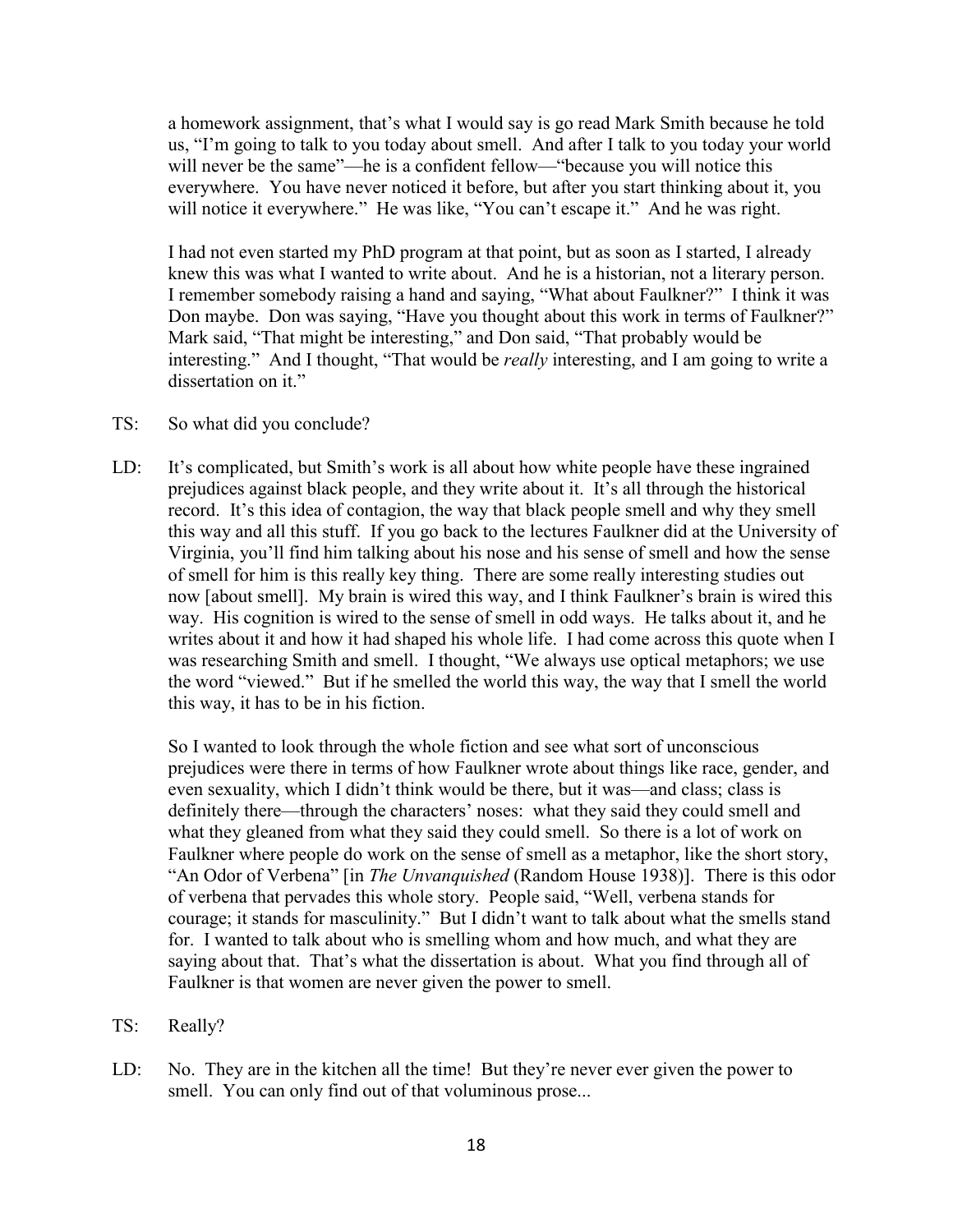- TS: What would Faulkner know about what women smell?
- LD: He thinks he does. He never shies away from telling you what women think, so I don't think he was leaving it out because he didn't think he would know what they smelled. I think it is just that smell has a power to it. Men have all this power to smell out all these really weird things. There are all these plot-hinges in Faulkner where the plot would fall apart if people didn't know that infidelity was going on. So you've got two people who are sleeping together who are not supposed to be sleeping together, and the whole plot hinges on the fact that they've been found out.

Like in, say, *The Wild Palms* [Random House 1939], or a novel like that. They've been found out. But the way they are found out is people smell it. All these white men can smell that these people are having an affair, and it's not questioned. I looked for critical response after critical response, and nobody questions the entire plot of this novel. Everybody understands that the plot of the novel centers on the fact that the infidelity has been discovered, but nobody has remarked on the fact that nobody has stumbled upon these people in a hotel room in a risque way.

- TS: So it was discovered by smell?
- LD: By smell—they could smell it; they reeked of infidelity. There's just moment after moment like that. There are all these weird assumptions. Men can smell the power of time in Faulkner.
- TS: The power of time?
- LD: Time, yes, they smell how time smells and how time passes and how time works. They can smell infidelity. The white men can smell other men and whether they are cowards or not.
- TS: Okay, so it's white men, but black men can't and women can't?
- LD: Right, exactly, and white men's noses are very powerful. They are super powerful, because they can smell whether you're black or not.
- TS: That's about as racist as you can get.
- LD: Oh, yes. It's really sexist, and it's gendered. It's just really interesting is what it is because there are all these weird assumptions. So then I went back through and found all these county and town ordinances about smells. There was a sort of anxiety about smell and racial mixing.
- TS: What are the ordinances? Did they try to regulate smell?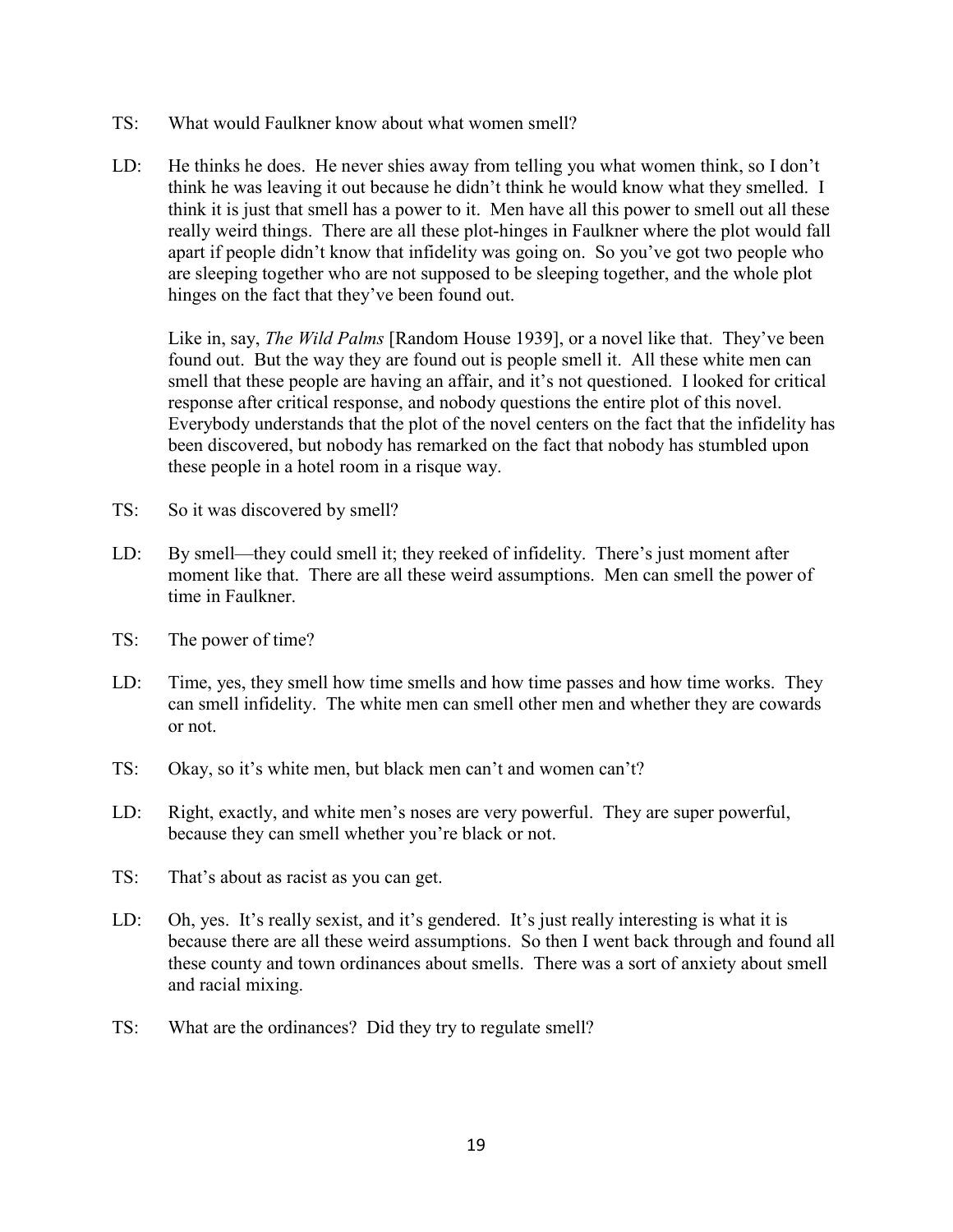- LD: They did. They tried to buy all these contraptions that would make the town smell better, like air purification, and it becomes all encoded in racial purification. It's really interesting. So for me, it was a recognition that ...
- TS: That's pretty depressing stuff, isn't it?
- LD: It is! But it is interesting because you see it still happening today. While I was writing this dissertation at Georgia State and involved in seeing how there is all this racism and sexism, [I noted that] nobody really remarks on it. I think when he is writing about soand-so smelling this or smelling that, they think he is just giving background information or something.
- TS: Just an observer?
- LD: Yes. I think this comes from [Michel] Foucault in a lot of ways [*Discipline and Punish: The Birth of the Prison* (Random House 1975)]. We think about the optical as being connected with intelligence, right?
- TS: I remember. I did look at your dissertation.
- LD: Oh, you did? You are a trooper! You are quite the researcher.
- TS: I was not familiar with Foucault
- LD: Foucault says that modern society is being regulated by constant surveillance. And, of course, he dies before you have smart houses and smart phones. I think he has been proven right. He talks about society as being like a panopticon, where the modern day prison is the fact that everybody is looking at you all the time. There's no privacy; there's always vision. Foucault has shaped so many other scholars that we get saturated in the visual. Of any of our senses, we attribute the visual to intellect. But these other senses get talked about over and over again in so many different ways as being more like the more earthy bodily senses—like smell; it's about the body; it's gross. We smell gross things; we smell how people stink. So it's not related to the intellect. People don't realize that the things we are taking into our nose are also shaping our perceptions about race and gender. That is what really interests me. While I was writing the dissertation at Georgia State, this flyer appeared all over [the GSU] campus and caused this huge uproar. It said that you could not have smelly food in the library. You could have food, but not smelly food. And then it listed ...
- TS: How did they define smelly food?
- LD: They defined it along ethnic lines, for example, Indian food. It defined all these things. It was very clear that the persons who wrote it thought that their cultural food doesn't have odor, but that other people's cultural food has odor. So it was like this big uproar.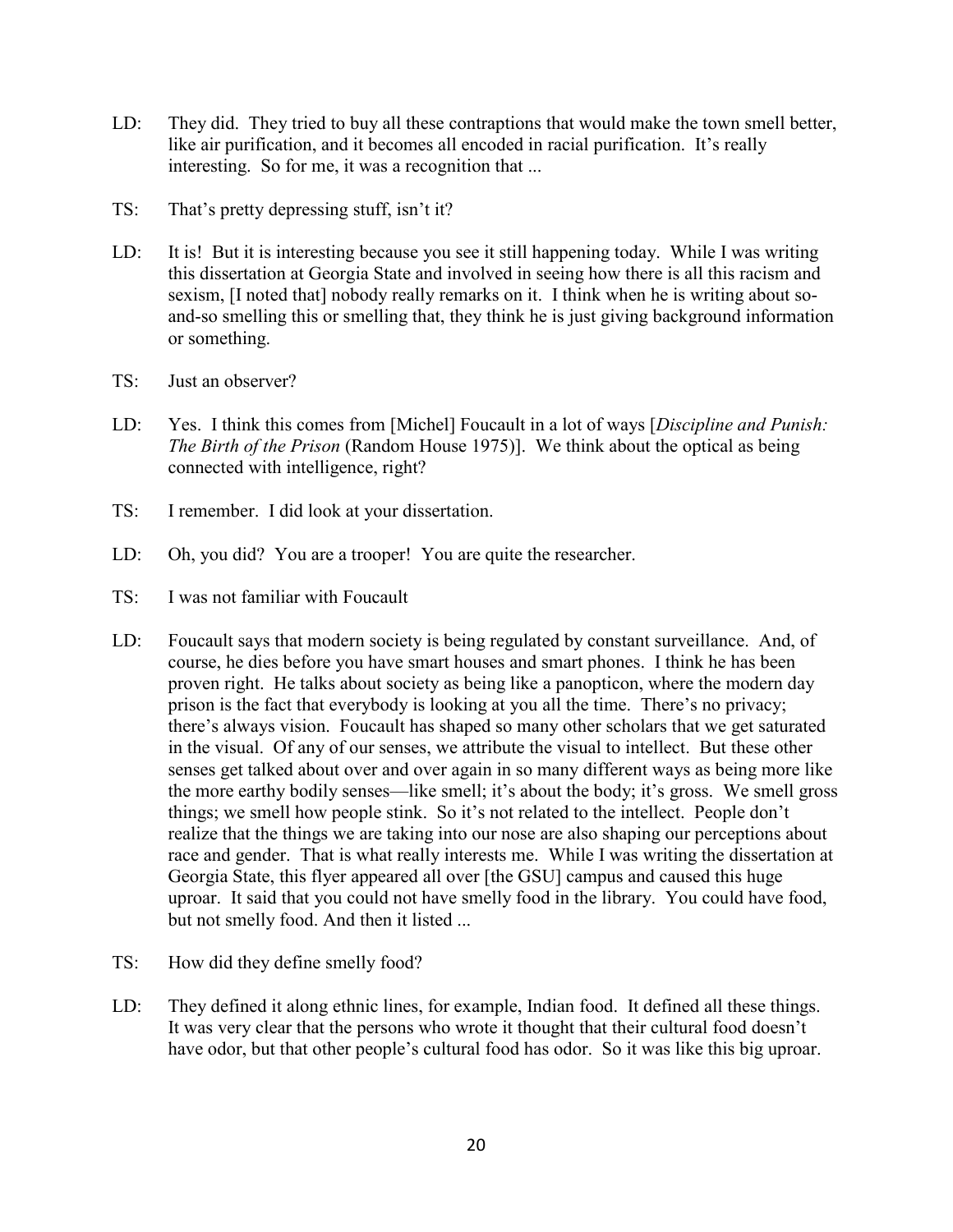- TS: I recall when all the groups from Europe were coming into America a hundred years ago, they talked about how you go from an Italian neighborhood to an Irish neighborhood, and the smells of the food, predictably, would change as you went from one neighborhood to another.
- LD: Absolutely. And it's not that there's not truth in it. It's just that we assign these moral goods to it, like, your food is too stinky for the library; it might distract other people; but my hamburger may not. So there was this huge uproar. I'm like "Wow! Here it is. This is a perfect example of what I am trying to talk about."
- TS: Did anybody confront Georgia State?
- LD: Oh, yes, it was an uproar; it was a big deal. So history repeats itself. And right about that time when I was writing this you started getting a lot of studies about sexuality and homosexuality, where they were getting people to wear these sponge pads underneath their arms for two or three weeks at a time and not shower. Then they would put these sponge pads that obviously reeked by this point in front of other people, blindfolded, to see if they could smell somebody's sexuality or race or gender. If you look it up, you'll see tons of these studies trying to figure out if there is a biological basis to these things, and we're still trying to go back to smell. So there were all these current-day things. We think this is in the past, but it is not. So wives were able to smell their husbands. Actually, there is some truth to it, like you can smell sexuality. Straight women reported being more attracted to the smells of these pads that they didn't know if it was a gay man or a straight man, and there was a measurable difference. Isn't that interesting?
- TS: Whether someone is gay or straight by the smell?
- LD: Some of these studies were showing a little bit of a measurable difference.
- TS: Do you believe that?
- LD: I don't know because I think science is never free like we think it is of our racial and gendered prejudices and our prejudices about sexuality. So I don't know. But it just interested me that this is still going on.
- TS: It looked to me like maybe there was only one article that you've done out of the dissertation?
- LD: Yes. That showed up in the Faulkner journal ["The Smeller's (Almost Always) a Feller: A Sensory Studies Approach to Examining Gender and Sexuality across Nine Faulkner Novels," *The Faulkner Journal* 28, 2 (Fall 2014)]. What has it been, five years since I did the dissertation? I had two kids in three-in-a-half years, so the scholarship slowed down considerably.
- TS: That slows you down, doesn't it? I understand. So you're still going to do some more work with that?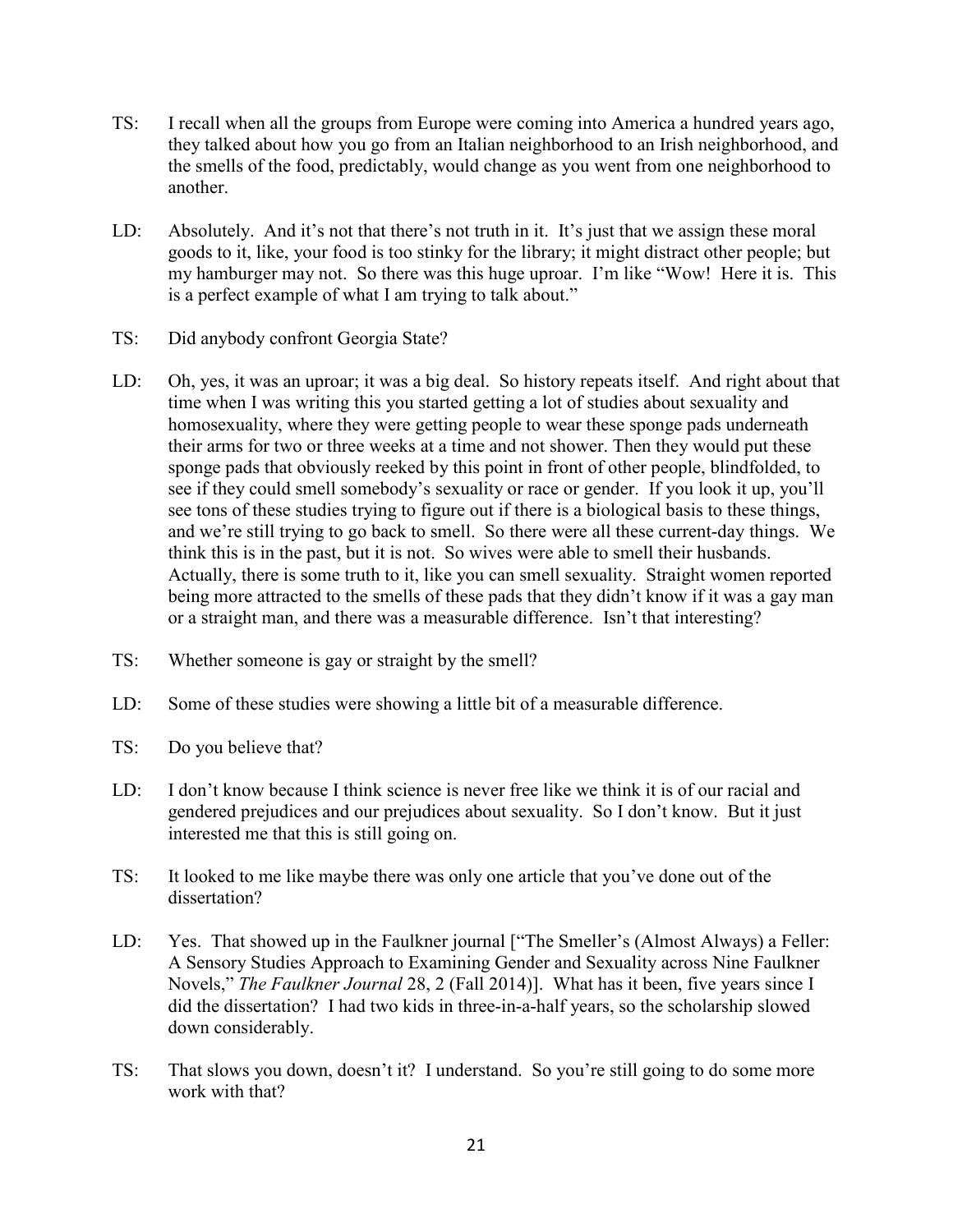- LD: Probably. I would like to do a book-length project on that, really, if I can ever find time and sleep to do it. I'd like to trace it across. In the dissertation I pulled in *The Help*, which is that Kathryn Stockett novel [G. P. Putnam's Sons 2009]. It is not a novel I really like, but to compare with Faulkner. Faulkner is doing all this. What if we took a modern day writer, even if she is writing about the past? Is she going to also unconsciously start layering all these weird ideas about smell that people never question, that we never seem to know that we have? And she does, big time. That whole novel is about contagion and going to the bathroom, and there is all this weird stuff about smell in it. So I would like to do that, like look at maybe four or five other southern writers and see if it is there.
- TS: What about some of the African American writers?
- LD: It's there, but it's different. It's white people do it more and black authors ...
- TS: Alice Walker for instance.
- LD: It's there. I haven't done like a line-by-line study so much. What I've looked at more is in African American writers who are writing about lynchings, so nonfiction, like in newspaper reports and things like that. What you find is that in white newspaper reports of lynchings there is a lot about smell and how you could smell the bodies burning. That is depicted as an appetizing smell and as barbecue—over and over again. It was really disturbing to talk about, but it is there. In people writing letters and things like that what you can find from black writers is that the smell is a warning to go hide. If you are a black person, you don't want to get close enough to a lynching to know that a lynching is happening; you might get lynched. So you are relying on your other senses and your networks of people. But the smell of smoke was often the first sign for African Americans to go into hiding.
- TS: So you finished the dissertation in 2011. You get promoted and tenured.
- LD: Somewhere around in there; it is all a blur.
- TS: Why don't we talk a little bit more about your teaching?
- LD: Okay, yes.
- TS: You got the award in 2017. I'd like for you to talk about your philosophy of teaching. I must confess that I did look online to the ratemyprofessors.com.
- LD: Oh, my! I try not to look at that stuff. I have no idea what you saw.
- TS: I didn't use to look at it when I was teaching because it can be so distorted, people that are very happy with you or very angry. But I was trying to pick up some words to describe your teaching. They were saying things like "caring, passionate, fair" …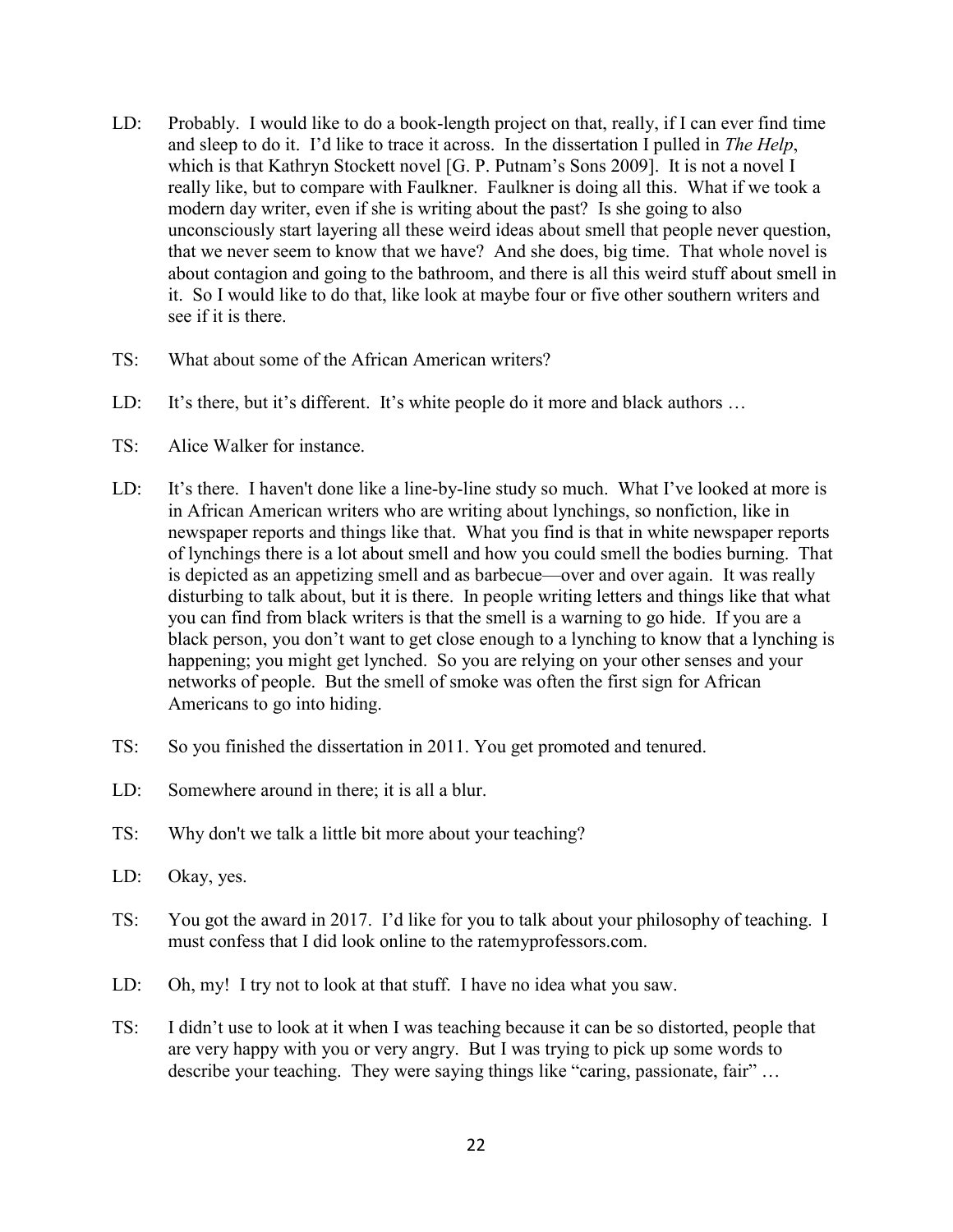- LD: Well, that's good.
- TS: "Great motivator, well organized, wants students to do well, thought provoking." You know, some nice thoughts about what goes on in your classes.
- LD: That's good; I'm glad. I'm sure there was some bad there too.
- TS: I think ratemyprofessors.com tends to put the bad at the very end. I didn't get that far. But it gave me some idea of what is probably going on in your classes. Plus, a lot of the evaluations were for online sections. Why don't you talk a little bit about your philosophy of teaching?
- LD: Okay. It is always hard because people want that in a little blurb, and I don't know if I'm good at that. I'll just tell you what I like to do, and maybe you'll glean it out of there somewhere. I overtly set out in my life not to be a teacher. It wasn't like it just didn't occur to me. It was the one thing I said from when I was five and six years old that I would never be. I *did not* want to be a teacher.
- TS: Why not?
- LD: Because my entire family is made of teachers, and they all talked about how they never had any money and how it was so difficult. I would hear their war stories at home.
- TS: You haven't talked about teachers in your family. Your mother was working in a hospital and your father a lineman. So where are the teachers?
- LD: I grew up really almost living with my grandmother for my early formative years. My parents were like 19 and 20 when they had me. They were very involved and still are very involved in my life. Don't get me wrong. But they were working a lot. My grandmother would keep me all day, and I just wanted to stay.
- TS: Is this your mother's mother?
- LD: My dad's mom.
- TS: And she was a teacher?
- LD: She was. Her name was Jane Carter Davis. So I grew up listening to her stories. She was a hoot. It was just the two of us for a long time. I would sit and listen to her stories. She was a great storyteller. She would have never said that about herself, but she really was. She had this one sister; her name was Saralu. So Jane and Saralu were these Georgia farm girls. I grew up hearing their stories about living on the farm. Their mom was a teacher, my great grandma. It was this family lore that she in the late 1800s was teaching in this one-room schoolhouse in Georgia—right around the turn of the century.
- TS: Do you know what county it was?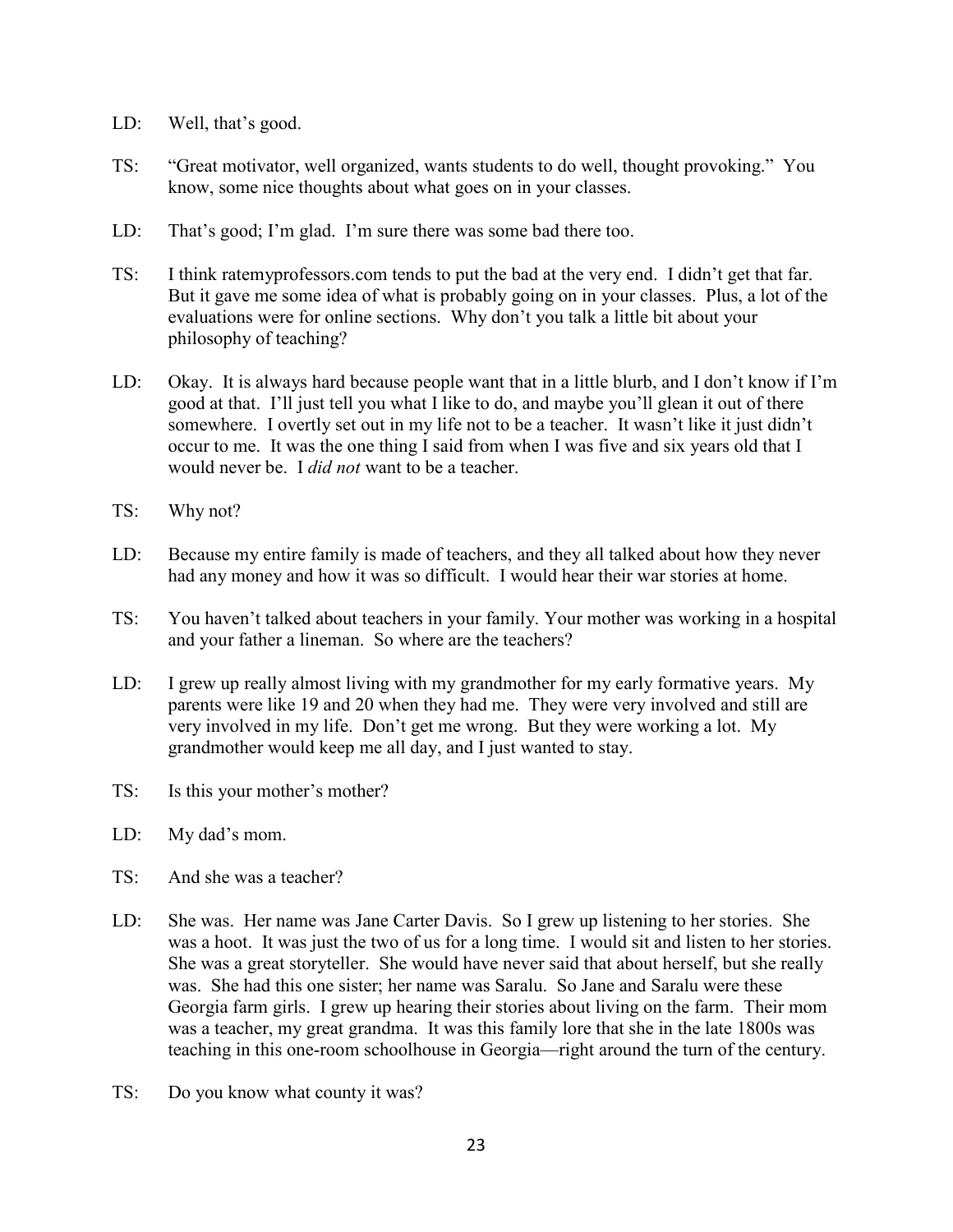- LD: It was Elbert County. That's where they all were. The county seat is Elberton.
- TS: Elberton, that's east of Athens.
- LD: Yes, granite capital of the universe.
- TS: I've been over there. Corra Harris [Corra Mae White Harris, Georgia writer and journalist] came from there.
- LD: Oh, I did not know there was a Corra Harris link there. I did not know that. That's interesting. That's why you should talk to historians. All I know about Elberton is I used to visit all the time as a child. I don't know if this is still true, but at the time my dad would say, "They export more tombstones than anywhere in the world"—because they have so much granite.

So Saralu and Jane grew up on this farm, and their mom, in addition to helping their dad run the farm, was a teacher. She got a teaching certificate and she progressed up to being the principal of the school. Growing up in the socioeconomic class that I was in, so many of my friend's parents had never gone to college. Most of my peers are the first people in their family to go to college. But in my family I had this line of women going back to 1900 who all had an education.

- TS: Did they have college degrees?
- LD: She got what was called a teaching certificate, which would have been more education than most women had. Then she was determined that her children, Jane and Saralu, were going to college. Everybody thought this was nuts. Their dad died, her husband died, and she worked the farm to put these girls through college. This is the 1930s and 1940s, so the Great Depression hits. She worked a job in town, and she worked the farm. Then she sold the farm, and the money from the farm went to pay for my grandmother to go to Georgia State College for Women [Milledgeville], with Flannery O'Connor by the way. They knew each other, and Flannery O'Connor is in my grandma's yearbook that I still have. When I started writing my thesis, I said, "Did you ever hear of somebody named Flannery O'Connor?" And she said, "Do you mean Mary?" You know, because Mary Flannery O'Connor is her name. So it is amazing.
- TS: So she knew her by the name of Mary?
- LD: Yes. She said, "Do you mean Mary Flannery O'Connor? I heard she wrote some books after we graduated." That's what she told me. I said, "Yes, she did. She wrote some books [laughs]."
- TS: A lot of short stories.
- LD: Yes, I don't think she ever really knew the extent of the fame there. It was just this woman she knew in college. She remembered seeing her peacocks and knew all this stuff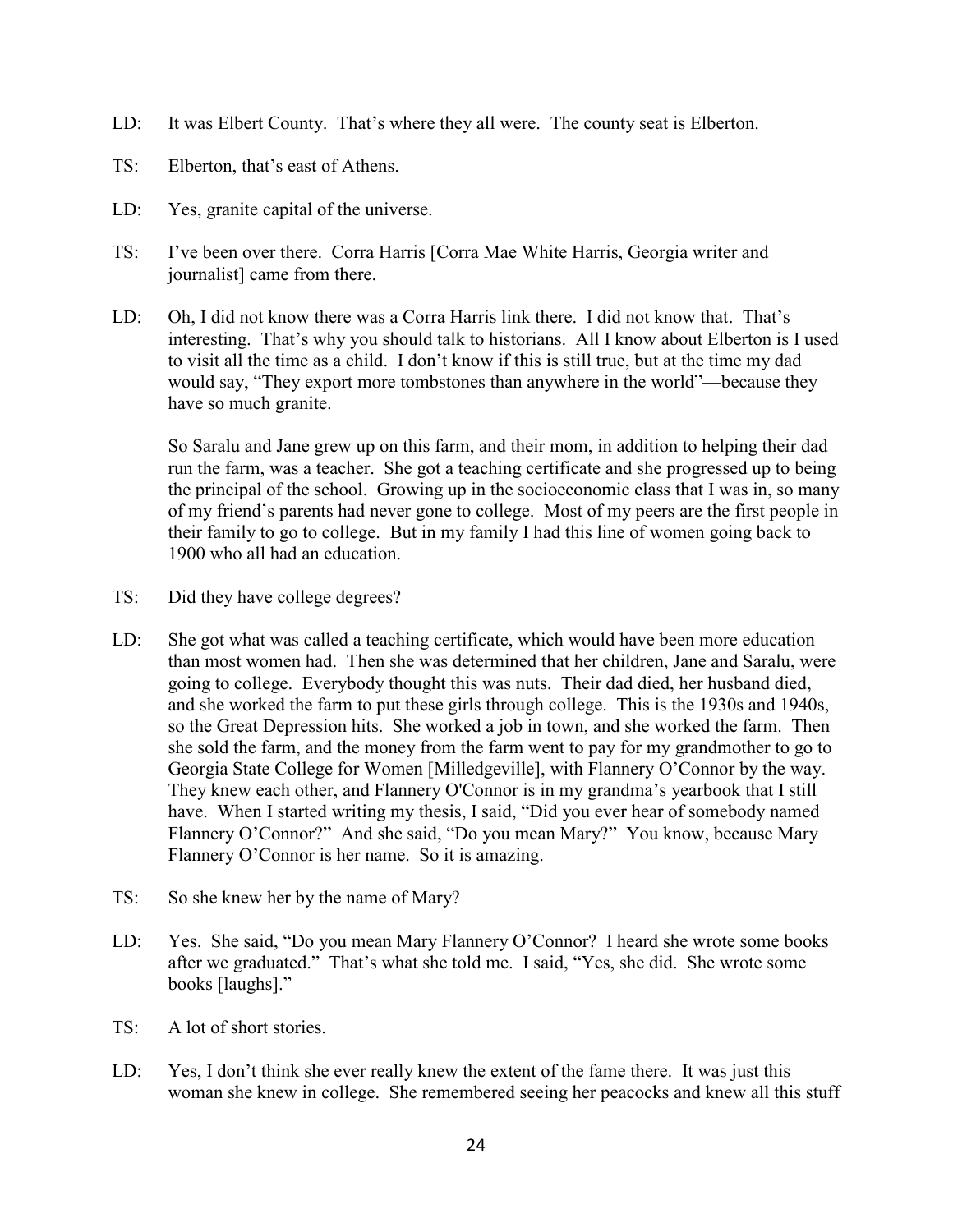about her. So my grandma got a college degree, and then her sister got a college degree, and then her sister went on and got a master's degree. They both became teachers. So I wasn't even the first person in our family to have a graduate degree. So, yes, all these women; the men didn't really have degrees, still don't. So I grew up listening to my great-aunt Sara. My great-aunt Sara never had kids, so she was like another grandma to me.

- TS: Now your father, did he go to college?
- LD: One year, like a semester or something. It was not for him. He is a really smart guy. He just didn't like the classroom. But I grew up listening to them talk about teaching. So this gets back to my teaching. In my award application, I wrote about them. They talked about teaching, and how it's hard and how it's hard when you're a woman. They didn't get opportunities in some ways that other people did, but you don't give up, and it's so much fun. I don't know. They just had this joy about teaching, and they taught me all the time. I would come down here and spend summers with my aunt Sara. My parents would just put me on a plane. I was six years old, and they put me on a plane. You'd never do this now. They would put little wings on you, and I would come and spend summers with her in Tucker. She would just teach me. They were teachers in their bones; they were teachers.
- TS: But you didn't want to do that?
- LD: No, I thought that was this magic gift that they had because they were magic! They were magic; I still say this. I just lost my grandma last year, and they were just magic. They could make you learn anything and make you happy and excited about it.
- TS: So they become the models for your teaching?
- LD: Yes. I would say this. I think my teaching is about joy. If this is not passionately fun for you in my classroom, this is failure for me. [Being here] is amazing. [I tell my students], "If you are a woman, and you're a person of color, and you're the first person in your family to go to college, one hundred years ago I wouldn't have even gotten to be here; you wouldn't have gotten to be here. Look at this opportunity that we have. What are we going to do with it?"
- TS: You say "person of color." Want to explain what you mean?
- LD: Yes, I think I gravitate towards students—and my teaching is like this—towards students who often haven't had the same exact opportunity [as others]. A lot of my students who are of color—I'm going to use that broad term, because they identify in many different ways and seem to prefer for me to use a broad term, but a lot of the students we have here who identify as non-white are the first person in their family to go to college. Their families have been structurally kept away from opportunities that allowed them to build up wealth over the generations. This history matters. Sometimes in sitting and having conversations, not all, certainly not, but so many students, male or female, of all races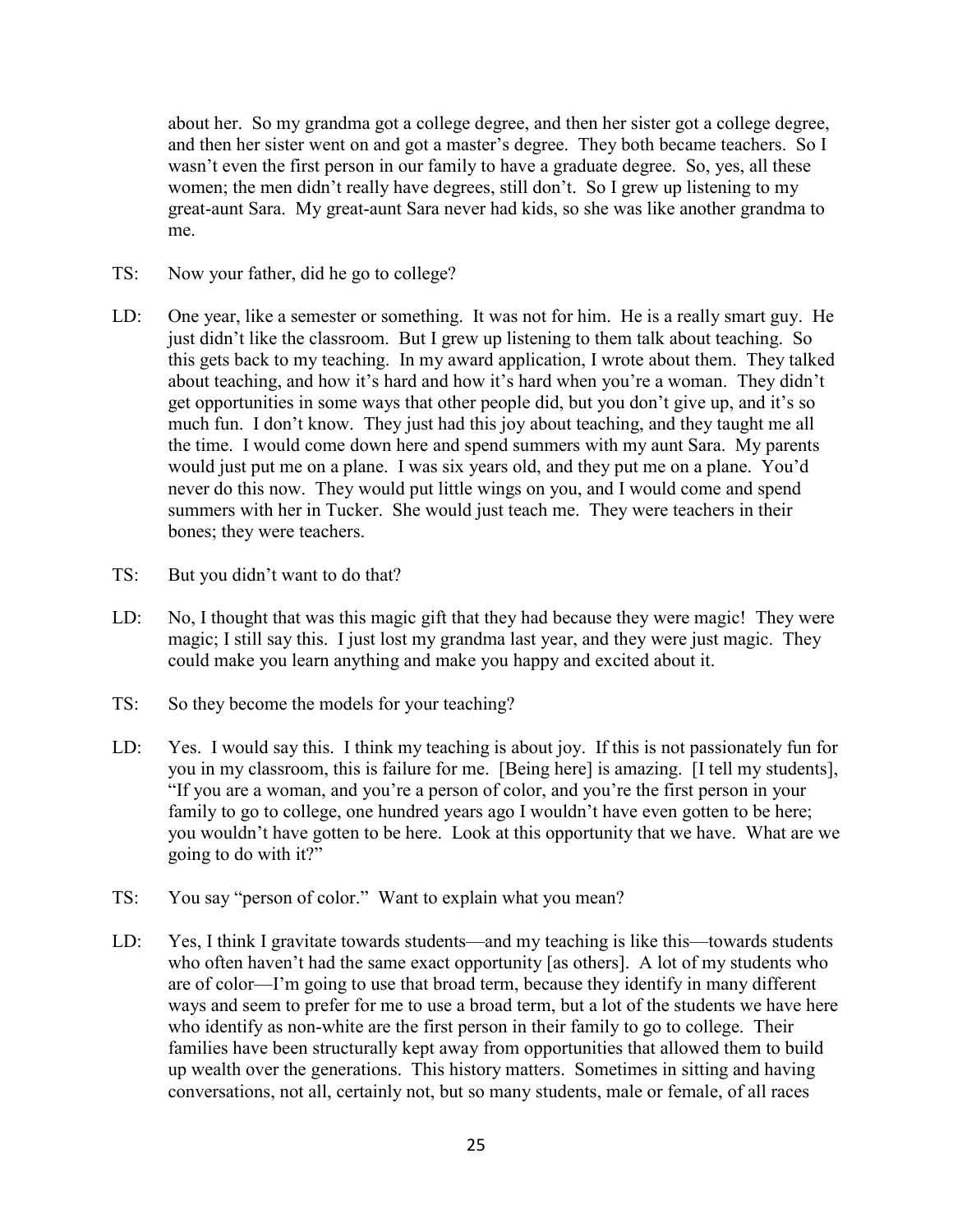really don't have the support in their family to navigate this system. A lot of them just don't. They don't know how to apply for scholarships. It was hard enough for them to figure out applications. They didn't have a mom or dad who sat down with them and figured out how to do all that paperwork the government makes you do to get scholarships and things like that. I'm interested, too, in my adult learners.

I guess I just really gravitate towards people who are here, and they're trying, but they're structurally dispossessed in some way. And like, "How do we fix that? How can I pay attention to you in ways that maybe the system is not paying attention to you to figure out what gifts and intellect you have to give, so we don't lose you from this institution." That's so important to me in topics that I teach, so that people who maybe aren't visible in our curriculum are suddenly visible. That's just so important to me. So I think, first of all, that inclusivity and diversity: how do these things come beyond buzzwords that everybody wants to use? How do they work in a classroom? It is so important to me. Secondly, joy: "We're going to have a good time at this whether you like it or not." And humor, we laugh a lot in the classroom because I think it helps people get over fear. Then finding ways where they are responsible for their own learning. It's really hard. My classes are rigorous. We read so much!

- TS: I was picking that up. I saw on your syllabus one ENGL 2110, World Literature class that read eight books.
- LD: Yes, yes, and I make them read really long books. There are three- or four-hundred-page novels in those World Lit classes. So how can you get people so excited about their learning that they don't mutiny when you hand them a four-hundred-page novel? That's the crux for me.
- TS: When I taught Georgia history, I always used some novels, but I don't think I used as many as you do.
- LD: Whom did you teach? I'm just curious because we like a lot of the same things, I bet.
- TS: Well, we read Margaret Walker's *Jubilee* [Houghton Mifflin 1966] to generate discussion about slavery, the Civil War, and Reconstruction.
- LD: Yes, fun.
- TS: It wasn't exactly Georgia, but I liked to use Tony Grooms' *Bombingham* [Free Press 2001] when we were discussing civil rights.
- LD: Yes, we're so lucky to have him here [at KSU].
- TS: And a lot of short stories. They always had to read a Flannery O'Connor story.
- LD: Yes, they should. Totally.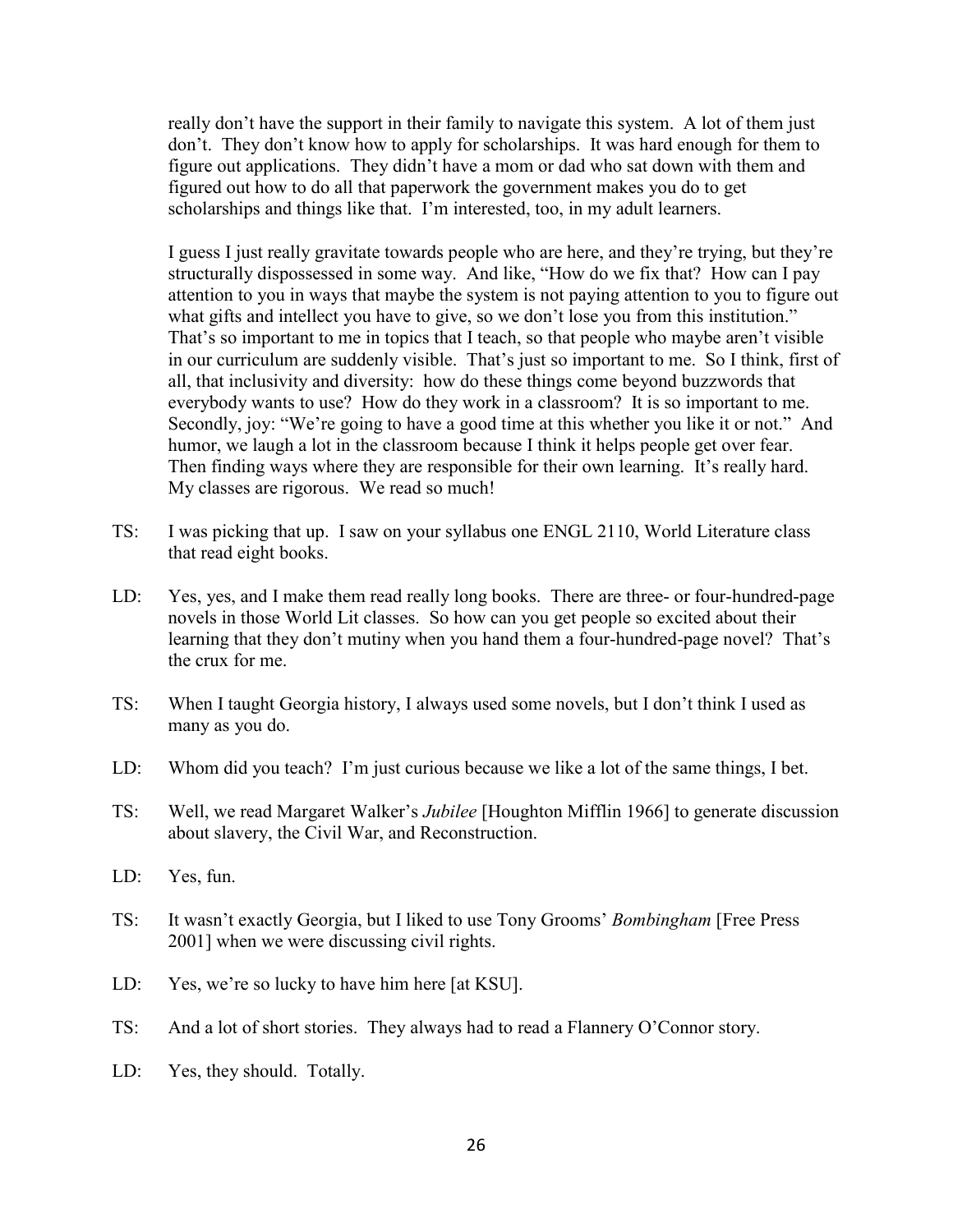- TS: And different novels, Terry Kay, especially his first novel, *The Year the Lights Came On* [Houghton Mifflin 1976], which was great for the rural South of the immediate post-World War II era.
- LD: Oh, okay. Wow, all right. See, historians and English people—we should like each other. It does add so much to the class when you put in history or fiction and put them together. That's so cool that you did that. You were teaching that with Dede [Yow], right?
- TS: Well, we started team-teaching Georgia history/Georgia literature, and she would put in a lot of literature. Then even when I was just teaching by myself I'd continue to use novels and short stories.
- LD: Yes, she'd always say, "You need to meet Tom Scott."
- TS: Oh, really?
- LD: Yes, and I think I did somewhere along the line, but then you retired, and I never really got to know you. So my teaching philosophy is this: Students can do more than they think they can. You can hold them to extremely high rigorous standards and push them in ways that they did not know they could get there, if you do it in ways that scaffold things so that they grow in confidence a little bit by a little bit, and if you are warm and connected to them and help motivate them and understand how motivation works. That's not fluff. You go to some teaching conferences, and they're talking about, "It doesn't matter if students like you." Actually, it does. And the reason it does is because we can make direct links with really good studies that if they like you, they're happy to be there. And if they are happy to be there, they feel safe and comfortable, and then their brains can learn. It matters. It matters a lot. That doesn't mean that we need to pander to students and make them like us, but it means that they need to see in us something that makes them interested and passionate about being there.

I did this CETL [KSU Center for Excellence in Teaching and Learning] workshop on Motivational Teaching and it changed everything. It was one of those faculty learning communities where you meet with a group of faculty around a topic. I signed up for this thing in my spare time, ha-ha! It was a faculty learning community on motivation, and it was great. It was. I learned so much. We looked at the NSSE, National Survey for Student Engagement, on what makes students drop out and what makes them feel engaged? It is fascinating reading. Every teacher should read this, because they actually go to 18- and 19-year-olds, and they say to them, "Why did you quit college at 18 or 19 years old?" And what they say will surprise you. They would say crazy things about our teaching. It's really interesting. They were asked, "What makes a teacher 'good' to you?" The things they'd say were not the things I thought they would say.

TS: What did they say?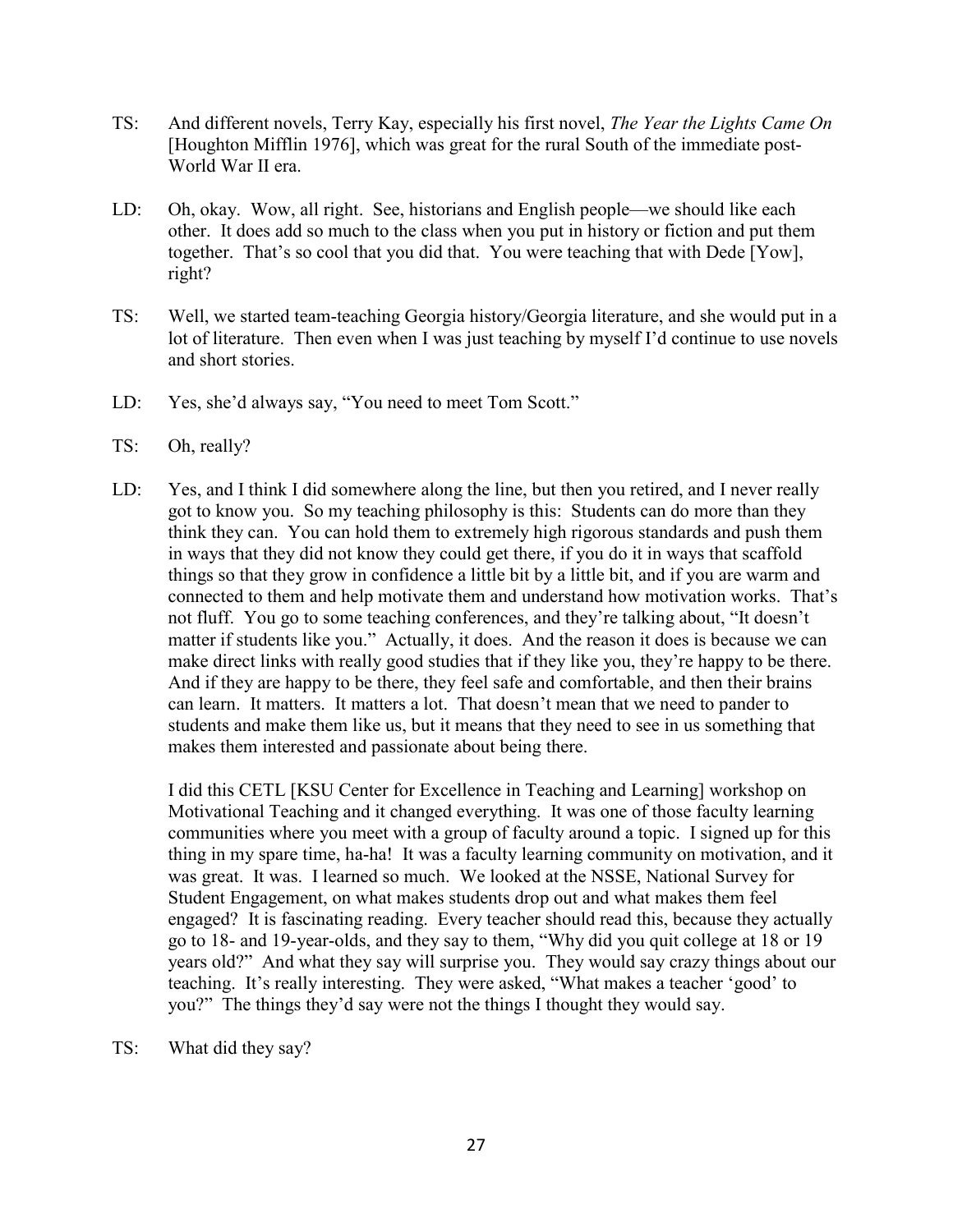- LD: They say the typical things that you'd think they'd say about enthusiasm and "cared about me." It's really heavy on "cared about me." But they also talk about your clothes, which is really interesting.
- TS: Was that more for women than men?
- LD: No, it's not, like they talk about bright colors and whether you're neat, and whether you look prepared and dressed to be there.
- TS: Well, that's something that is going away, I think, on our college campuses.
- LD: I know, it is. On the flip side, though, they also talk about whether you wear clothes that look like you're approachable. So that's interesting because there are some mixed messages there, right?
- TS: What do "approachable clothes" look like?
- LD: I don't know if that's jeans, and you look like them. But then they also appreciate the suit and tie because it says that you cared about them enough that you dressed up to be there and that they're important. So the clothing thing is all through the NSSE, which is really interesting. And they talk about physical touch, which is really odd.
- TS: Touch? Do they want to be touched?
- LD: Yes! No, you have to be careful with that one.
- TS: Absolutely.
- LD: But, "My teacher touched my shoulder and said that I did a good job," or a physical action, not always touch, like, "She stood and held the door for me." It's these really minute things that they translated into "she cares."
- TS: So women maybe can touch more than men.
- LD: Probably. That's sad, but true, probably true. I don't know. I don't even remember seeing a gender component to it. But it's really weird. I might have done more [touching] than I thought I was. And the only reason I knew that is because when I moved into the online environment my teaching fell apart.
- TS: So you had to relearn how to connect with students?
- LD: Right, exactly. I had to learn to teach without the physical body present.
- TS: I noticed discussion boards came up in some of the evaluations. How exactly did you use discussion boards? Did you give them questions to talk about?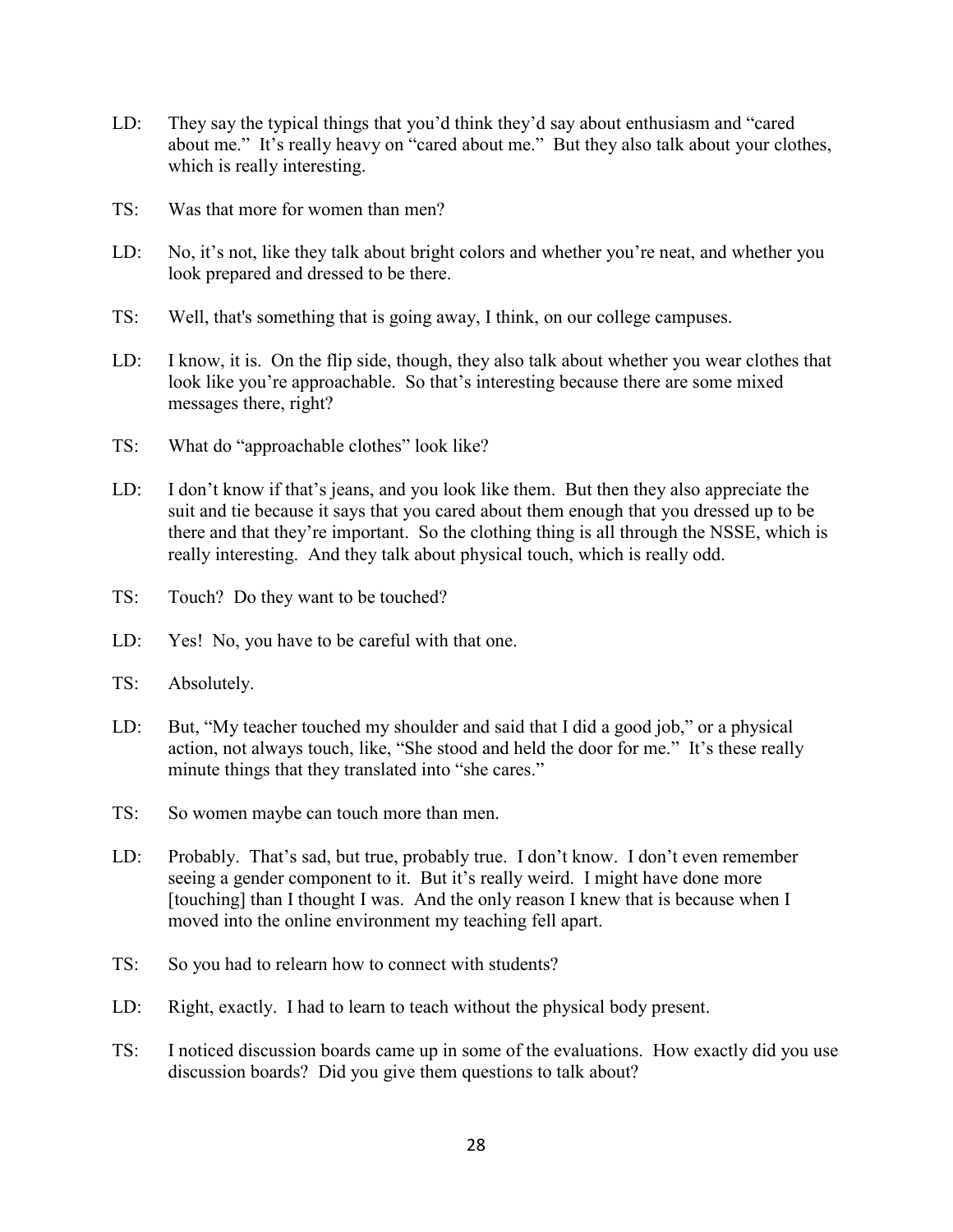- LD: Yes, often they give each other questions.
- TS: I never did online teaching, but with D2L I had students discuss certain things electronically. One of my concerns was that students would be really nasty to each other in ways that they wouldn't be when they were sitting in classrooms looking at each other.
- LD: Yes. Teaching online, or using an online component, is like relearning your teaching because different things happen that you don't expect. I always say I came to online teaching kind of like C. S. Lewis, who wrote *Chronicles of Narnia*, says he came to Christianity. He came to Christianity because he wanted to disprove Christianity, like he was a skeptic. And I would say that I came to online learning [as a skeptic]. I'm one of the first people who taught online on the whole campus.
- TS: So you wanted to disprove it?
- LD: Yes, I thought it was a terrible idea. And I didn't feel like I had credibility to go around crusading against it unless I had done it. So I did it, and I fell in love with it. That's how I came to online teaching. I taught the first-ever literature class that was offered online on this campus. I taught the first Asian Studies class that was ever offered online.
- TS: How did you get into Asian Studies?
- LD: That's a long story. I'll tell you about that later. I taught the first ever Gender and Women's Studies online class that was ever offered on this campus. So you can see I was pushing.
- TS: Is half your teaching online or what?
- LD: Now, it's fully online. I have not been in a physical classroom in probably four years.
- TS: You're kidding?
- LD: No. And I think it is a big, big deal that I won the teaching award, even though that's true. I think the thing I'm the happiest about this teaching award is I feel like it's not about me. It's about this watershed moment for equality, for people respecting online teaching. Because I think six or seven years ago, if I'd applied for this award, even if my other credentials were all the same, but yet I was a fully online teacher, I don't think I would have gotten the award. But I think where some of us are chipping away so hard, trying so hard to get people to understand that you can do this and do it well, finally those attitudes are shifting and changing. My friend Linda Stewart who works at CETL [as assistant director for graduate student support]—the first thing she said to me when I won this award was, "This is a big deal for online teaching." Like she didn't say it was for me.

And I said, "I *know*," because we've talked about this for years that there is this prejudice against it. The person who won last year—I'm sure you talked to her—Nita [A.] Paris,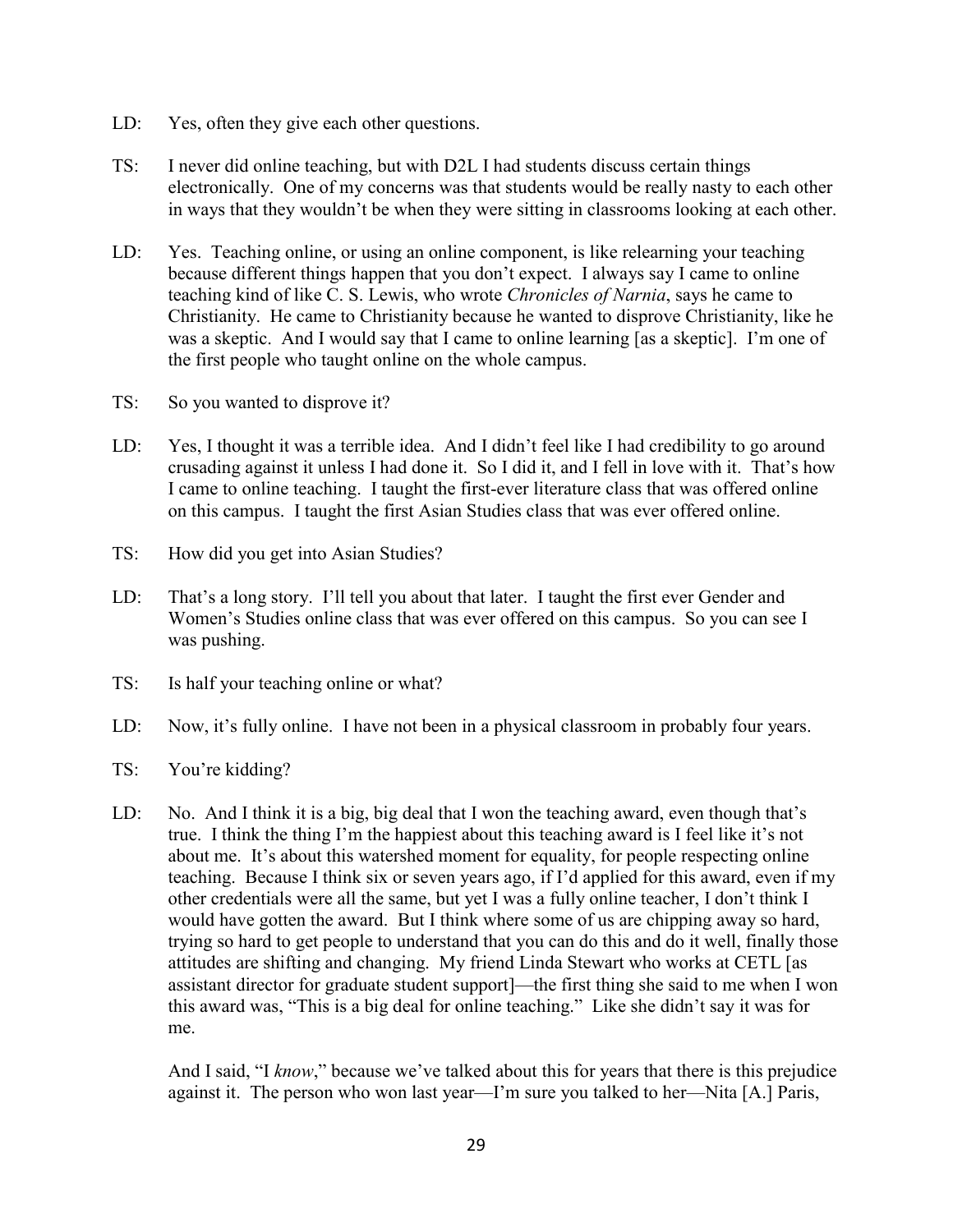does quite a bit of online teaching, but not fully. It has probably been four or five years for me, and I'll go easily at a stretch years without actually being in a physical classroom. And the fact that they still gave me the award is a big deal. I'm excited about that.

- TS: Well, my impression was that it's a lot more work than teaching in the classroom.
- LD: It is. It's a lot of work. It's a whole lot of work. But I think I came to it at this moment when I was really burned out by teaching because I had been [in the doctoral program] at Georgia State. I had been doing so much. I came into it thinking this is going to be a terrible idea. But you know this. You have to have new challenges in teaching or else you get stale because you get complacent. And I think I was complacent. I had taught 5- 5 loads, and I was just doing the same things over and over because those are the tricks that work.
- TS: What's your load now?
- LD: Now it's 3-3, which is a much more livable life. But yes, I just got complacent. Then when I got online, I was a disaster. Teaching has always come easily for me. It's something that I think because of my family, my grandma always said, "You're going to be a teacher." I think that's why I didn't want to be a teacher.
- TS: But you can't see, smell, or have any of the senses online.
- LD: Anything, right. So suddenly I thought, "Well, this is a whole different animal." I had to change completely who I was as a teacher in order to be successful because I had never had students drop out of my class. My attrition rates were really good—maybe one withdrawal or something. You go into online classrooms, and it's very typical that we lose half. That's the national standard that you'll see. And I lost more than that.
- TS: Well, they're losing a lot of money if they sign up and withdraw.
- LD: I know. It's a really big problem. So that's been the focus of my life, actually for five years now, is how do we fix this problem?
- TS: So it's harder to motivate online?
- LD: Yes. So that's where it goes back to the CETL thing.
- TS: They can't see your enthusiasm.
- LD: They can't. And I think that's where that CETL thing changed a lot for me. I just thought, "Oh, I'm a good teacher because I know O'Connor, and I know about this." That wasn't what they [the classroom students] were picking up on at all. They were picking up on all these cues I was giving them with my physical presence that I was excited, warm, happy to be here, fired up about this, wanted them to succeed. How do you make that translate? It's easier now because there's all this video. You can do video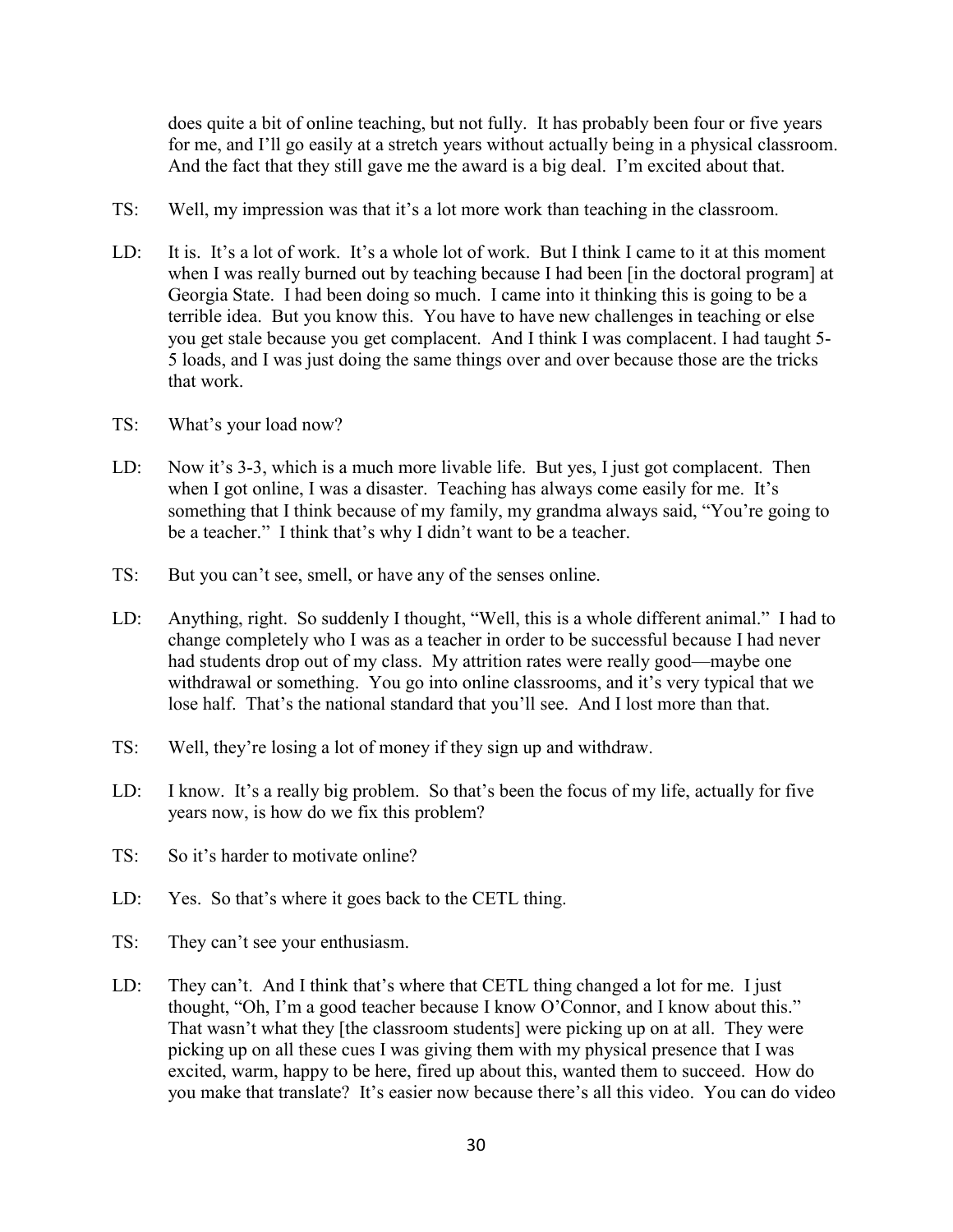in the online classroom. But when I started, we didn't have the capability to do that. So it was all text based. So how do you do that? And that's been a key. That was a key thing I was thinking about for the book that I wrote with my friend Linda [*Teachers as Avatars: English Studies in the Digital Age*, edited by Laura Davis and Linda Stewart (Hampton Press 2011)].

- TS: What is Hampton Press?
- LD: It has a very pedagogical focus.
- TS: Hampton University?
- LD: No, it's not. But they do a whole lot of teaching scholarship, like a lot of teaching oriented series and stuff like that.
- TS: Why avatar? Is it like channeling the gods into what you're doing?
- LD: Yes, well, we thought we were real clever using that word because nobody ever used that word at the time. This was before James Cameron's movie [*Avatar*, 2009 film]. James Cameron ruined our lives. We thought we were really clever. I had just been out to the Indian temple in Lilburn [BAPS Shri Swaminarayan Mandir, place of worship, inaugurated August 2007]. Have you been there? You should go.
- TS: Oh, no, I haven't.
- LD: It's amazing. You should go. More homework; I'm sorry. I keep telling you things you should do. But it's so cool. It's this huge temple, and it has all these Indian deities in it. And so, yes, they're considered avatars. These figures are the avatars of the god mate to life or whatever. So Linda and I were talking about how this is what teaching feels like in the digital age, that you aren't necessarily embodied in present in your students. So how do you project who you are into the avatar? When Blackboard and D2L and everything started, you had this weird, little teacher head shape assigned you. So when you would comment in the discussion board, this weird little shape was beside you, and that was supposed to indicate to the students that that was the teacher. It was just like a round head with a triangular body. But this was your avatar, and they called it your avatar.

I told Linda, "This is so interesting that they're using this word." The word avatar is getting taken over in digital rounds in terms of gaming and in terms of online education, when really it's this spiritual word. It comes from religion. And people who are in the gaming world don't seem to understand that it has these religious roots. So this is why we thought this word has a lot of power and needed unpacking. And then James Cameron just made it into little blue people and just took all the power right out of it because our book came out about two months after the movie. So it looked like we were just on the bandwagon when we'd been working on it for four years. But what can you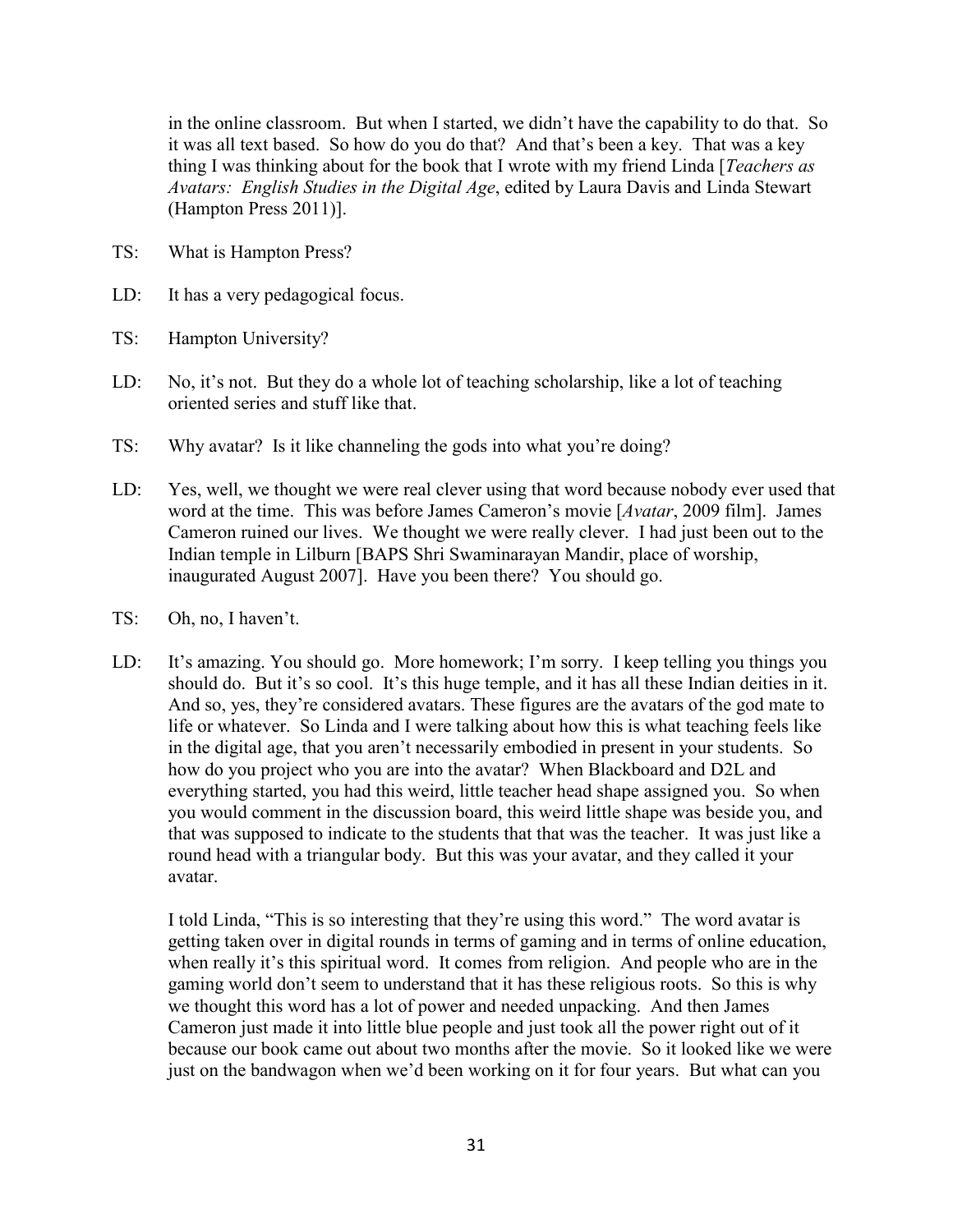do? For a brief moment in time, though, if you searched Amazon for avatar, the movie would come up, and so would our book, which is pretty fabulous.

- TS: I guess so.
- LD: But how do you project who you are and the passion you have for your subject or your teaching into a digital realm? Are humanities people giving up the digital realm? Shouldn't we be there? So many of my colleagues in English at first would be like, "This online stuff is more for the math and science people. It's more for techies. We're not techies." They didn't identify themselves that way. But a computer program is a language, and it's about creating a humane world. So we have to have humanities people in these worlds. That's how online teaching happened for me. I was so bad at it that I decided I had to do it again to figure out how you do this right.
- TS: So how did you figure it out?
- LD: I went and took this class at Georgia State. What I found out is that the people who know how to do this are advertisers. It's Coca-Cola. The people who know how to make you have all the feels about something, but they're never really in front of you, are people who write commercials for the Super Bowl. That's who these people are. When I kept finding sites for "how do you motivate people through text or whatever," all the hits that would come up would be about marketing and advertising, which is sad, but true. So I thought, "Well, how can we take this marketing evil to use it for good? How can I make people love Flannery O'Connor as much as they love Coca-Cola? How do I do that?" It's about design.
- TS: And early on you didn't want to be in marketing.
- LD: I know. Then there it comes back. Your life always comes back to you. It's weird. But yes, actually I took some lessons from that. There is some really good research that shows the choice of font you use in online teaching matters a whole lot in terms of whether students will stay in the class or drop out. [The research is on] what they think it says about you, even at an unconscious level. Students will perceive fonts like *Times New Roman* as business; [it says] you're structured. But they have a list of what they consider friendly fonts: "My teacher likes me. She cares about me. She's chatting with me." Those fonts are the ones that people always hate because they look fluffy, these script looking things.
- TS: I was just getting nervous because I always use *Times New Roman*.
- LD: That's okay. People will think that you mean business and you care about why you're there. It's not that any of these fonts are bad. It's that I realized that you should use them effectively for rhetorical purpose. A color matters a whole lot. First of all, a huge percentage of our male students are colorblind. You should never put things in red for the online classroom, meaning "this is important; read this," because about 20 percent of your students aren't going to be able to read it, because they're not going to see it. So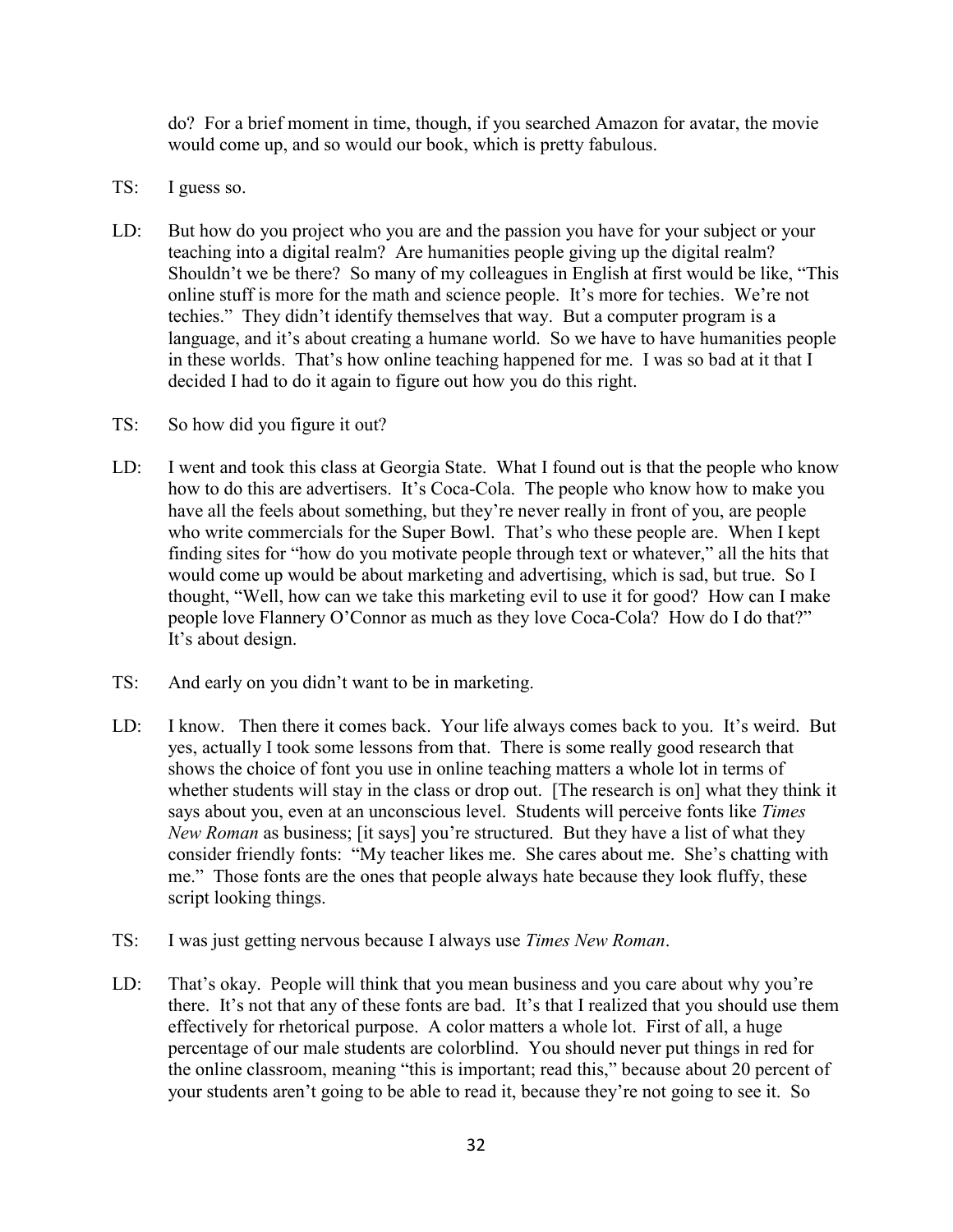these things matter. Again, it's like all these are things you don't have to think about in the classroom. So the visuals, graphics, how you choose to take a picture of yourself and what picture you choose to upload; are you behind a lectern; is the picture from far away, is it up close; are you smiling; are you holding a book—all these things send messages to your students unintentionally that you're probably not meaning to send about your approachability, about whether they're going to like you and be motivated by you.

So I went and took a class on visual rhetoric and graphic design at Georgia State because I was woefully inadequate in these things. I learned a whole lot about how to format a page so that it makes people want to read it. Because I'm an English person, my pages look like that: text, single-spaced. Now that's all changed in my online classroom. There is color, there is motion, there is good design, and there is accessible design. It matters a lot. The last time I checked, my withdrawal rates are much better than our regular online withdrawal rates in my department, and they are actually better than our face-to-face withdrawal rates. I've come that far. It is what matters. Again, it goes back to that lady [Ayne Cantrell] who taught me how to teach: "every detail matters." Well it does.

- TS: And it probably says something too that some faculty members probably think, "If a lot drop out, there are fewer papers to grade." But you think the opposite. You want them to stay.
- LD: I do. This is why we do what we do, right?
- TS: Yes, exactly.
- LD: I want them to be there. I want them to know me, and I want them to know each other. It's so funny. They think they do. If you were to read my evaluations, they are all about, "I felt like I knew her. I felt like she knew me. I felt like I knew my classmates better than I do in my face-to-face classes." When I hear things like that, I know I've won because people stay places they feel welcomed and connected. That is why they are not leaving because everything in the course is designed so that they know I'm a real person and that I think they are real people and that they think their classmates are real people.

It is all designed to maximize the problem you were talking about. It's a problem at first, but it's also an opportunity. When they were mean to each other and when they will say things that they wouldn't normally say, if you can learn how to harness that, that's great. Especially if you're talking about race and gender and sexuality, these are topics that people don't want to offend people around. They don't want to say the wrong thing because they're worried about being perceived as a racist or sexist or homophobe. If you can channel that correctly in the online environment, you can start to really get under the surface and have real conversation. That's what I love about it.

TS: I would think too that shy people would be more likely to say what they think online.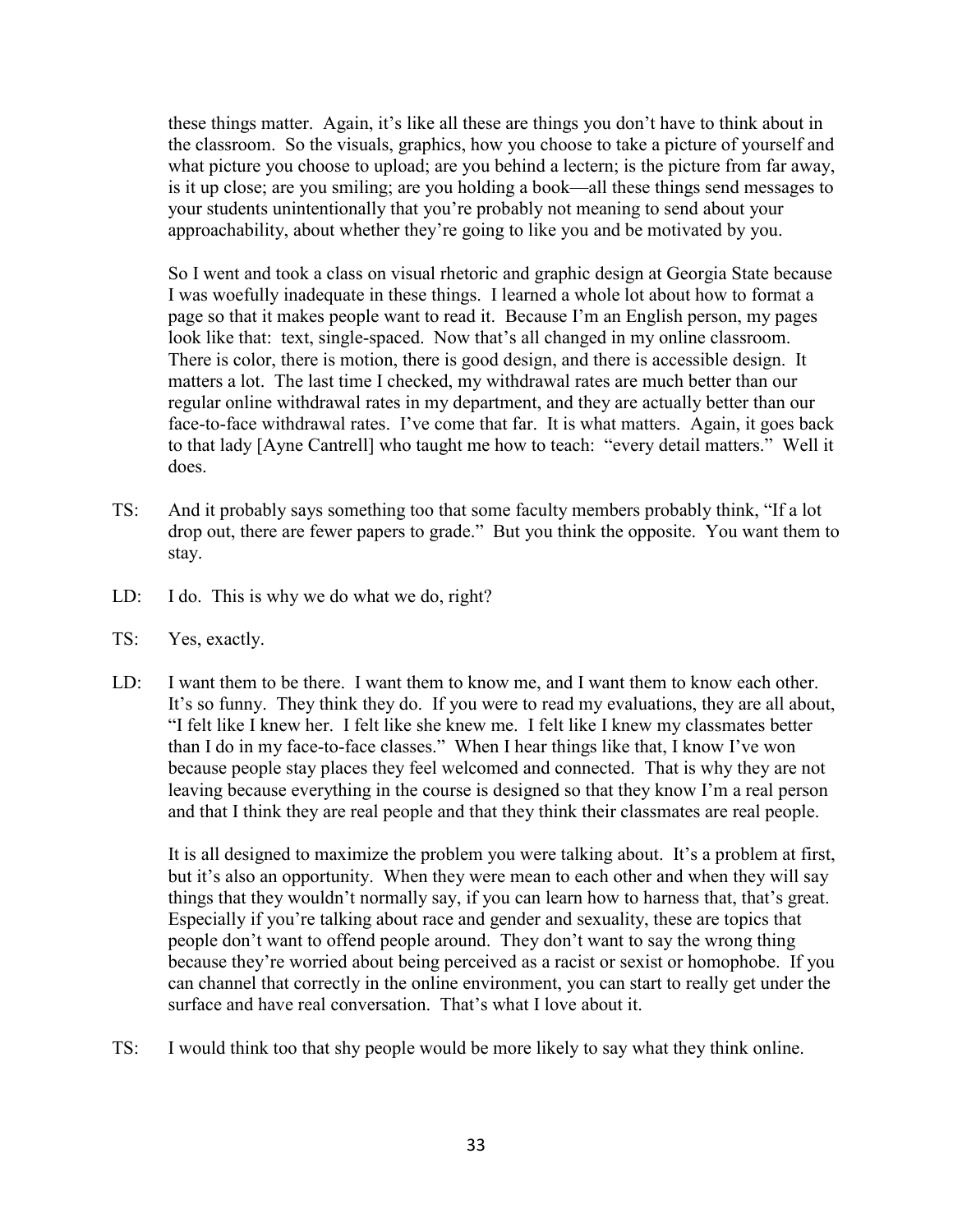- LD: Yes, they are. That's the thing. My friend Stacy [K.] Keltner [professor and coordinator of Gender and Women's Studies] started having kids and didn't want to teach online, but she quickly came to realize that having online classes was going to be the only way she saw her kids. So she said, "Tell me how to do this. I know you do this. I know you say it's good." She has put this everywhere. I was reading her promotion folder for full professor, and it is in her narrative. I'm like, "How did I say this thing that had such meaning for you, but I don't even remember saying it?" I have no memory of it, but she says that she gave me a litany of all the things she thought she was going to lose in the online classroom, and I said, "Everything you think you're going to lose, you're actually going to gain more of in the online classroom." And that's true, whether I said it or not. It is true because now there is so much more depth. In a face-to-face classroom when you're meeting two days a week, probably 30 percent of the people say something. They see each other twice a week. In my online classroom we talk every single day. So we've gone from exposure to me two days a week, to seven. Poor kids! Poor students!
- TS: And poor you having to read all their postings.
- LD: I don't know. It's pretty great. We can touch base with each other any time we want. We do, and they do. They talk, talk, talk, talk, and also every single person has to participate. So I hear every single person's voice. And yes, the depth that we can get to with this literature! When I'm back in the face-to-face classroom now, honestly, it feels so surface and shallow to me because I can't get there.
- TS: How much time do you spend on campus when you're doing full time online teaching?
- LD: It depends on my committee assignments that year. This year I've been here a lot because I'm on T&P [the tenure and promotion committee], and I'm on a search committee. In the summer I don't come at all. I teach two classes in the summer, but really I'm not here that much. It just depends. We're not invisible though. The committee work is so intense here. You know how it is. You're not going to be able to just disappear.
- TS: Bill Hill [G. William Hill IV], when he was director of CETL, always wanted us to ask about master teachers. How do you define a master teacher?
- LD: Master teacher? Probably as somebody where students will walk away from that class and be so happy they took it because they don't think they even worked hard, but fifteen years down the line, they'll still have the books, and they'll still be thinking about it and talking about that class and still be seeing a way that it connected to an everyday moment in their lives. To me that's a master teacher. Somebody learns something, and they didn't even know they learned it, and they didn't even know they were still going to know it fifteen years from now.
- TS: That's a good definition. And you were talking about your impact on Stacy Keltner. It sounds like you're doing mentoring of other teachers?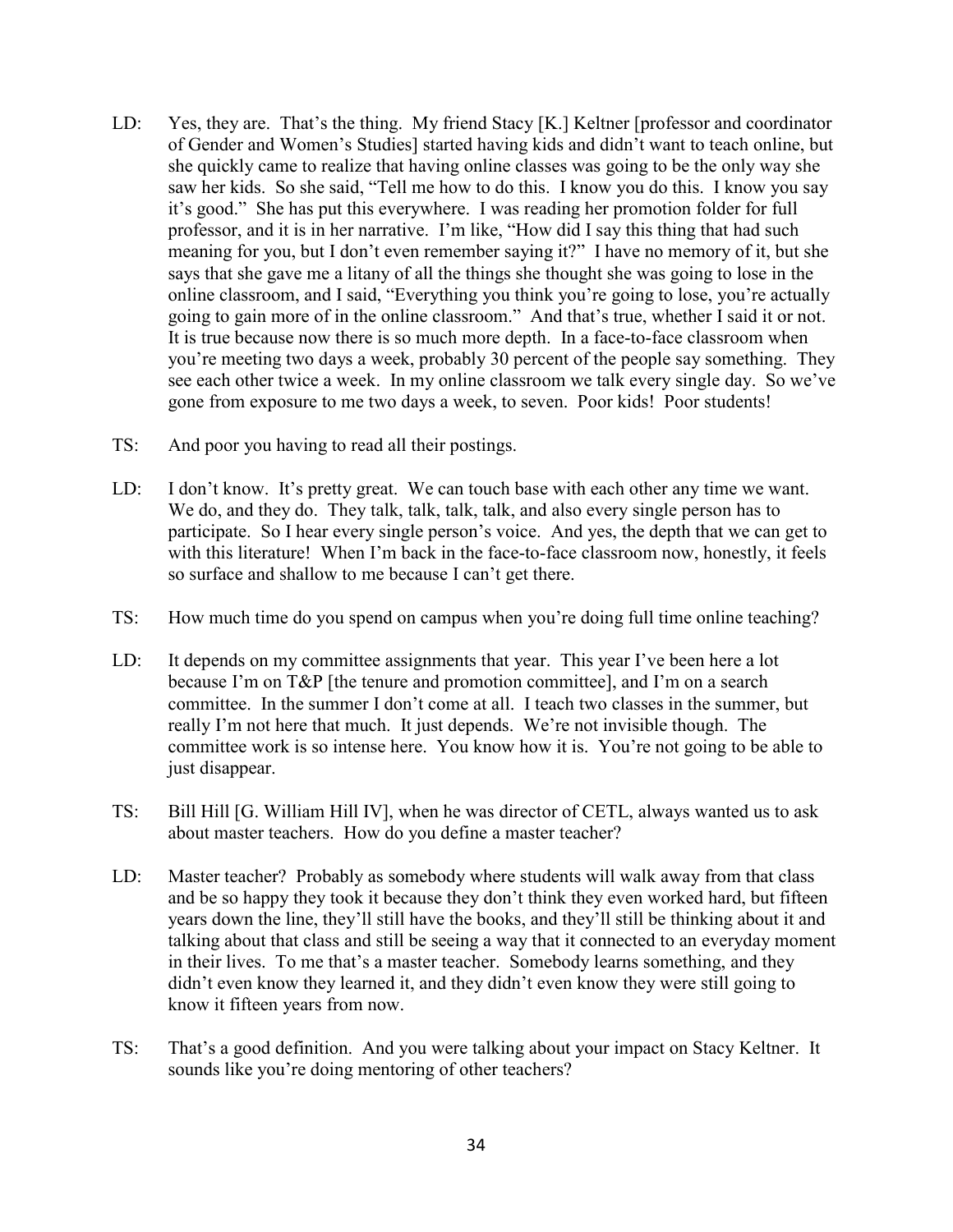- LD: Actually, I think she's a master teacher. I think she probably mentors me, versus the other way around, but I think I've had well over twenty teachers by this point who have taken my online class. This is the great thing about online classes—not officially, but I can add anybody to my online classes.
- TS: Just to learn how to do it?
- LD: Yes, because in face-to-face we go to see each other's teaching, and we should do that more often, but we can't go everyday. But in online they can. A colleague is in my class right now.
- TS: That's great.
- LD: She's been in there all semester. I do think that that's important to teach other teachers that online doesn't have to be the end of the world. I'm not a big proponent that everybody should have to do it if you don't want to do it. If you don't think it goes to your strengths, well, don't do it. But if something comes up in your life, like children, or caring for aging parents, or an illness, or something that means you can't be in a classroom, but you still want to teach, I can help you do this in a way that will honor the teacher you are. You can bring your strengths into this environment. I promise I can teach you how to do that and you will still feel connected to your students.
- TS: Is there a gender breakdown on who does online teaching? Are women more likely to do it than men?
- LD: I don't know. That is a fascinating question. I don't know, and I want to know. I don't know. I'm going to have to find out. That's my homework.
- TS: Well, just from the motives you've listed, like children or elderly parents.
- LD: Yes, although it's shifting, I think.
- TS: Of course, it's stereotypical that only women do these things, isn't it?
- LD: It's changing, but, no, it's true. I don't know why my male colleagues ... I think one of the really accomplished early adopters and really good online teacher in my department is David [M.] Johnson [professor of English, recipient of KSU's distinguished teaching award in 2007 and distinguished professional service award in 2013]. I don't know what his reasons for teaching online are. He has young children. I don't know why he does that. I'd have to ask him.
- TS: He's done a lot with English as a second language.
- LD: Yes, and he is developing all those linguistic classes online, which I think must be hard.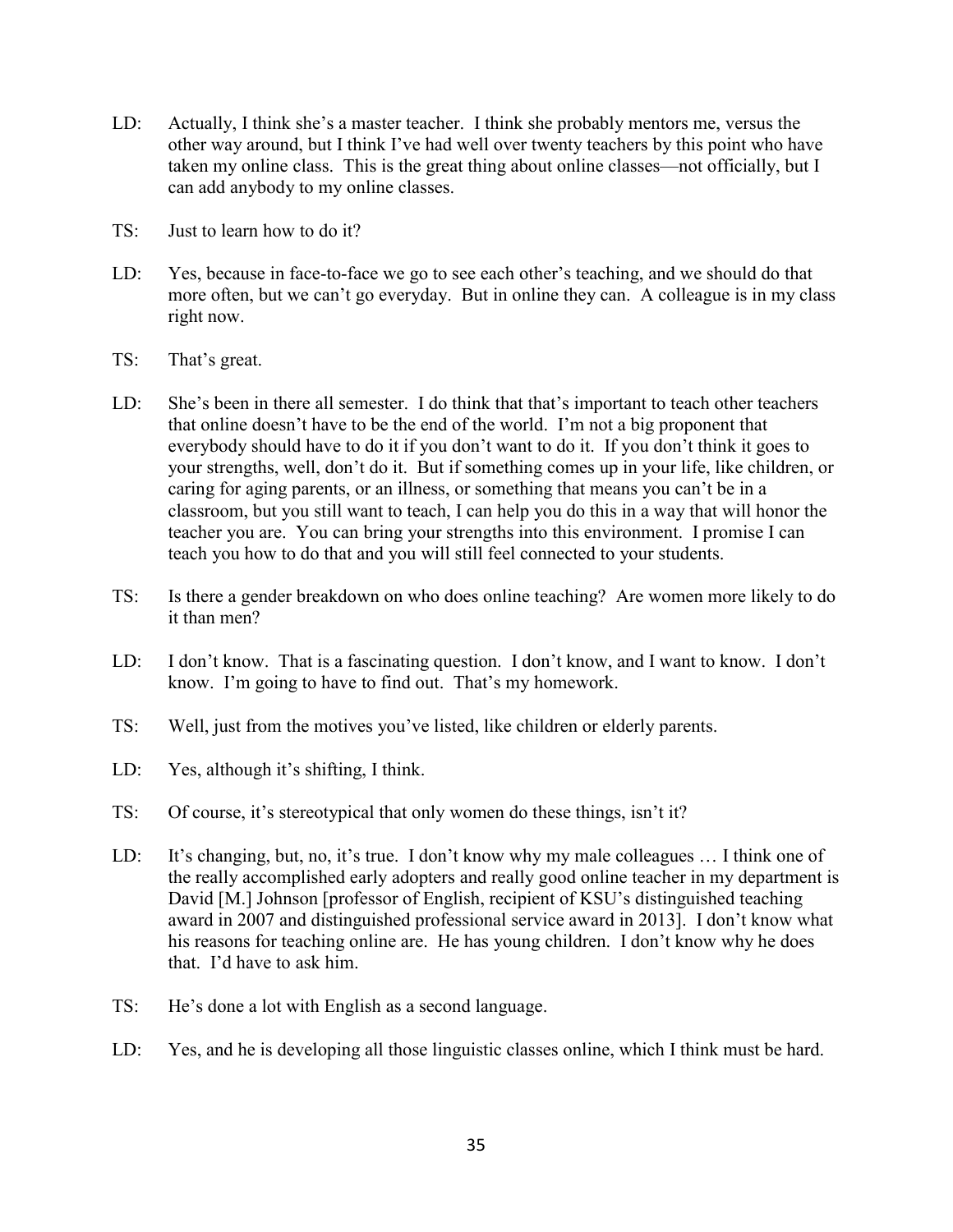- TS: I think actually it might be easier for English as a second language online than having to figure out people's accents.
- LD: Yes. For that reason I get a lot of those students. I'll tell you the other thing that is interesting is that in my gender studies classes I get more men online. I want more men who are willing to take those classes.
- TS: They'd be embarrassed to be in the class where people can see them?
- LD: Yes, they feel more comfortable taking it online. It is not a lot, but it is a noticeable bump. One semester I had an Intro to Gender Studies class where I had a whole bunch of young men who took that class. I don't get a whole bunch of men who usually take that class, but they did so because they were all enlisted. They all got deployed. They had to have an online class, and mine was the only one they could take.
- TS: I was wondering, how many of the students that take the online courses are actually students here and how many of them are in Australia or in the military or whatever?
- LD: I can't swear to you this is accurate because I've never really counted. I'm just giving you an off-the-cuff gut instinct. I'd say about 20 percent of them are not in the State of Georgia.
- TS: Do they have to pay out-of-state tuition?
- LD: I don't know. I really don't know. I don't think so anymore.<sup>[2](#page-36-0)</sup> I think there's a way they can be fully online and waive some of those other fees. A lot of them are military. I think the most interesting class I ever taught in my whole life was that Intro to Gender and Women's Studies class because about half of them were young men in the military, and half of them were women who were staying home with their kids, who were 30 something. So that's an interesting dynamic to talk about gender, race and class. But it was great! That is again, these are spaces that teaching online opens up opportunities you might not have.
- TS: I saw one reference to an activism project in GWST 2000, Intro to Gender and Women's Studies. What is an activism project?
- LD: Everybody who teaches that class is required to do that. It's a required component of the class. It's because as a field gender and women's studies didn't start as an academic unit like, say, English. It started from women's movements and activism movements, and then kind of made it's way onto campus as a recognized academic discipline. We want to honor those roots and keep a component of activism or community engagement,

<span id="page-36-0"></span> $2$  Editor's note: In the FY 2018 academic year e-tuition for online courses at KSU was the same regardless of residency status.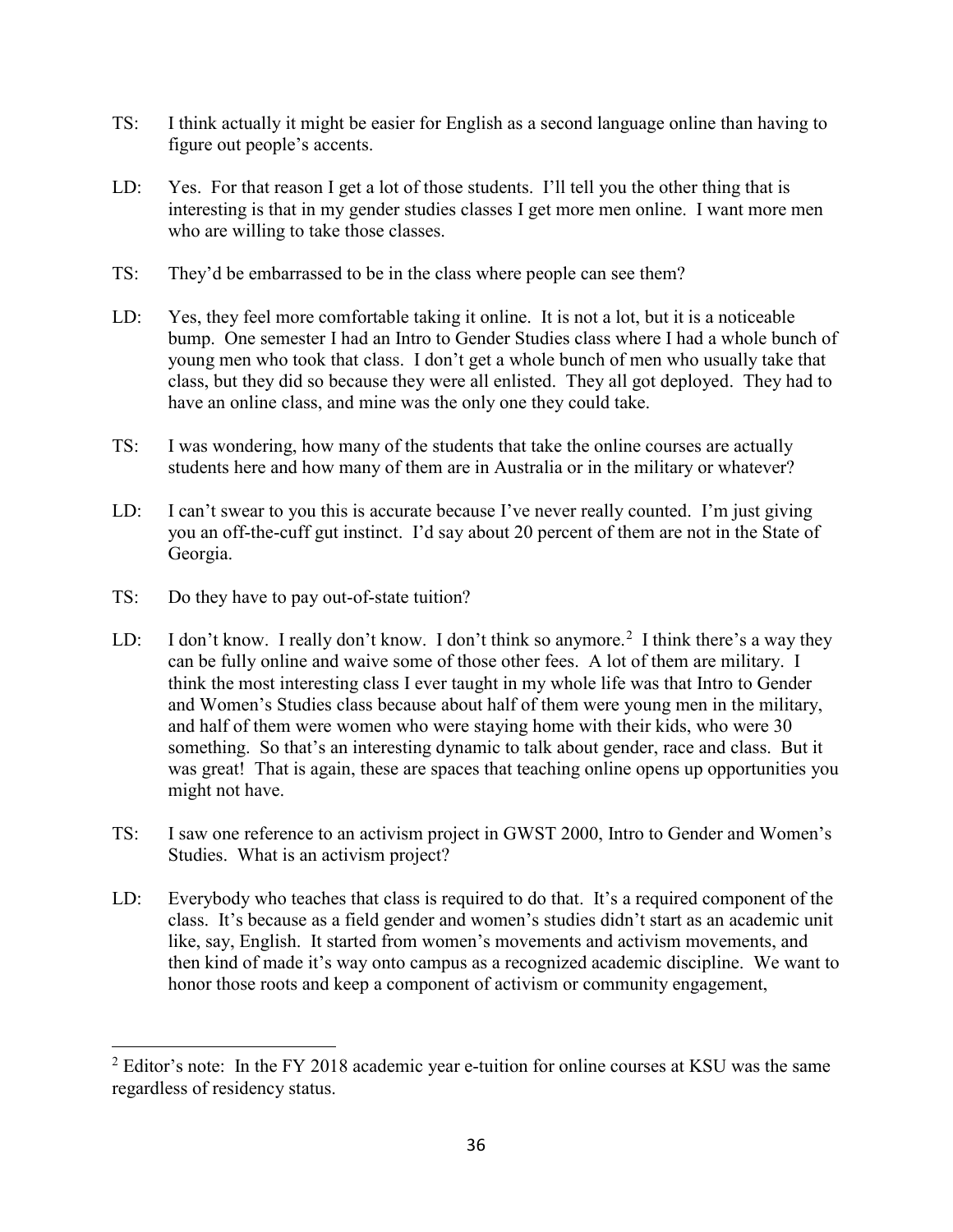whatever you want to call it, some type of service or engagement with the community. These words are all loaded. They all mean different things to different people.

- TS: It sounds very political.
- LD: Yes, and I'm not going to shy away from that. It doesn't bother me at all because I think it was a political movement—gender and women's studies—to start with; from the get go it was a political movement. We want to teach students that it was and is a political movement. Students do what we call an activism project. They can do that in a variety of ways depending on their passion. They have to get out in the community and do something. I used to make them volunteer with an organization that was overtly doing something around the topics of gender and women's studies. I've recently stopped that because at the end I was always asking them, "What did you learn in this class that you think tied into the work you're doing?" But that's too easy. It's so easy to say, "Well, we learned about gender; they're doing gender work." Instead I prefer to let them follow their passions. I say, "Volunteer for an organization that means something to you."

We start with the question of what makes you angry. "What makes you angry in this world? What would you change if you could?" Then, "What is an organization where people are similarly angry or frustrated around the same thing who are doing work to change it?" That's how we get them to choosing. Now they can choose whatever. If euthanasia makes them angry or pets, then they do a lot about dog rescue, things you wouldn't overtly think have anything to do with gender. That is okay with me. Then what I ask them now is not how does this organization's work tie into this class, but if this organization is not focused on gender, based on what you've learned in this class about gender issues, how would this organization be able to do its job and its mission better if it also thought about gender? That's a better assignment. The students have come up with really good answers and really intriguing thoughts. That's what they do.

- TS: It sounds like you've done a fair amount of scholarship of teaching and learning. I saw one publication: [Christy Price, Lynn Boettler, and Laura Davis], "A Seat at the Table for EVERYONE: Exercises in Valuing Diversity" [in *Getting Culture: Incorporating Diversity across the Curriculum*, edited by Regan A. R. Gurung and Loreto R. Prieto (Stylus Publishing 2009)]. Do you want to talk about that?
- LD: Yes, that has been awhile. I've got a new one coming up that I could talk about better. I did "A Seat at the Table" with a couple of colleagues who were both interested in diversity in the classroom and basically helping teachers who might not have an interest in diversity or have an interest, but don't have a background in how to do it and do it well. We did a series of lectures and invited workshops to other campuses on how to do this. Then we wrote a chapter on what are some easy exercises no matter what your disciplinary focus that you can do to help bridge some of the gaps in the classroom so that you can get to a deeper level in the subject matter that you're teaching. Not just diversity for diversity's sake, but diversity so that your disciplinary learning becomes better in the classroom.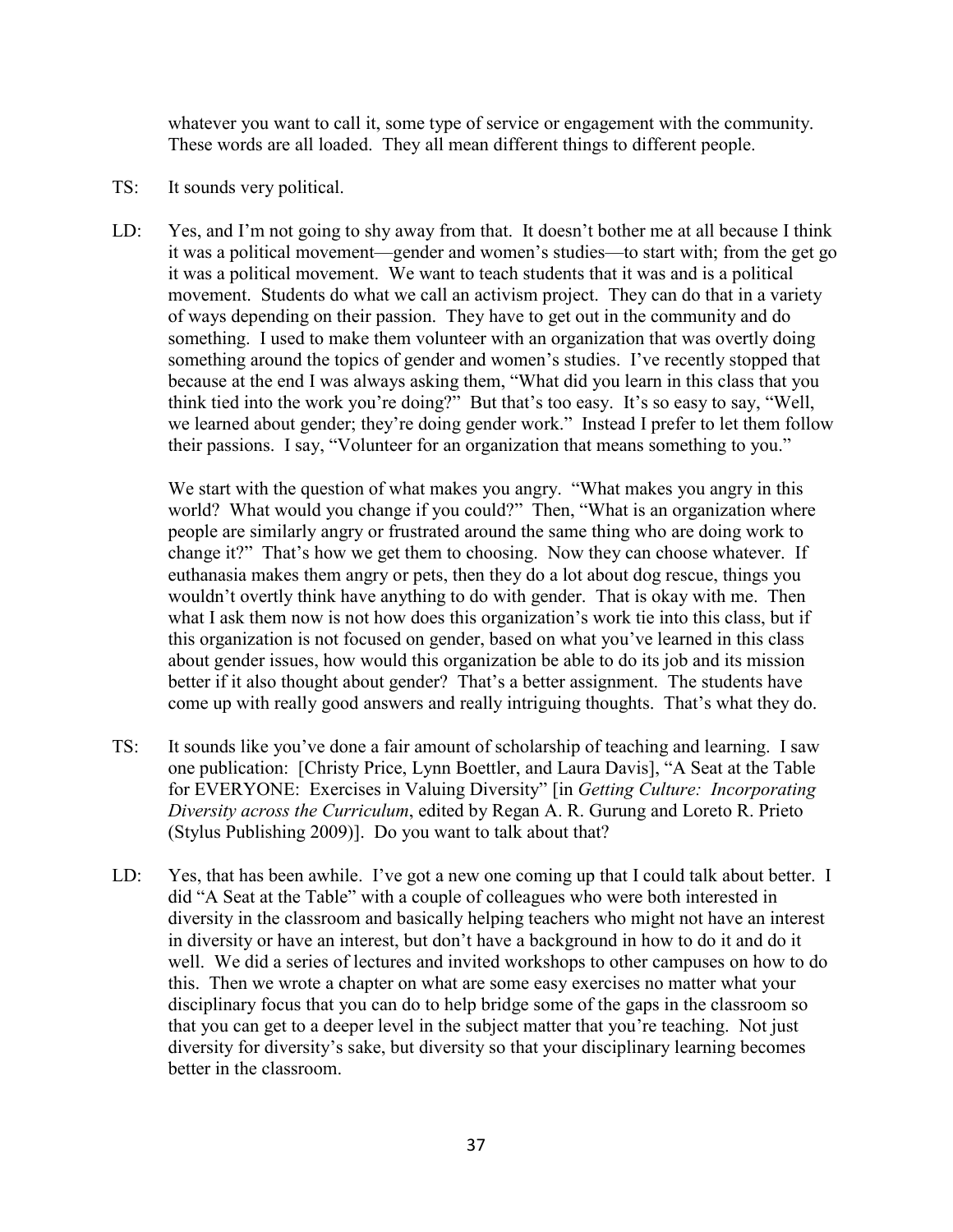- TS: You said you have one about to come out.
- LD: Yes, with a colleague, Beth Giddens [Elizabeth J. Giddens, professor of English and Interdisciplinary Studies]. She wrote the festschrift for Betty Siegel [Elizabeth Giddens, editor, *Wintering into Wisdom: A Festschrift for Betty Lentz Siegel* (Kennesaw State University Press 2007)] when she retired. Beth and I team taught a class together like you and Dede did. That was the first time I ever team taught a class. It has its own interesting challenges too. That was the last time I was in the face-to-face classroom. She wanted to do that face to face. We taught a class called ecofeminism, which is about bringing in students who have passions about ecology and sustainability issues, which is what Beth teaches. That is what she is really into. She didn't feel comfortable teaching a gender class, and I didn't feel comfortable teaching a sustainability class. We came together. She taught the sustainability focus, but also how those things intersect with gender.

The vast majority—I think over 80 percent—of people who are food insecure because of ecological disasters or similar issues are women and children. There are very overt ties between the two fields, so we taught this class together. It was really interesting. What does it mean if a corporation comes in and takes your water source, and you have to walk five more miles to get your water? What does that mean differently for women than men? There was suddenly a rise of rapes. Rape went through the roof because women were walking five more miles alone to get to the water. All these things are connected. What does it mean that our EPA bases workplace safety standards in terms of chemical exposure on somebody your size, a male, versus me, who is five feet tall? I'm going to get poisoned faster than you are. All of these things matter in ways that people don't think about. That's what the class is about. We just wrote a chapter on how to teamteach a class raising ecological sustainability and gender awareness. That was fun to write. Some of our students wrote with us. That was really fun. I've never done that before.

- TS: It sounds like you have stayed busy on scholarship both in your discipline of English and also in the scholarship of teaching and learning.
- LD: Yes, I like to write about teaching more than anything else probably.
- TS: You have been here fifteen years now.
- LD: That's crazy. How did I get that old?
- TS: Let's talk about the intellectual climate at KSU and how KSU has changed in the fifteen years you've been here.
- LD: Yes, the thing I am saddest that we have lost is an identity as a target school for adult learners. I think you will have seen that from how long you've been here. The thing that I'm happiest that we have gained is a vast shift in our racial makeup here. Where I have been able to find my adult learners is by moving online because they're there. They are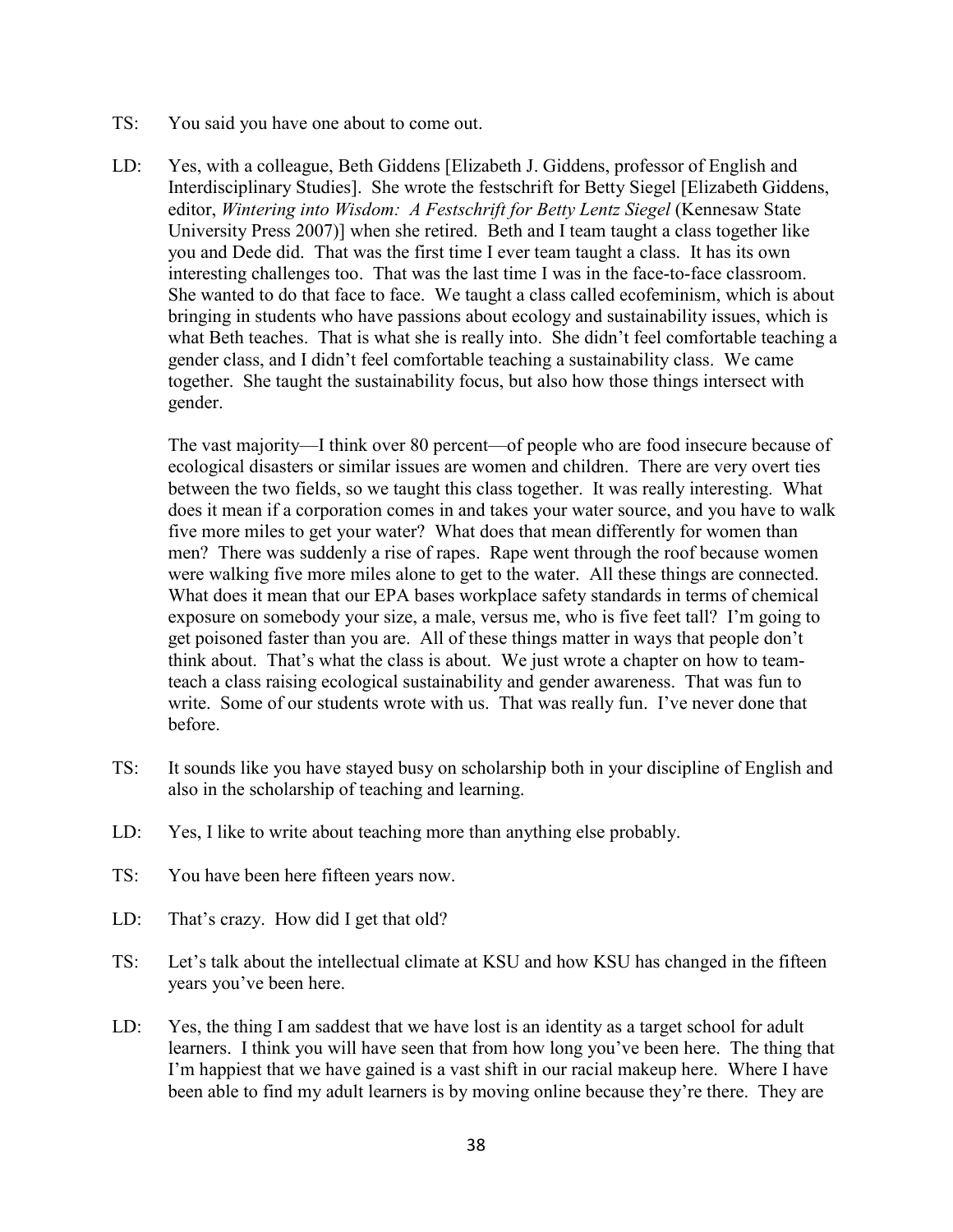still here; they're just online. What has happened is that in my classes we now can finally talk about race and gender intersections, and it is so great that the whole classroom is not white. Those are the things that have changed that make me happy.

- TS: I did an interview this summer with Arlethia Perry-Johnson. I went back to check on enrollment for the last decade, and just about all our growth has been diverse growth, African Americans and Hispanics and Asians rather than non-Hispanic whites.<sup>[3](#page-39-0)</sup>
- LD: Yes, you can see it just walking around. I think that has changed. I think the intellectual shift I've seen—and I don't know that my colleagues have experienced this yet, but I do—is the integration [consolidation] with Southern Polytechnic State University [SPSU]. It has really changed the intellectual climate in my classroom. The reason I say it has for me, but not some of my colleagues, is, for the most part, those students are still taking classes on their campus [the Marietta campus]. We are still having the same students taking classes here [on the Kennesaw campus]. When you are an online teacher, fully online, that goes out the window. I probably had like fifteen or sixteen engineering students in my World Lit class last semester. That's great! They bring a whole other different way of thinking.
- TS: I did an interview recently with Christina [R.] Scherrer [professor of Systems and Industrial Engineering] on the Marietta campus. She talked about the number of students riding BOB [the Big Owl Buses] up here to the Kennesaw campus.
- LD: That's good; so it is starting to happen.
- TS: But I'm sure you are right.
- LD: They find the online teachers faster. Even that first semester where they were still even using the Southern Poly name, I think, all of a sudden I was like, "I've never had an architecture student before. I've never had a chemical engineering student before. This is great because it is totally different." I start my World Lit class actually with a scientist, Tielhard de Chardin [1881-1955]. Most people haven't heard of him, but I thought you might because the title of one of Flannery O'Connor's books<sup>[4](#page-39-1)</sup> is taken from Tielhard de Chardin. He was her favorite writer. He was Lillian Smith's favorite writer, which is very interesting because they're very different writers. But they both loved him, and he's a scientist. I actually start my World Lit class with a scientist, and suddenly I'm getting all these Southern Poly students because, I guess, word has gotten around. They are afraid to take a literature class, the same way I would be afraid to take a math class. A lot of them are afraid because ...
- TS: Of stereotypes?

<span id="page-39-0"></span><sup>3</sup> Editor's note: According to the Semester Enrollment Reports of the Board of Regents, between fall 2007 and fall 2017 KSU and the pre-consolidation Southern Polytechnic State University saw an increase of 8,972 minority students but only 893 non-Hispanic white students.

<span id="page-39-1"></span><sup>4</sup> Flannery O'Connor, *Everything That Rises Must Converge* (Farrar Straus Giroux 1965).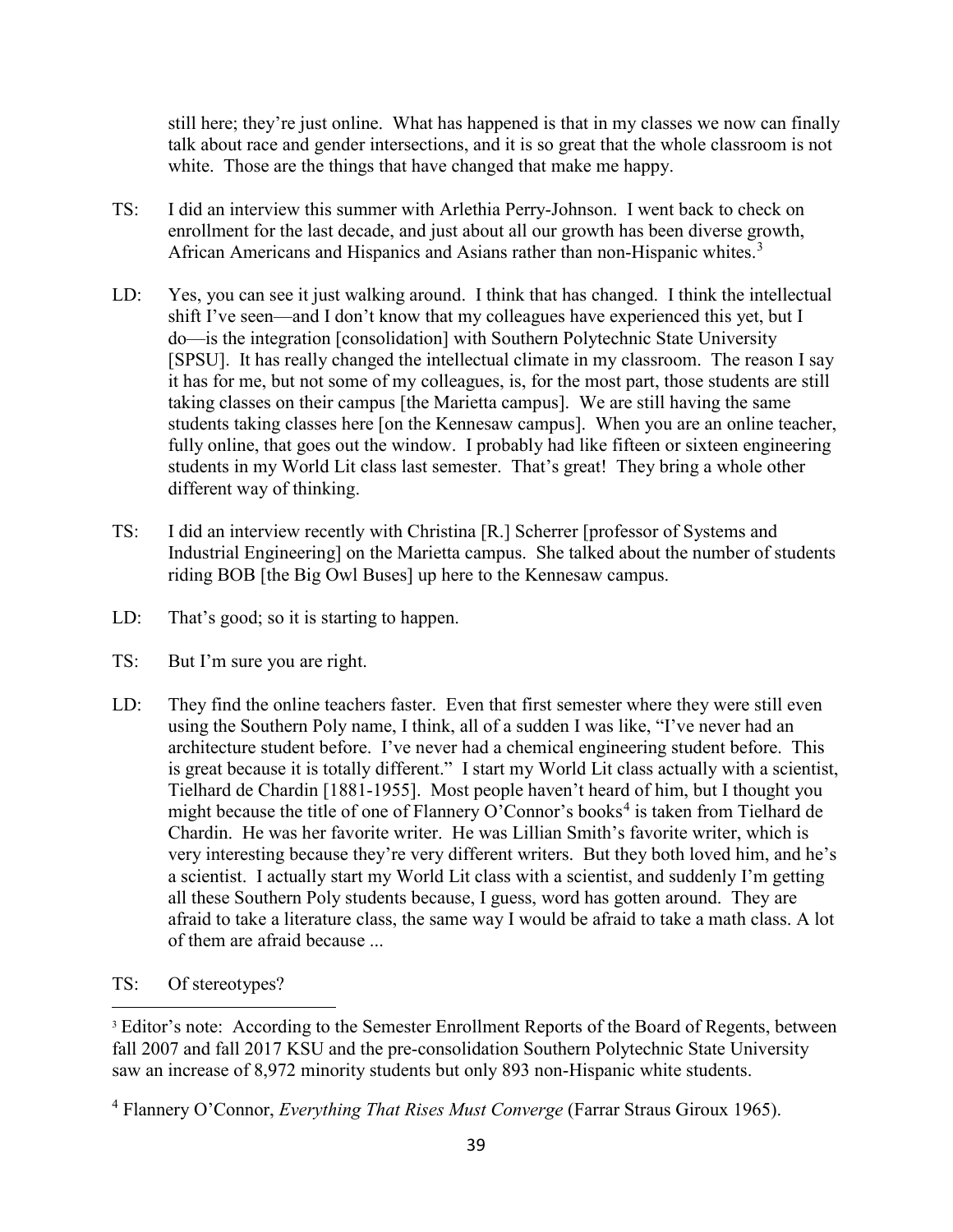- LD: Yes, stereotypes. "Oh, this is going to be a humanities class." And they're like, "This teacher starts with a scientist." We start with science, so I think they've been more comfortable in my class. He is a paleontologist and a Catholic priest. Interesting [combination].
- TS: Well, that explains Flannery O'Connor. I don't know how Lillian Smith got into it.
- LD: Because he writes a lot about racial integration, in ways that are about paleontology. He has this famous quote that Smith loved: "For an organism to survive, it takes the combined growth of all the branches." And she really talked about that in terms of segregation in the south. *Strange Fruit* has a scene that's based on Teilhard de Chardin.
- TS: Great!
- LD: The political climate [at KSU]—I'm so glad to see that we are shifting in terms of our racial composition here. And I do miss the adult learners.
- TS: Yes, I think they're still here, but have been overwhelmed [numerically] by the traditional-aged students.
- LD: Yes, they are here, but they are really big in the online classroom. I get a lot.
- TS: What about when you go up for promotion? Are we becoming more research oriented [in terms of the requirements for promotion]? Have you sensed that, or is that not a problem?
- LD: It really does upset me, in some ways, not because we're getting more research-focused. I'm into my own research, too. But because there are subtle ways where we are suddenly changing from the Betty Siegel era, where I think there really was a passion about teaching. That's not faked from her. She really had a passion for that, and it trickled down to the whole college. When I go up for full professor, I will have to get three letters from outside people reviewing my scholarship. That's fine with me. A lot of people kicked about that, but that's fine. But people are arguing about that in terms of rigor: "We're not a R1 institution. Why do we have to get these letters?" Whatever. I don't mind that. I don't mind us pushing rigor in our scholarship. But what does it say that we're not also asking for two letters evaluating people's teaching? It says that we value research and creative activity above the teaching. And that's what I don't want to lose. That's what's upsetting to me is the insidious, subtle ways that we are now not making teaching as important. The good news is the new guidelines say that in order to get promoted or tenured, you have to be noteworthy in two out of the three areas, and meeting expectations in the third area. And I was really afraid that that meant everybody would make themselves noteworthy, and scholarship ...
- TS: And teaching could be the third?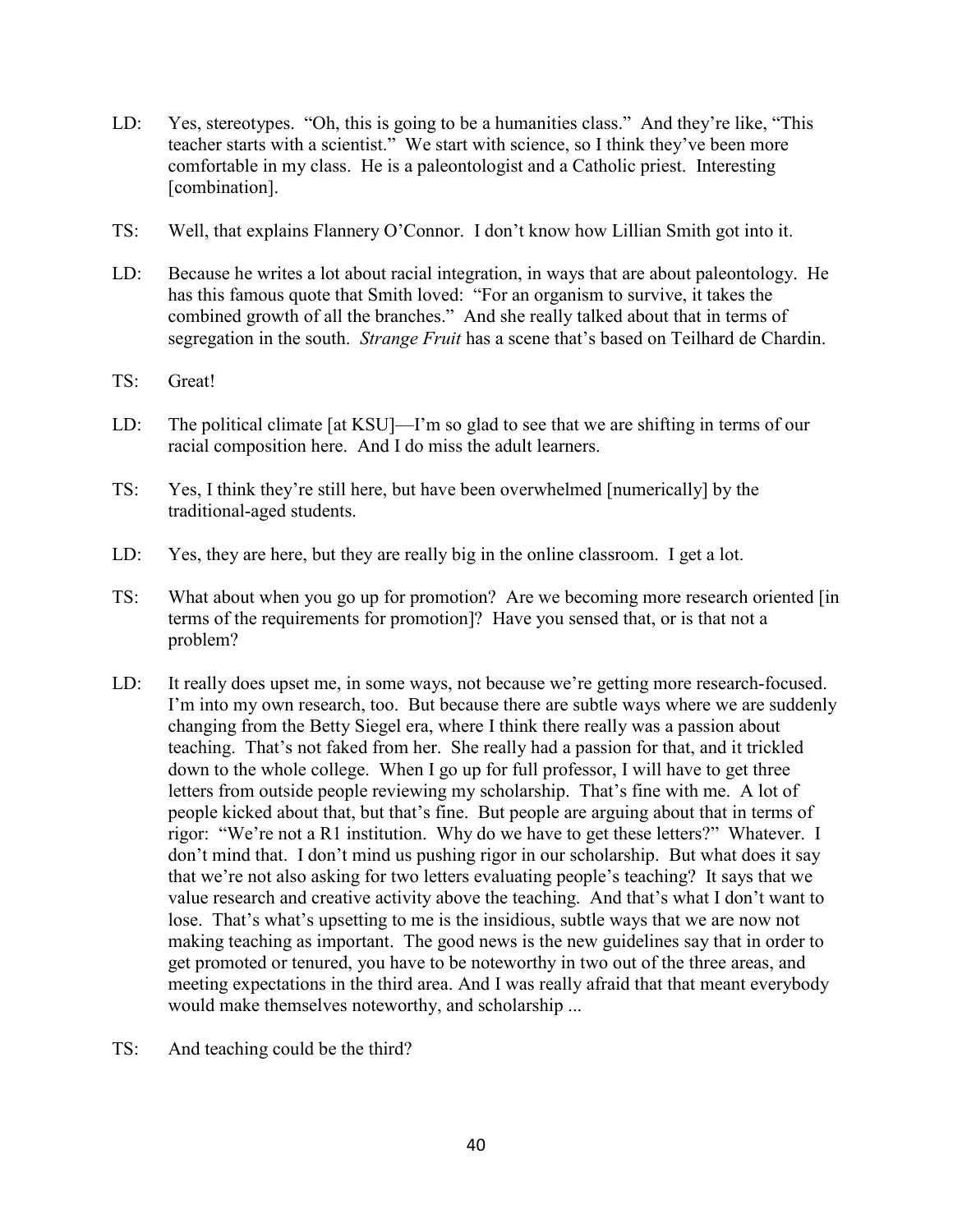- LD: I was afraid it was going to be like that. There was some pushback, and now you have to be noteworthy in teaching, and then you pick from the other two areas. I'm like, "Yes!" That is sending a message that teaching still matters here.
- TS: I remember when there would be big debates about, "What does notable or noteworthy mean?"
- LD: It is still all very slippery and ambiguous. But it's scary to me that we have, as a president, somebody who has not been a teacher. I don't like that. I was opposed to that simply because it didn't follow protocol, not because of him as a person. It's not a personal problem. But we should follow protocol, and there should have been more input. So that was problematic to me. But if I'm looking at a candidate, him or anybody else, the fact that somebody hasn't been a teacher really bothers me because I think that you need that experience to keep teaching as a value on this university's campus. But we are where we are.
- TS: Well, what have we not talked about that you think should be in this interview?
- LD: I don't know. We've probably talked about way too much. I'm glad that I took a chance and came to this institution. I never would have thought that I would be here this long.
- TS: So what has kept you here?
- LD: Well, I'm married to somebody who has tenure here. We're not going anywhere.
- TS: Oh, whom are you married to, if you don't mind saying?
- LD: No. We'll claim each other. I don't know that you would know her. Her name is Lynn Boettler. You asked me a bit ago.
- TS: Oh, sorry.
- LD: No, it's okay. You didn't use a male pronoun, which is interesting. She has been here about fifteen years, too [joined the KSU faculty in 2004]. And you said "you got married somewhere along the line," but it wasn't legal for me to get married, so I actually only got married a year ago because it wasn't legal for us to get married, even though we've been together for twelve years.
- TS: So how did the children come about?
- LD: We used a donor, and we have two little kids that I carried, and they're one and four.
- TS: Now Lynn has done a lot of work with CETL hasn't she?
- LD: She has. She is a big teaching-and-learning person. We met at CETL actually. So we're not going anywhere because we both have tenure here. There's that, but I think also it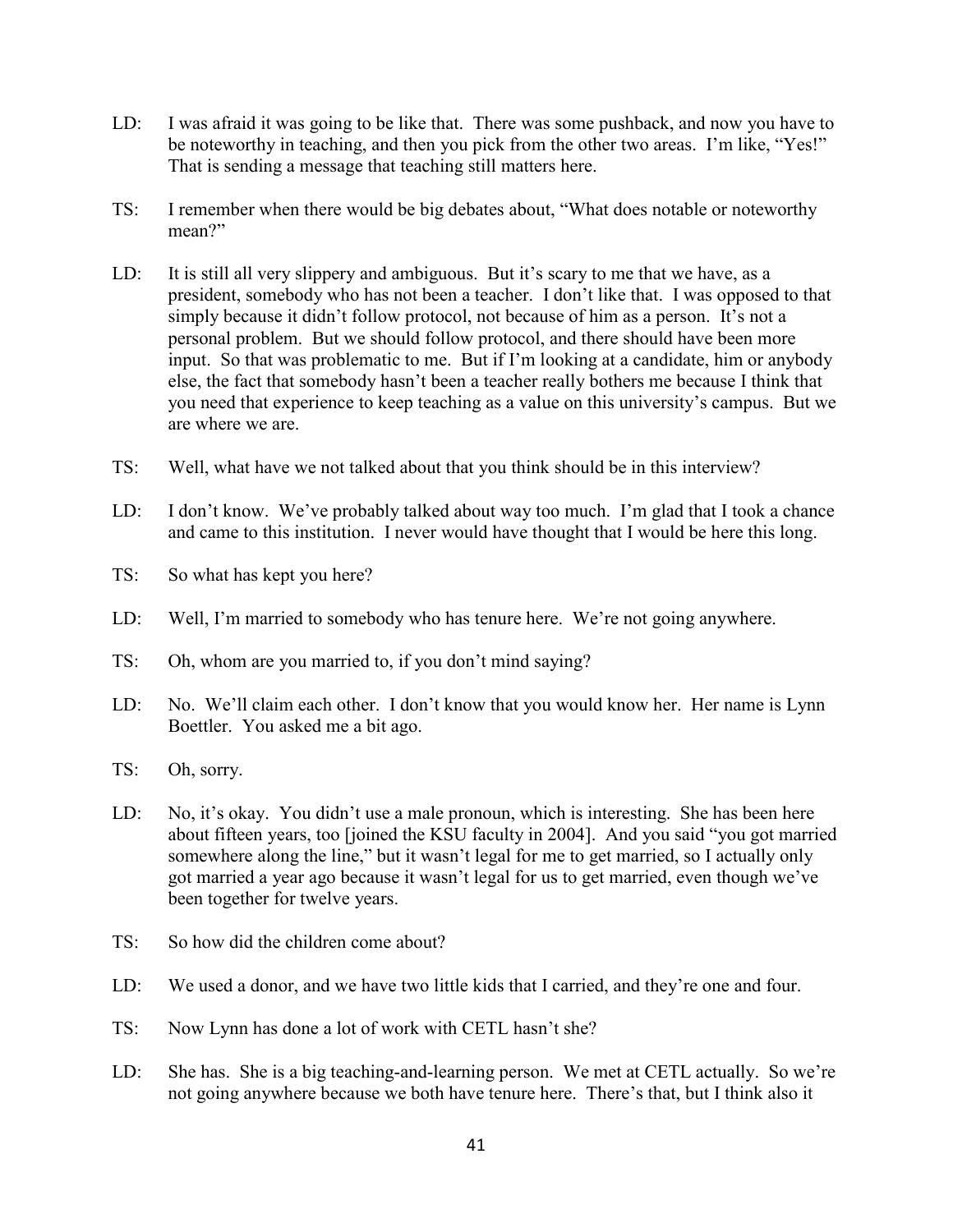has been fascinating to watch Kennesaw change, and I want to see where it goes. I want to be a person who shapes where it goes because I'm afraid of places it could go, but I'm also excited about ways that it can go. I hope we don't lose our identity as a teaching institution. It's just really important.

- TS: I've always been concerned about that too.
- LD: Yes, because we could so easily lose that, and it's such a rich part of the heritage here. There are so many good teachers here. I feel so stupid getting this award because how can we say that one person is the outstanding teacher in a place like this? You know?
- TS: All you can say is you're one of the good teachers. There are others that are certainly worthy, but ...
- LD: There are so many, yes. I have this picture framed from the day I got the award, and it's me and two other people who are really dear friends of mine who have also gotten this award. When I look at it, I think the thing about it is not that I'm so proud of my teaching, but the fact that as a unit we've helped each other be better teachers. I've been so lucky that these brilliant teachers have taken me under their wing because they've both been teaching longer than I have. Nita Paris is in that picture, and so is [Kimberly S.] Kim Loomis. We're in this picture together, and it's like, "Oh, these people made me such a better person, first of all, but second of all a better teacher." And wow; to get to stand in the ranks with them meant something to me, not the award, because those are the teachers I always wanted to grow up to be. And like, "Oh, I've maybe gotten there a little bit, just to be in the same ranks with some of these people."
- TS: I have interviews with both of them.
- LD: Yes, there are just so many brilliant teachers here. But I do think coming here as a twenty-five-year-old to Cobb County and being a gay person has definitely shaped the students I fight for in my classes and shaped my empathy. It is a different path. I wouldn't say that it's the same, but my empathy for students, for anybody who's been dispossessed in any way, because of identity factors that they can't change, whether that's race, or gender, or whatever. You'll laugh. I can't believe I'm about to say this in the archives, but I'm a lesbian, vegetarian, daughter of Southern Baptist deer hunters. That will give you a sense of humor because you have to have a sense of humor to survive that context, right? I am very weird in my cultural context. The people I grew up with didn't have a college degree. I never thought I would have a doctorate. I never thought I'd be married to a woman. I never thought that I would be a vegetarian. I come from Southern Baptist, small town roots, and I've always felt like an odd duck. And so when I see other odd ducks in my classroom, I care so much about making sure they're successful here.
- TS: That's great.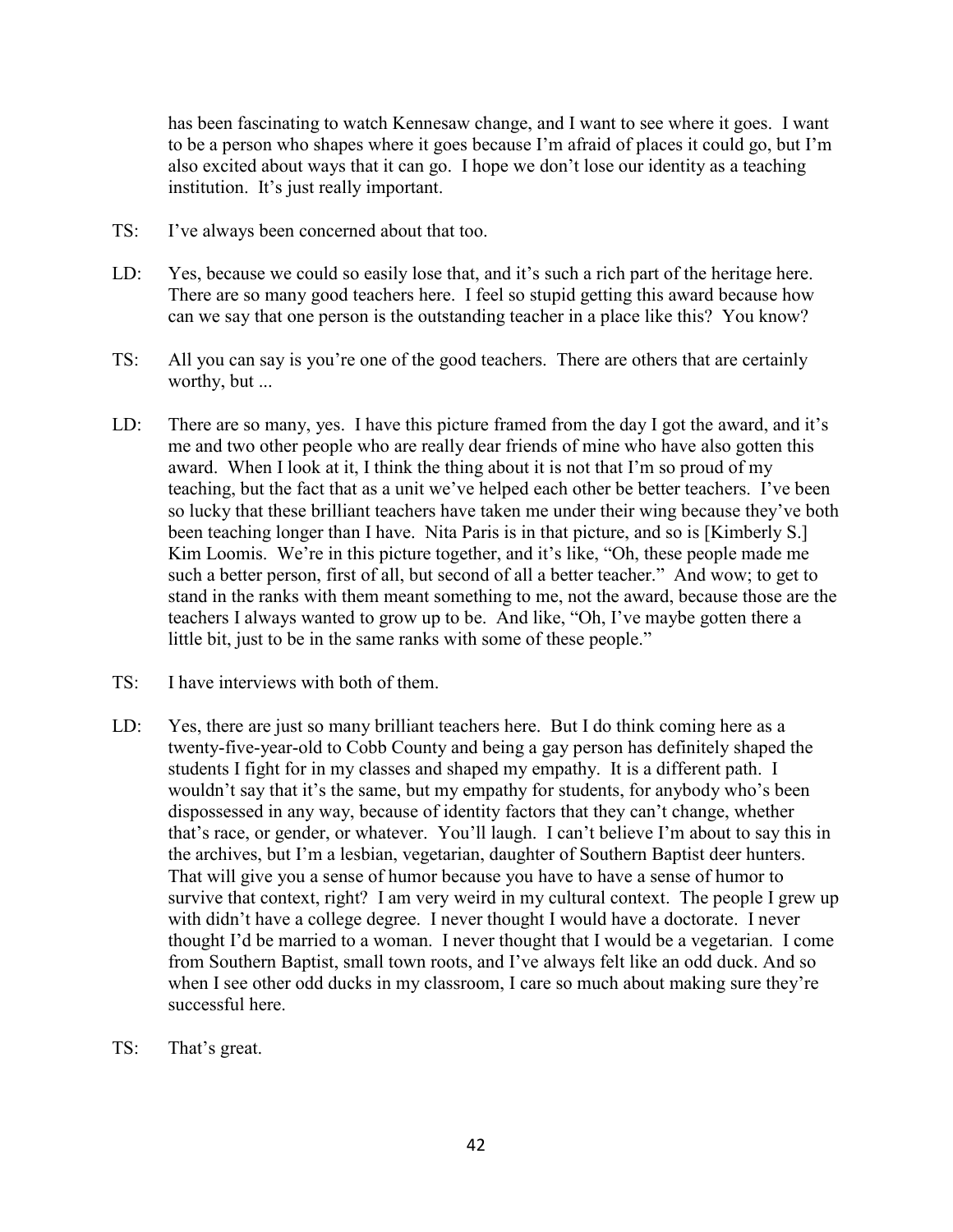- LD: So I don't know. I guess that's everything. Is there anything else you want to ask about or need to know?
- TS: I think I pretty well went through my list of questions. There are some other things we could talk about, but I think we've covered the important things.
- LD: Okay, good. I don't mean to imply I don't care about all my students. I do. But I do think some struggle in ways that they could get lost and be invisible, and when we can make them visible ...
- TS: Those are the ones that need the support the most.
- LD: Yes, then they stay.
- TS: Thank you very much.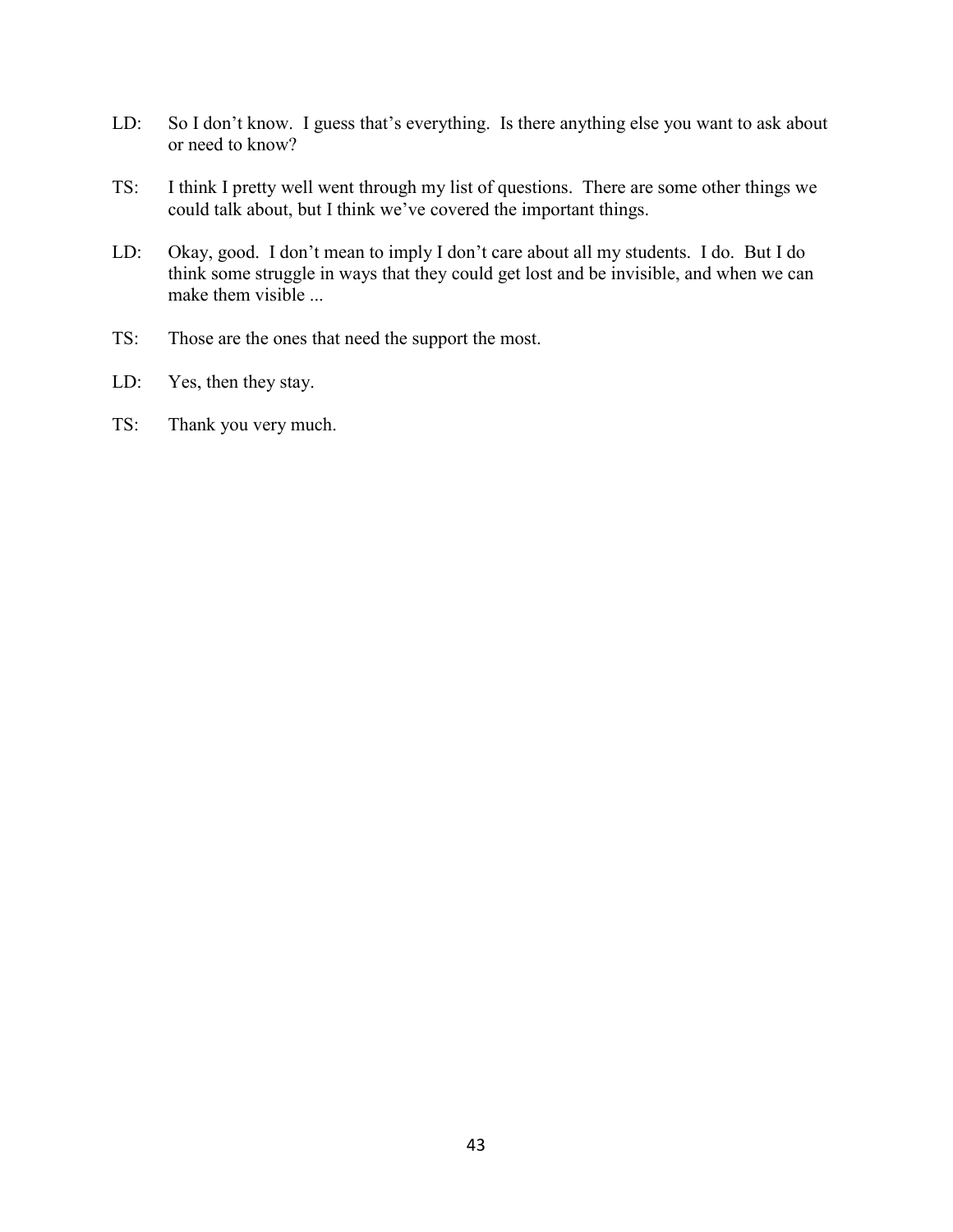#### INDEX

Acworth, Georgia, 13 Angelou, Maya, 3 BAPS Shri Swaminarayan Mandir, Lilburn Georgia, 31 Beggs, George H., 15 Board of Regents, University System of Georgia, 8-9, 14-15 Boettler, Lynn, 37, 41 Brantley, William O., "Will," 12 Burton, Tyra, 15-16 Cameron, James, *Avatar* film, 31-32 Cantrell, Ayne, 5-6, 33 Carter, Saralu, 23-25 Chardin, Pierre Tielhard de, 12, 39-40 Clendenin, Thomas E., 14 Columbia, South Carolina, 16 Dabundo, Laura S., 7-8, 12, 16 Daniell, Beth, 7 Davis, Jane Carter, 2, 23-25, 30 Davis, Laura R. Undergraduate education, 1-4 Parents, 1-2, 4, 24-25, 42 Grandmother, 2, 23-25, 30 Great-grandmother, 2, 23-24 New faculty orientation at KSU, 2 Decision to major in English, 3 Mentors, 3, 7-8, 10-11, 34-35, 42 Odd jobs while working in Nashville, 4-5 Middle school coach and decision to become a teacher, 4-5 Master's program and thesis at MTSU, 4-6, 12 Teaching composition classes at MTSU and KSU, 5, 7-8 Year in Oregon writing thesis, 6 Job application to KSU, 6-7, 12 Teaching World Literature at KSU, 8, 26, 39-40 Teaching load, 8, 12-13, 15, 30 PhD program and dissertation at Georgia State, 9, 11-14, 16-22, 30 Tenure and promotion, 9-10, 14, 40-41 Involvement with Interdisciplinary Studies Introduction to Gender Studies, 10-11, 29, 36-37 Coordinator of Gender and Women's Studies Program, 11 Joint appointment in English and Interdisciplinary Studies, 11 Asian studies online course, 29 Marriage and children, 13-14, 41-42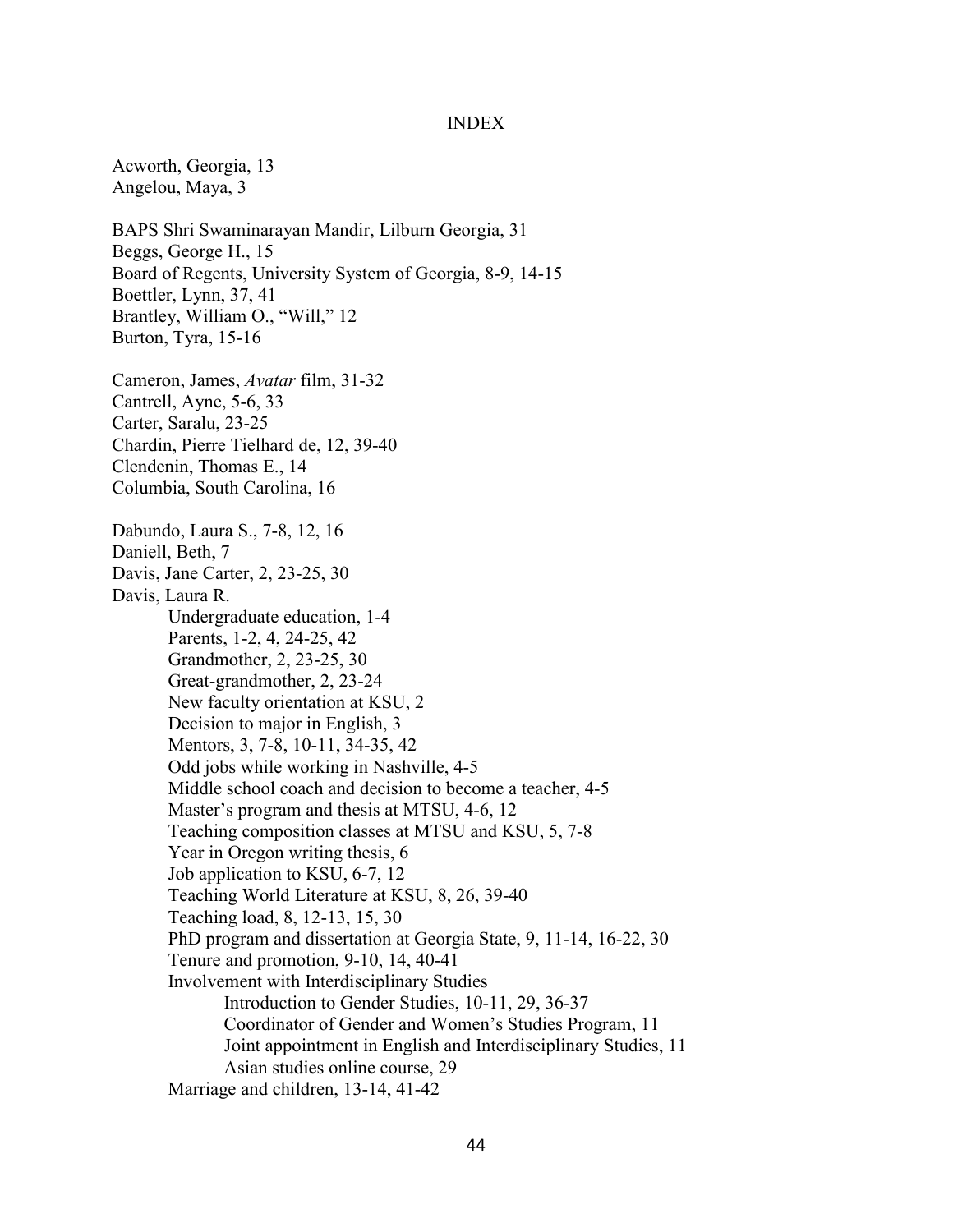Online teaching, 14, 23, 28-36 *Teachers as Avatars: English Studies in the Digital Age*, 14, 31-32 Clendenin Scholars recipient, 14-15 Recipient of Outstanding Teaching Award, 15-16, 22, 25, 29, 42 Summer NEH grant on Faulkner, 16-18 Publications from dissertation, 21-22 Philosophy and observations about teaching, 22-34, 42-43 Participation in CETL workshops, 27-28, 30 Professional service, 34 Definition of master teachers, 34-35 Scholarship of teaching and learning, 37-38 Reasons for staying at KSU, 41-42 Doyle, Don H., 16-18 Elberton, Elbert County, Georgia, 24 Faulkner, William, 12, 16-20 Foucault, Michel, 20 Georgia State College for Women, Milledgeville, 24 Georgia State University, 11-13, 20-21, 30, 32-33 Giddens, Elizabeth J., 38 Grooms, Tony M., 11, 26 Guglielmo, Letizia M., 7 Hampton Press, 14, 31 Harper, M. Todd, 7 Harris, Corra Mae White, 24 Hill, G. William IV, 34 Johansson, Patricia, 3 Johnson, David M., 35 Kay, Terry, 27 Keltner, Stacy K., 34 Kennesaw State University New faculty orientation, 2 Dr. Betty L. Siegel Student Recreation & Activities Center, 2 English Department, 6-8, 11, 32-34 Tenure track instructorships, 6-10, 14 Senior lecturer positions, 9 Interdisciplinary Studies Department Gender and Women's Studies Program, 10-11, 29, 36-37 Asian studies, 29 Cultural and Regional Studies Unit, 10-11 KSU Center, 13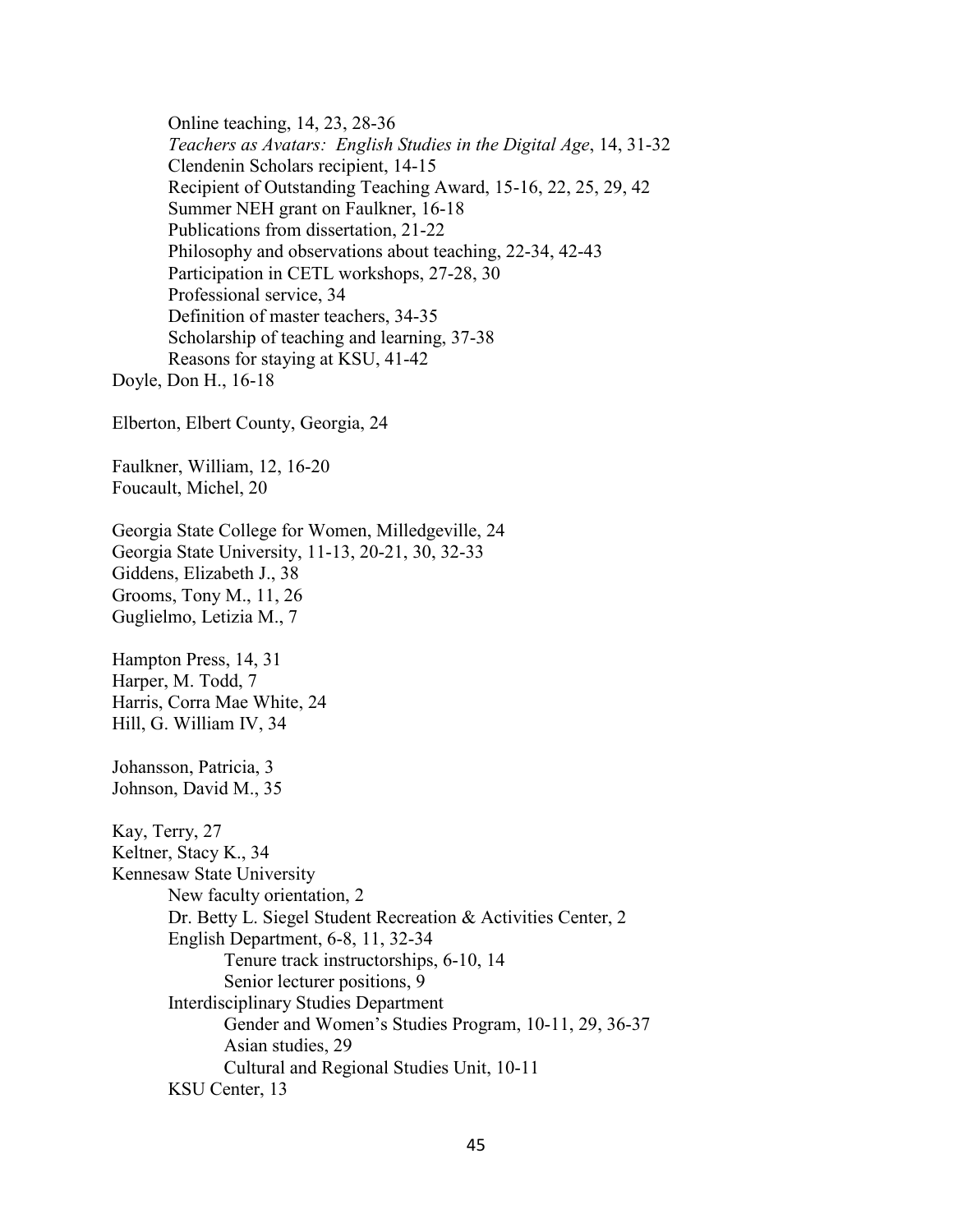Tuition Assistance Program (TAP), 14 Clendenin Scholarships, 14-15 KSU Foundation, 15 First-generation college students, 25-26 Center for Excellence in Teaching & Learning (CETL), 27-30, 34, 41 Intellectual climate, 38-42 Adult learners (non-traditional students), 38-40 Increased diversity, 38-40 Consolidation with Southern Polytechnic State University, 39-40 Kirby, Dawn L., 11 Lewis, C. S., 29 Lieberman, Robbie, 11 Loomis, Kimberly S., 42 Maine, Barry, 3 McHaney, Pearl, 12 McHaney, Tom, 12 Mecklenburg County (Charlotte), North Carolina, 2 Middle Tennessee State University, 4-6, 12 Nashville, Tennessee, 4, 16

National Endowment for the Humanities (NEH), 16-17 National Survey for Student Engagement (NSSE), 27-28

O'Connor, Mary Flannery, 12, 24, 26, 30, 32, 39-40 Oxford, Mississippi, 17

Paris, Nita A., 29-30, 42 Perry-Johnson, Arlethia, 39 Price, Christy, 37 Pynchon, Thomas R. Jr., 3

Rice, Herbert W. "Bill," 11-12, 15 Robbins, Sarah R., 10-12

Scherrer, Christina R., 39 Siegel, Betty Lentz, 1-2, 38, 40 Siegel, Joel, 2 Smith, Lillian, 12, 39-40 Smith, Mark M., 17-18 Stewart, Linda, 14, 29-31 Stockett, Kathryn, 22

Texas Christian University, 11 Tierce, Michael T. "Mike," 13, 15